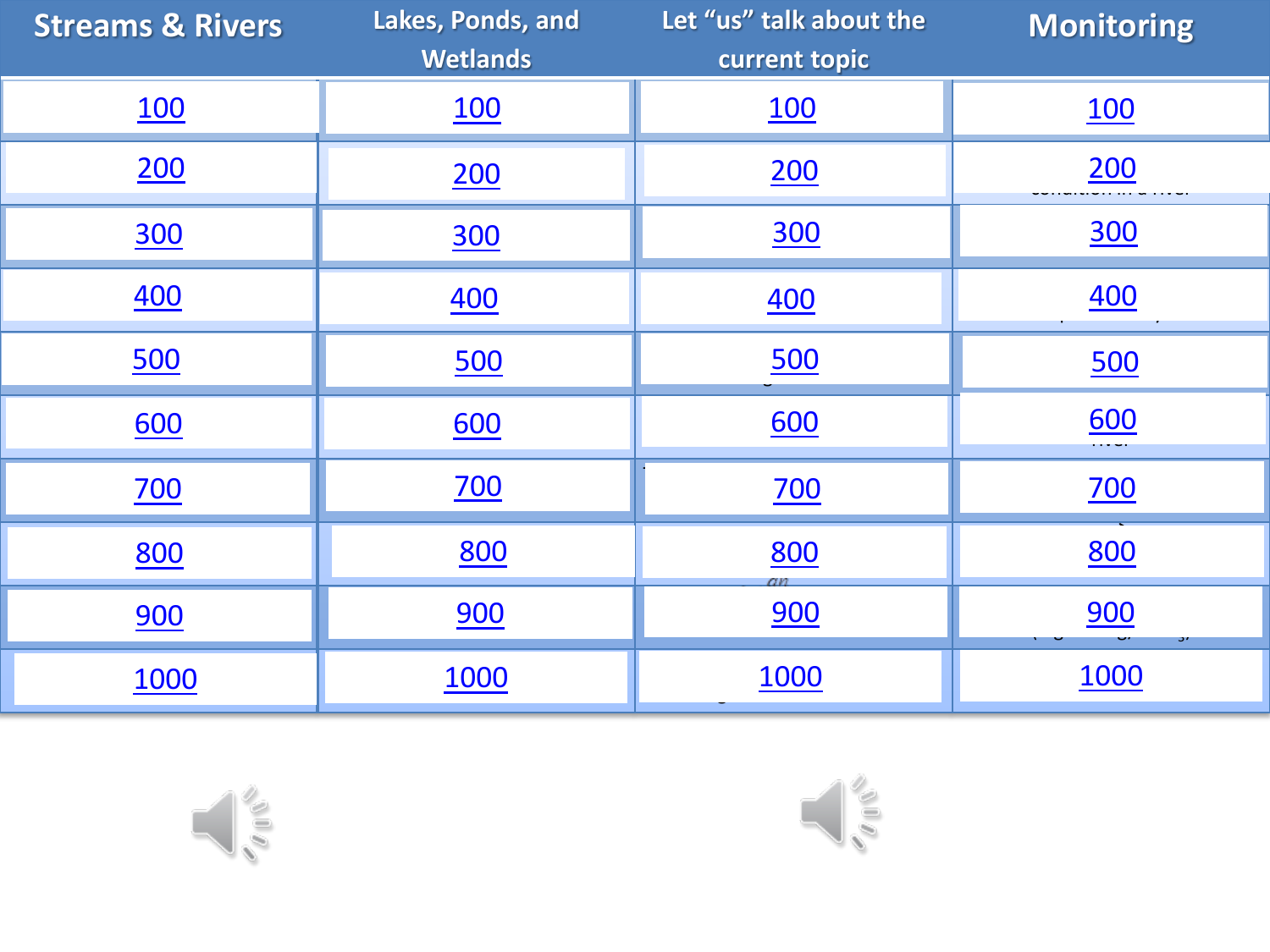## **An area of land that drains to a single point**

<span id="page-1-0"></span>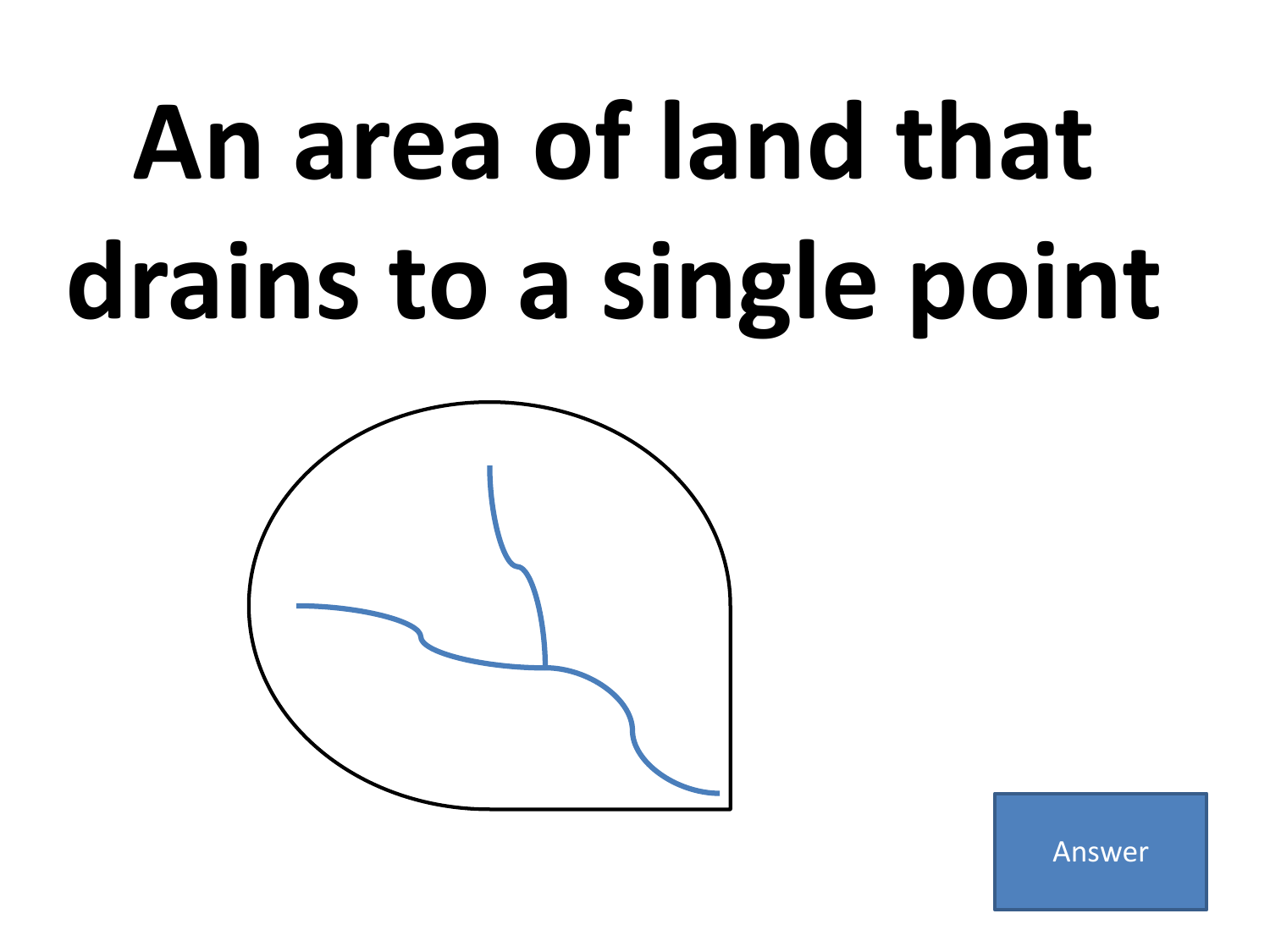## <span id="page-2-0"></span>**What is a Watershed**

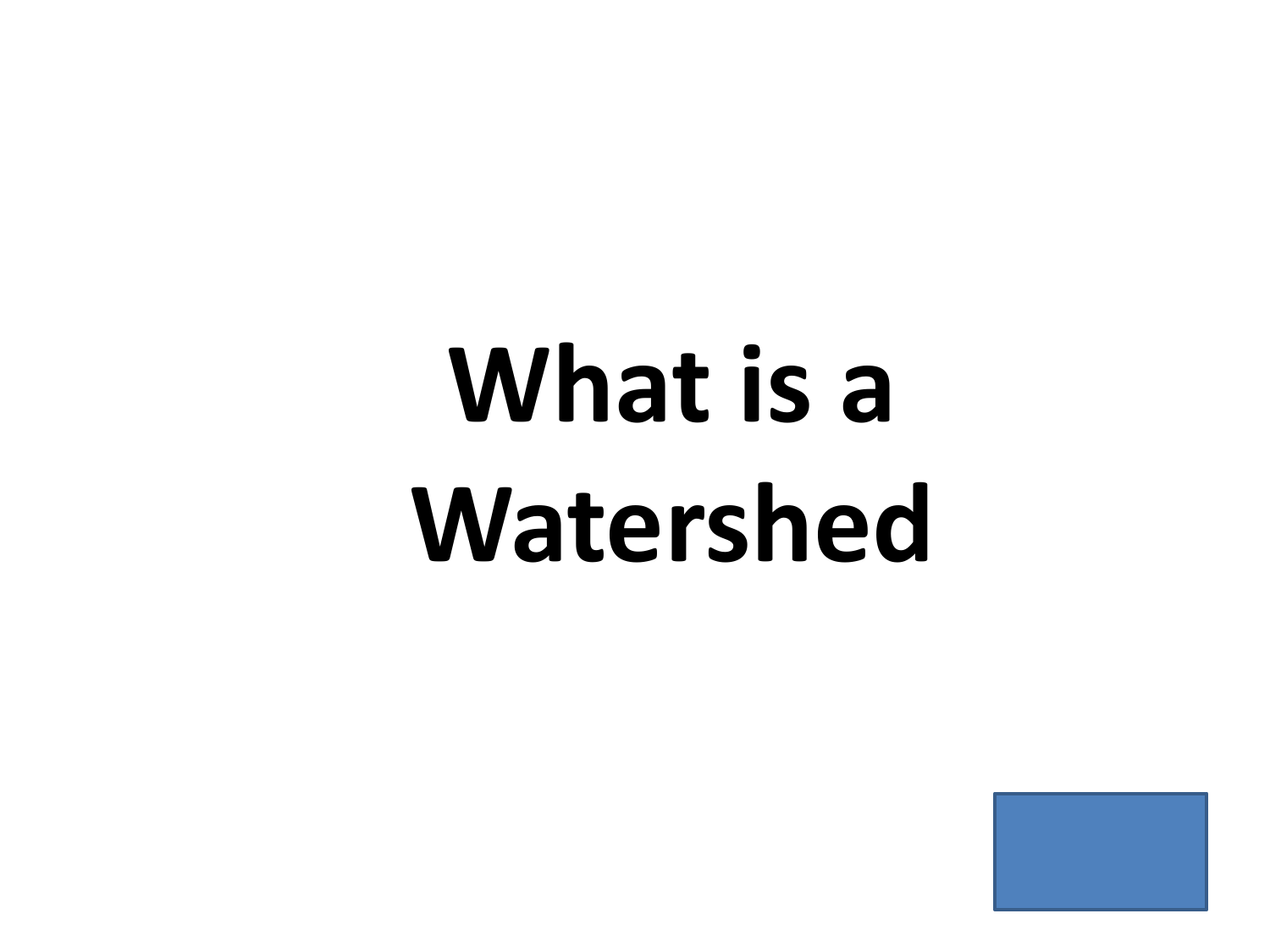## **This is the upper layer of a lake**

<span id="page-3-0"></span>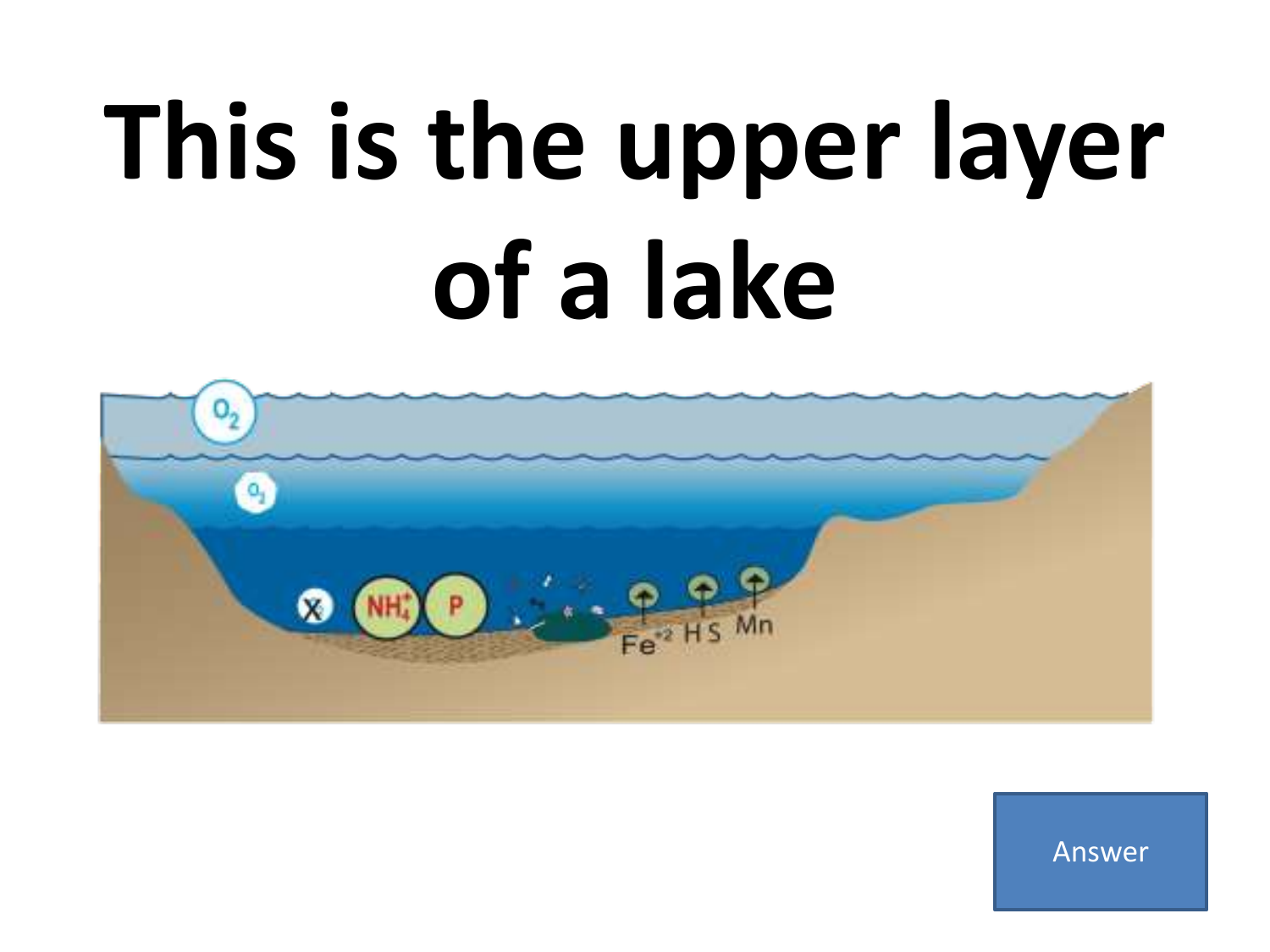## <span id="page-4-0"></span>What is the **Epilimnion**

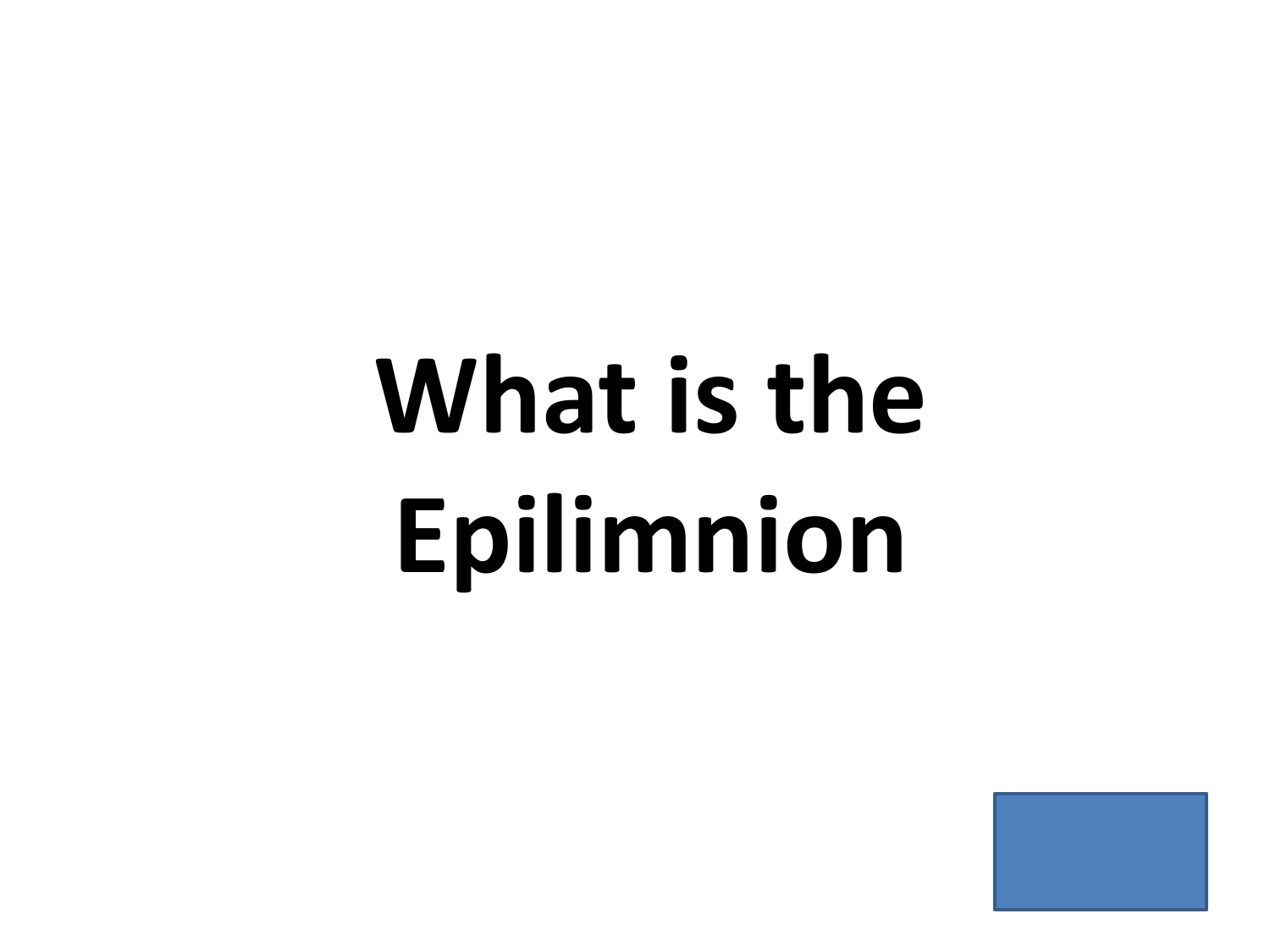# <span id="page-5-0"></span>**The acronym for the federal agency responsible for guidance on grasslands**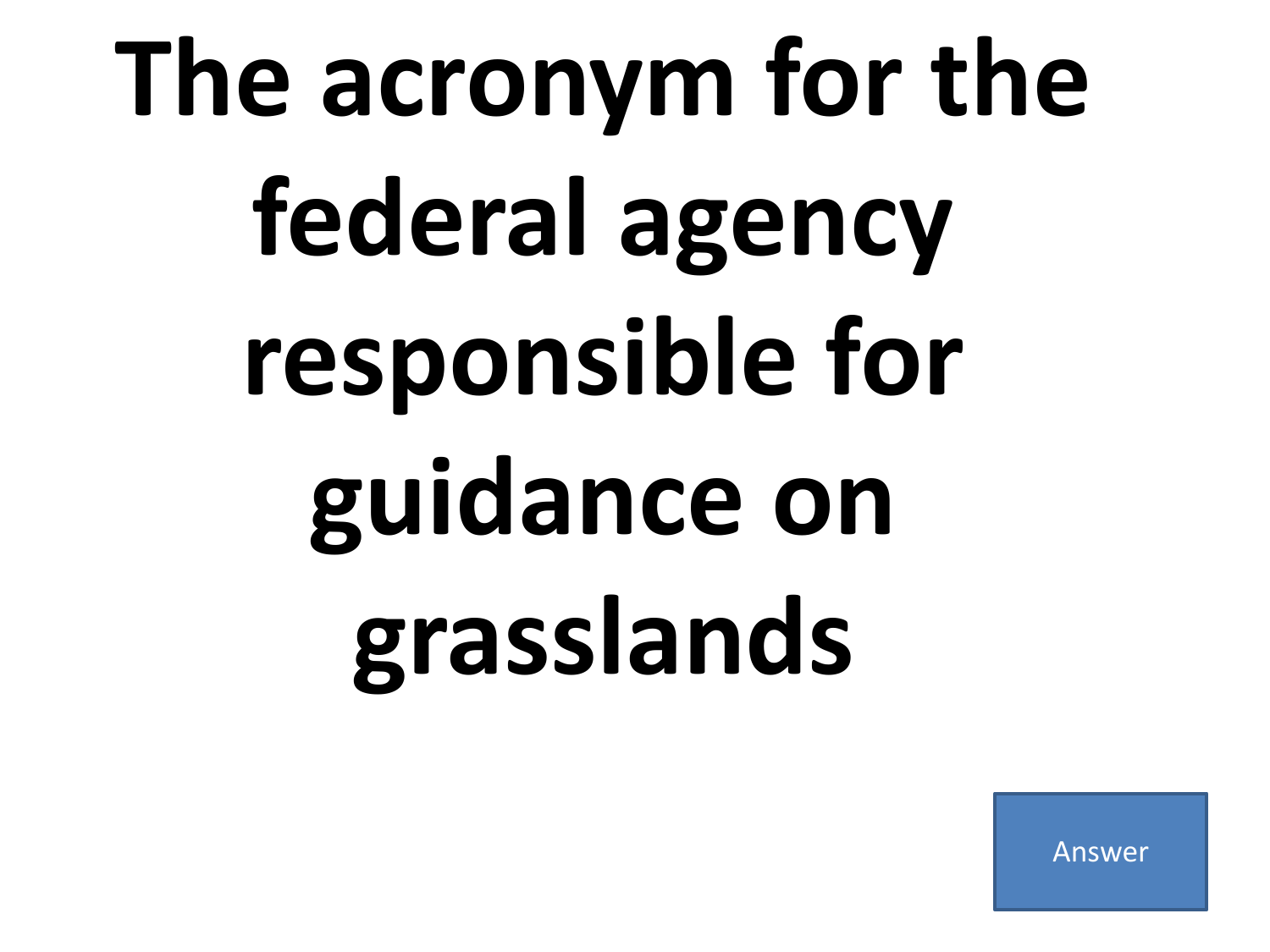### <span id="page-6-0"></span>**What is NRCS**

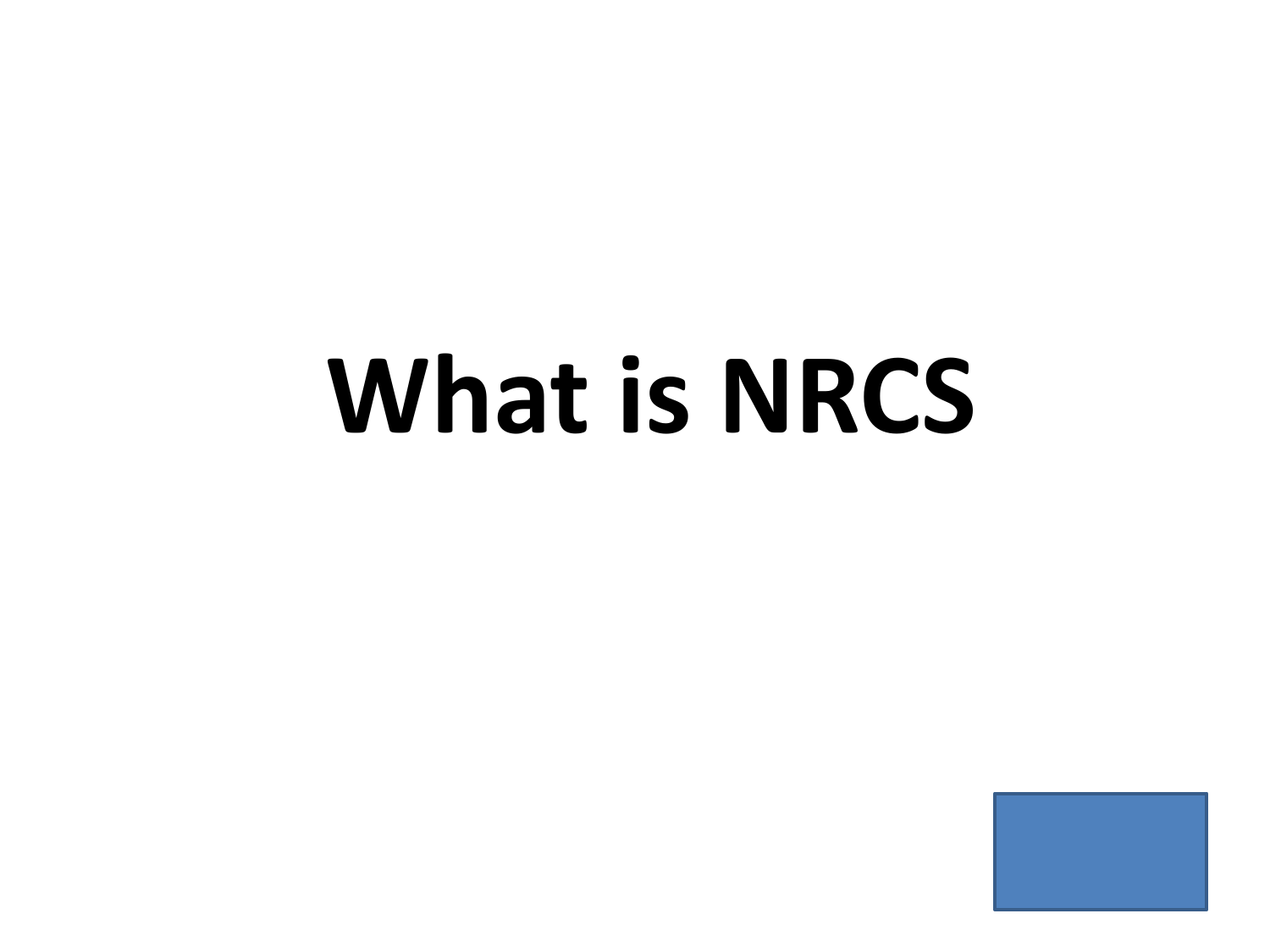# <span id="page-7-0"></span>**The chemical element with the symbol N**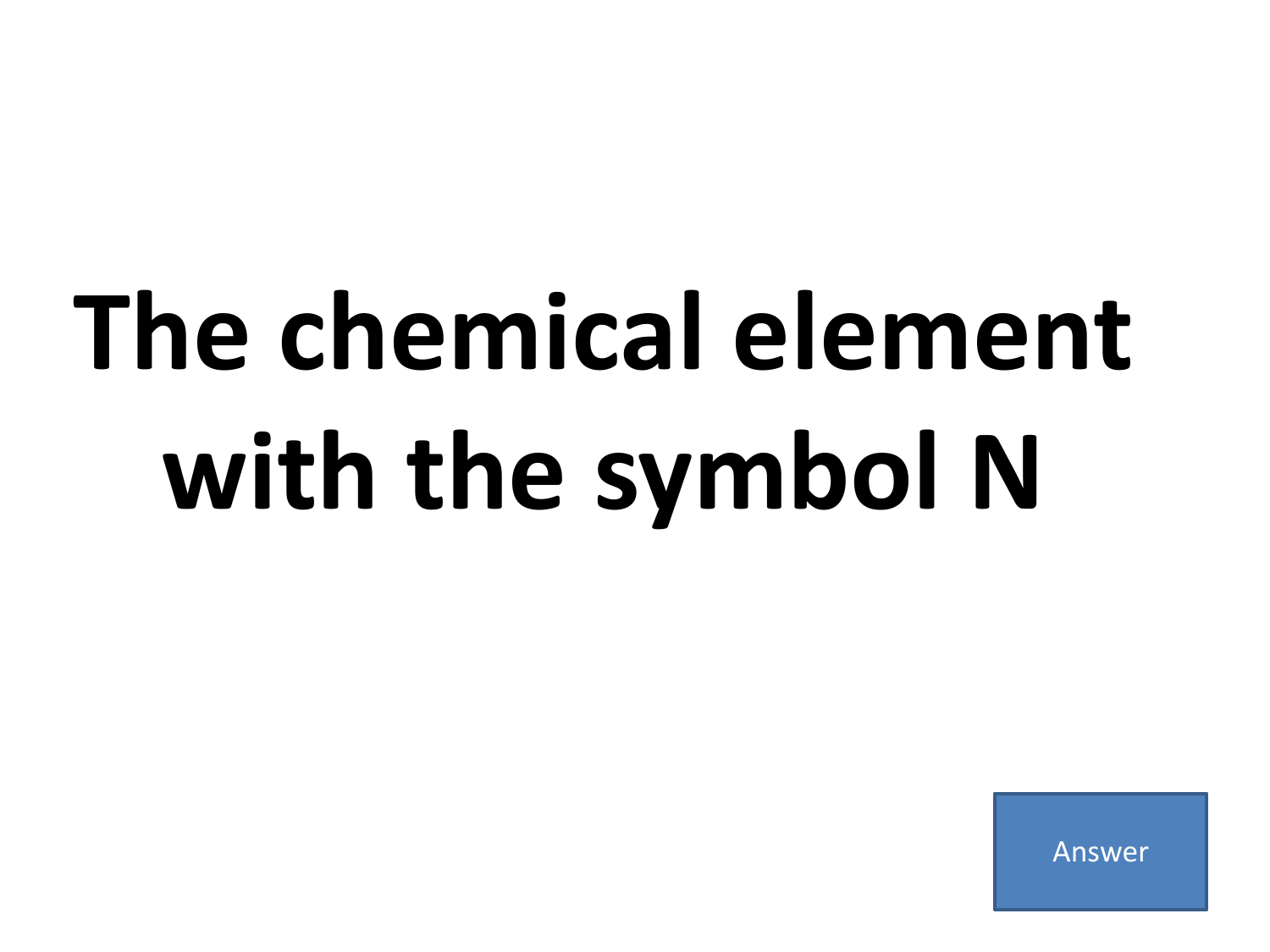### <span id="page-8-0"></span>**What is Nitrogen**

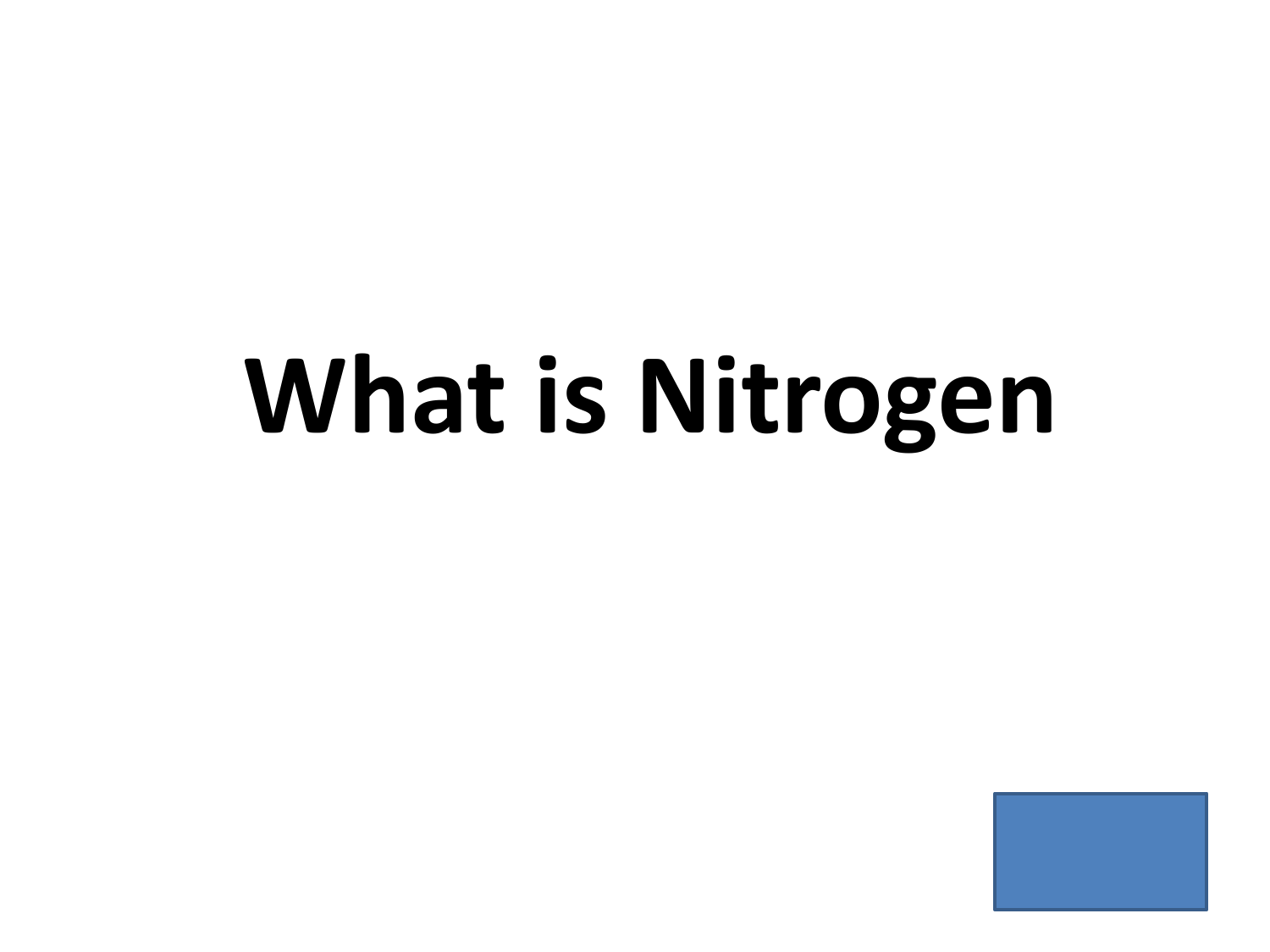# <span id="page-9-0"></span>**This 9 letter measurement is the volume of water moving downstream per unit time**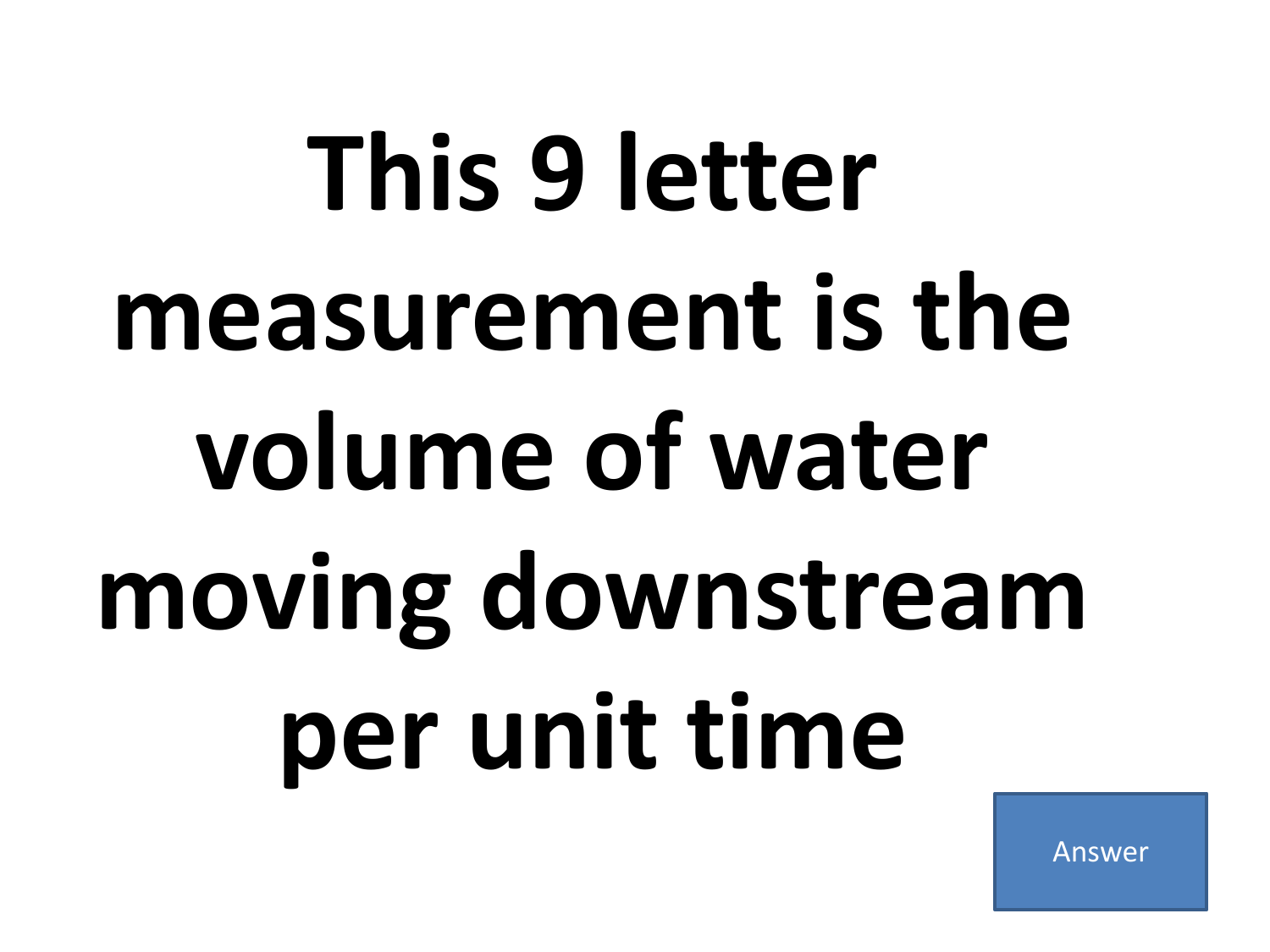### <span id="page-10-0"></span>**What is Discharge**

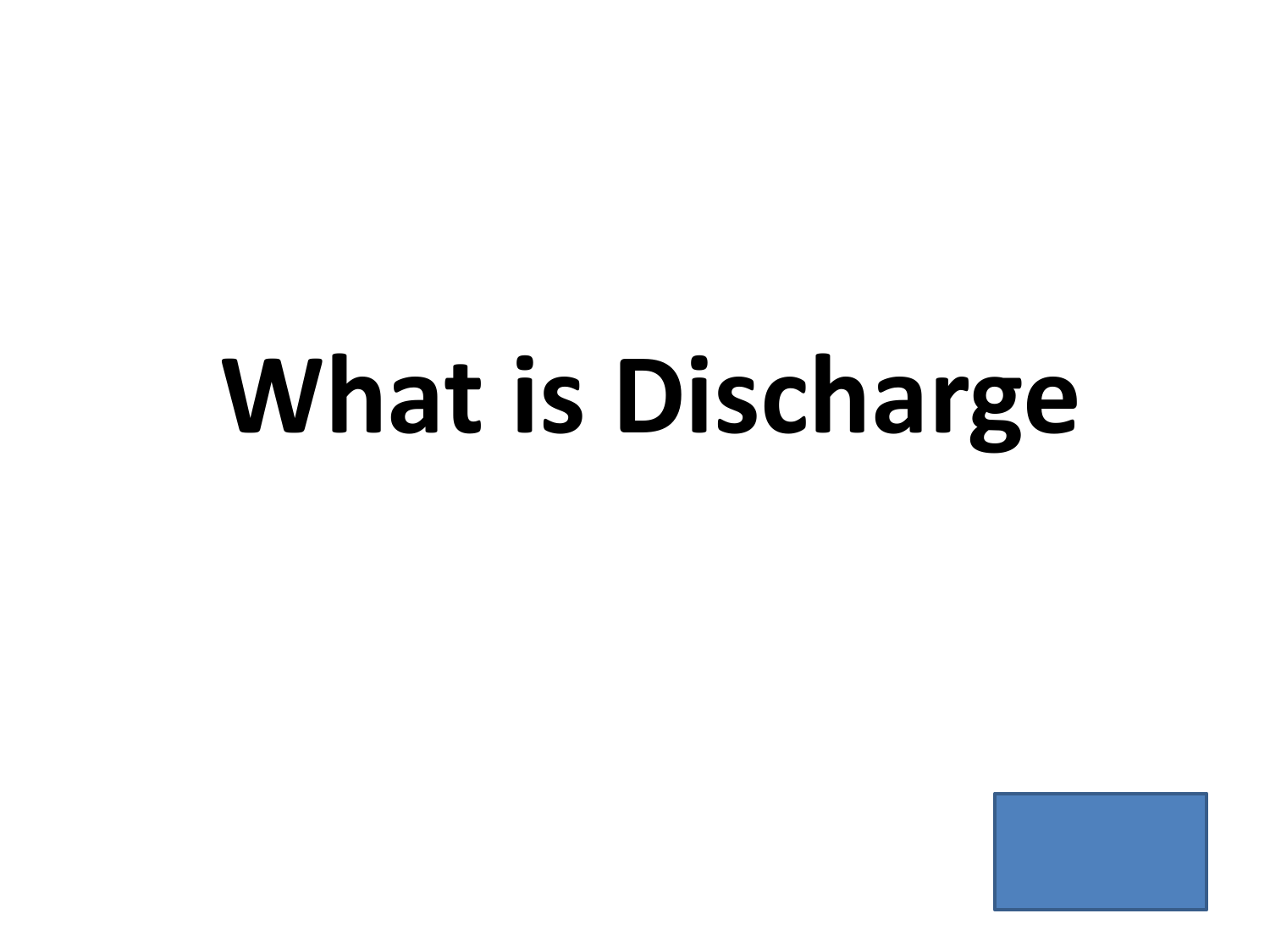## <span id="page-11-0"></span>**These temporary wetlands are important spring habitat**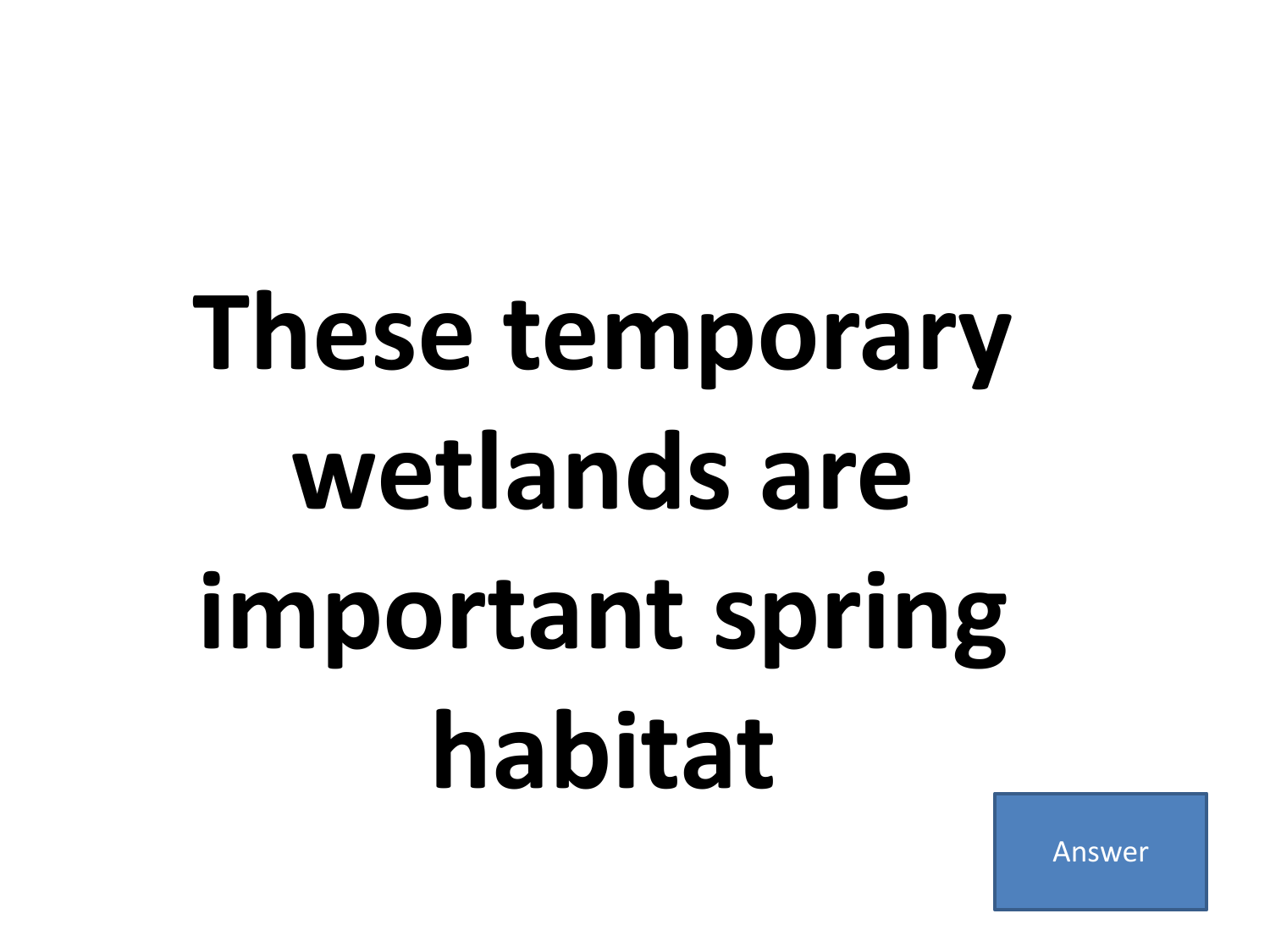## <span id="page-12-0"></span>**What are Vernal/Ephemeral Pools**

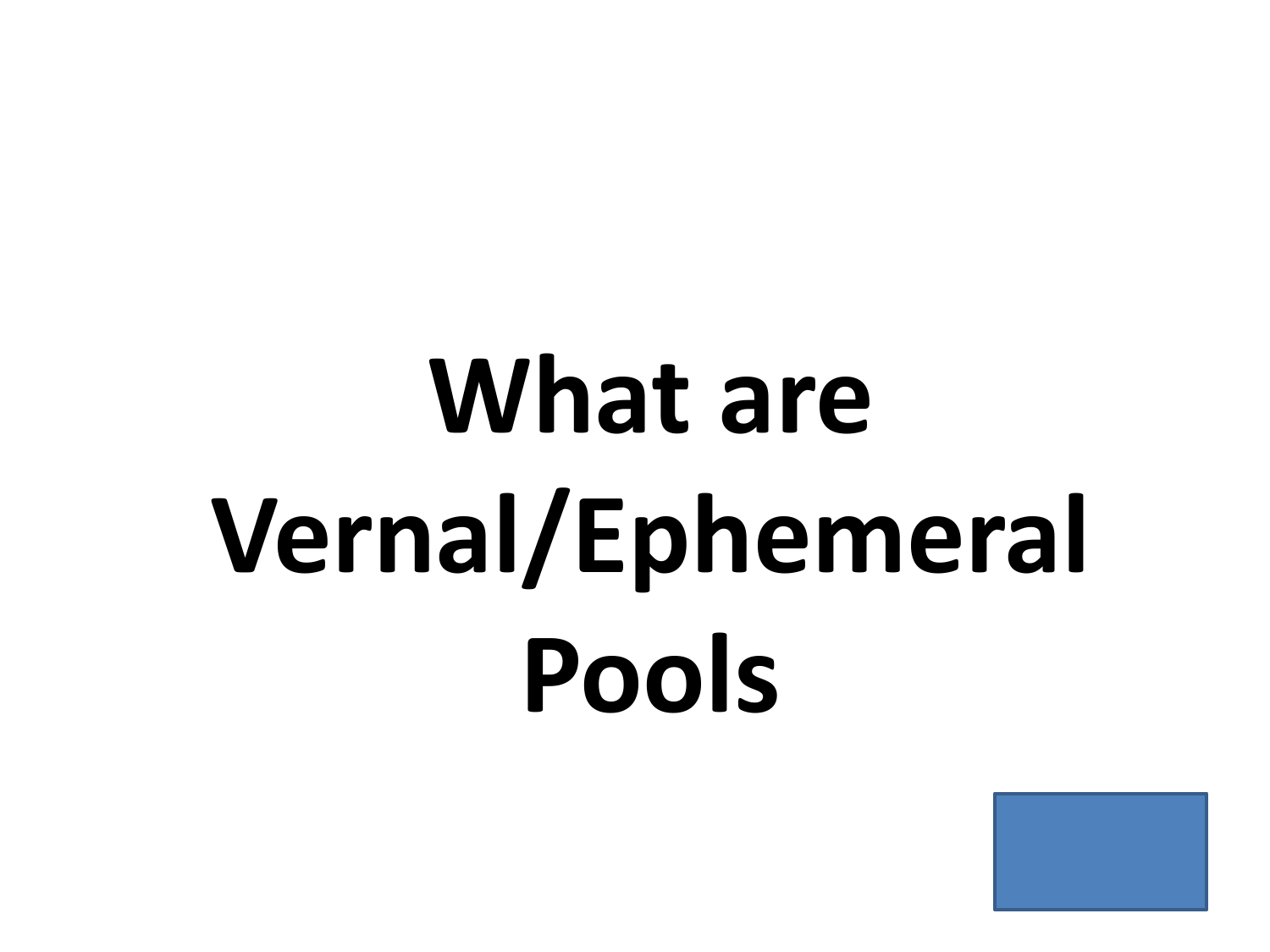# <span id="page-13-0"></span>**An area containing hydric soils, hydrophytic vegetation, and are seasonally or permanently saturated**  with water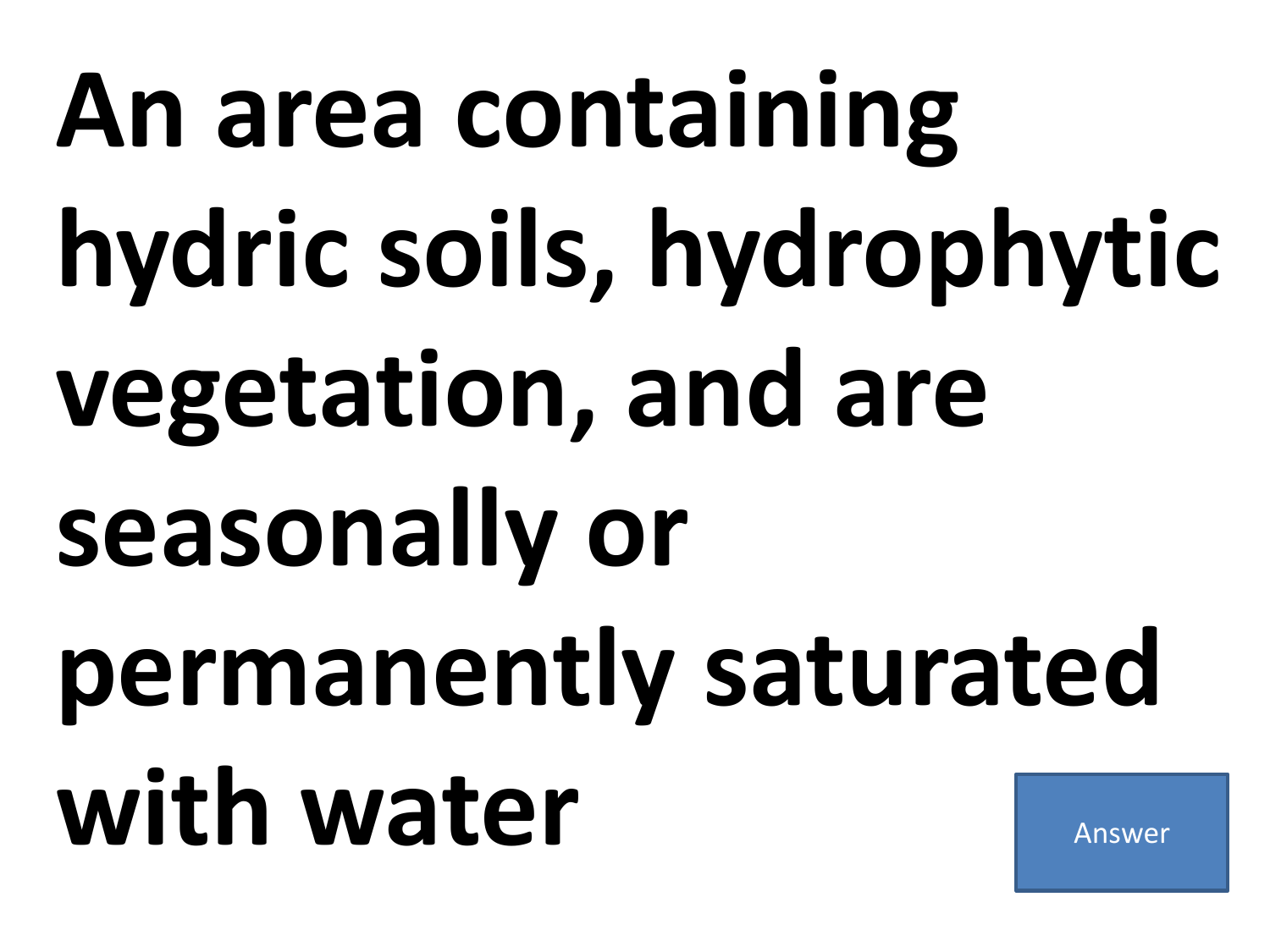#### <span id="page-14-0"></span>**What is a wetland**

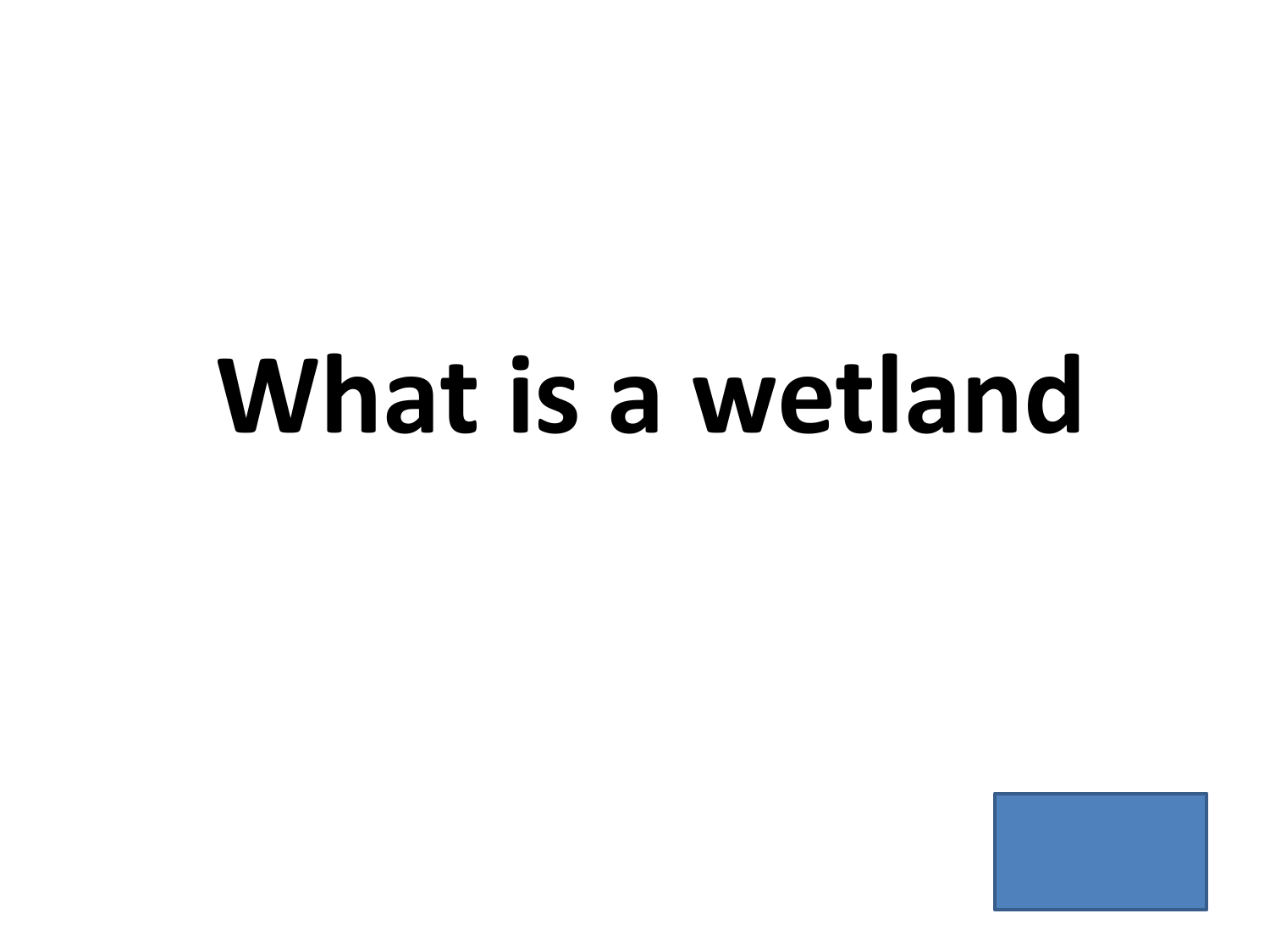# <span id="page-15-0"></span>**A quick method for assessing river habitat conditions**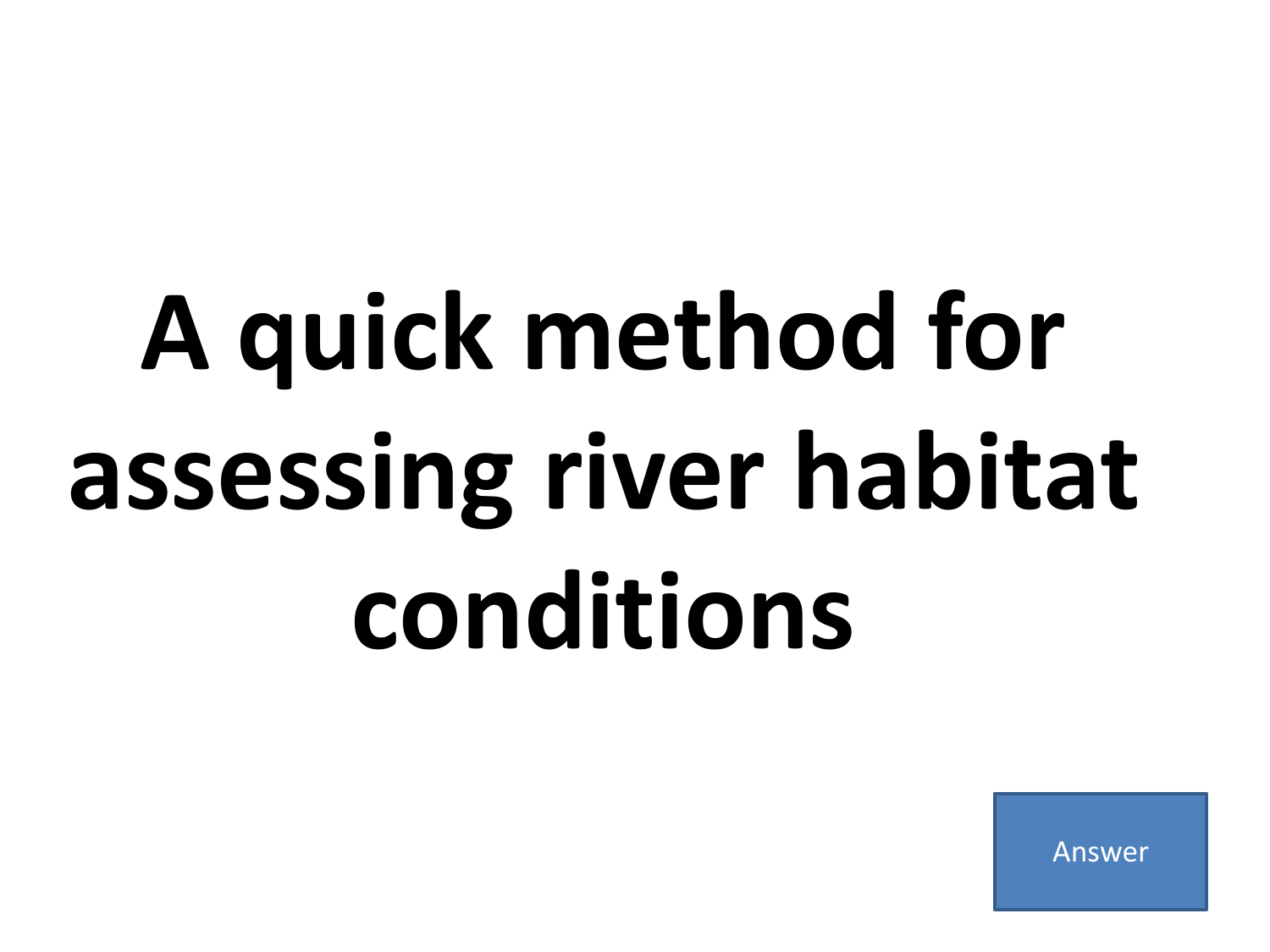## <span id="page-16-0"></span>**What is a Rapid Bioassessment**

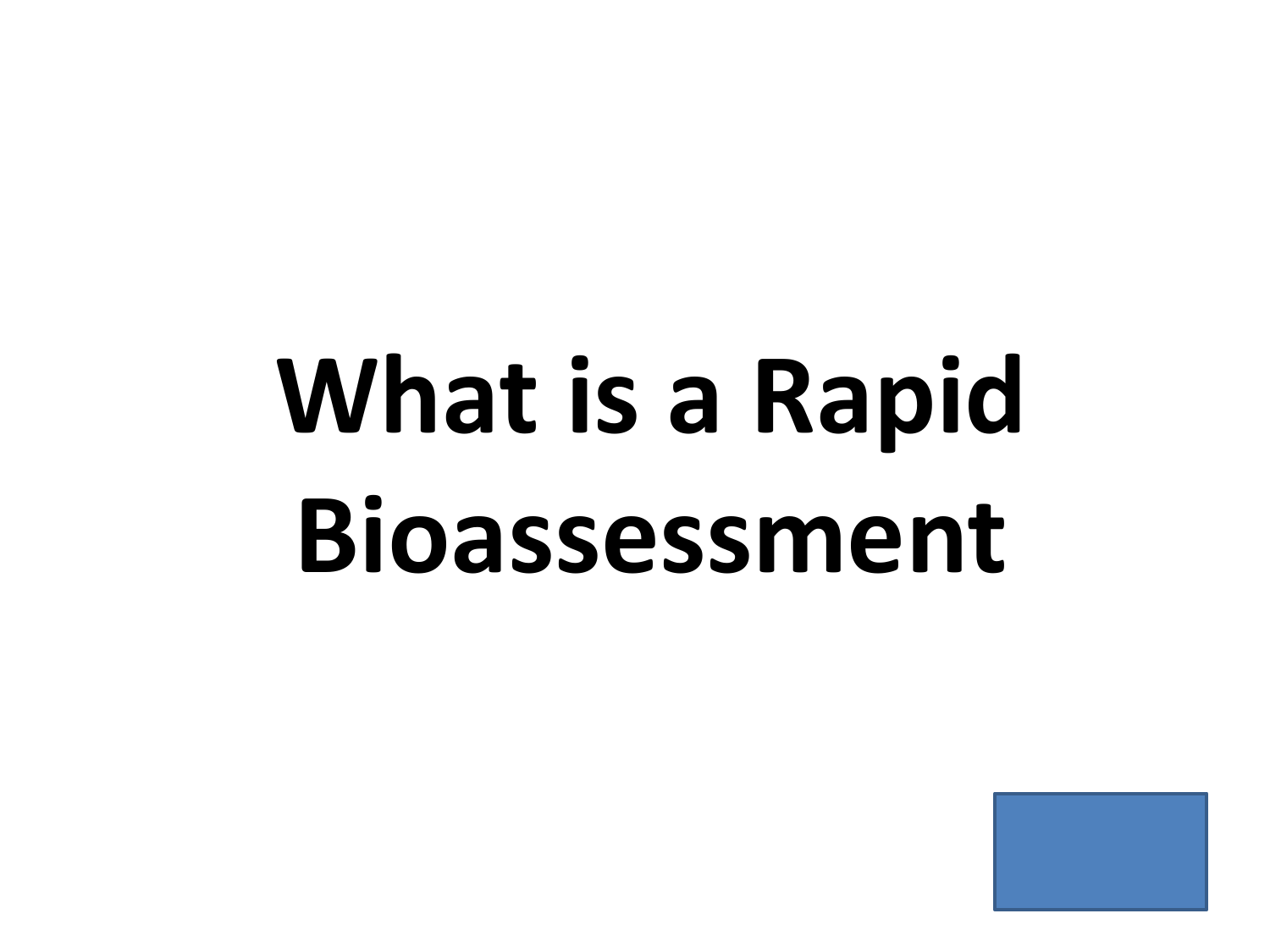# **The area adjacent to waterbodies, where terrestrial and aquatic ecosystems converge**

<span id="page-17-0"></span>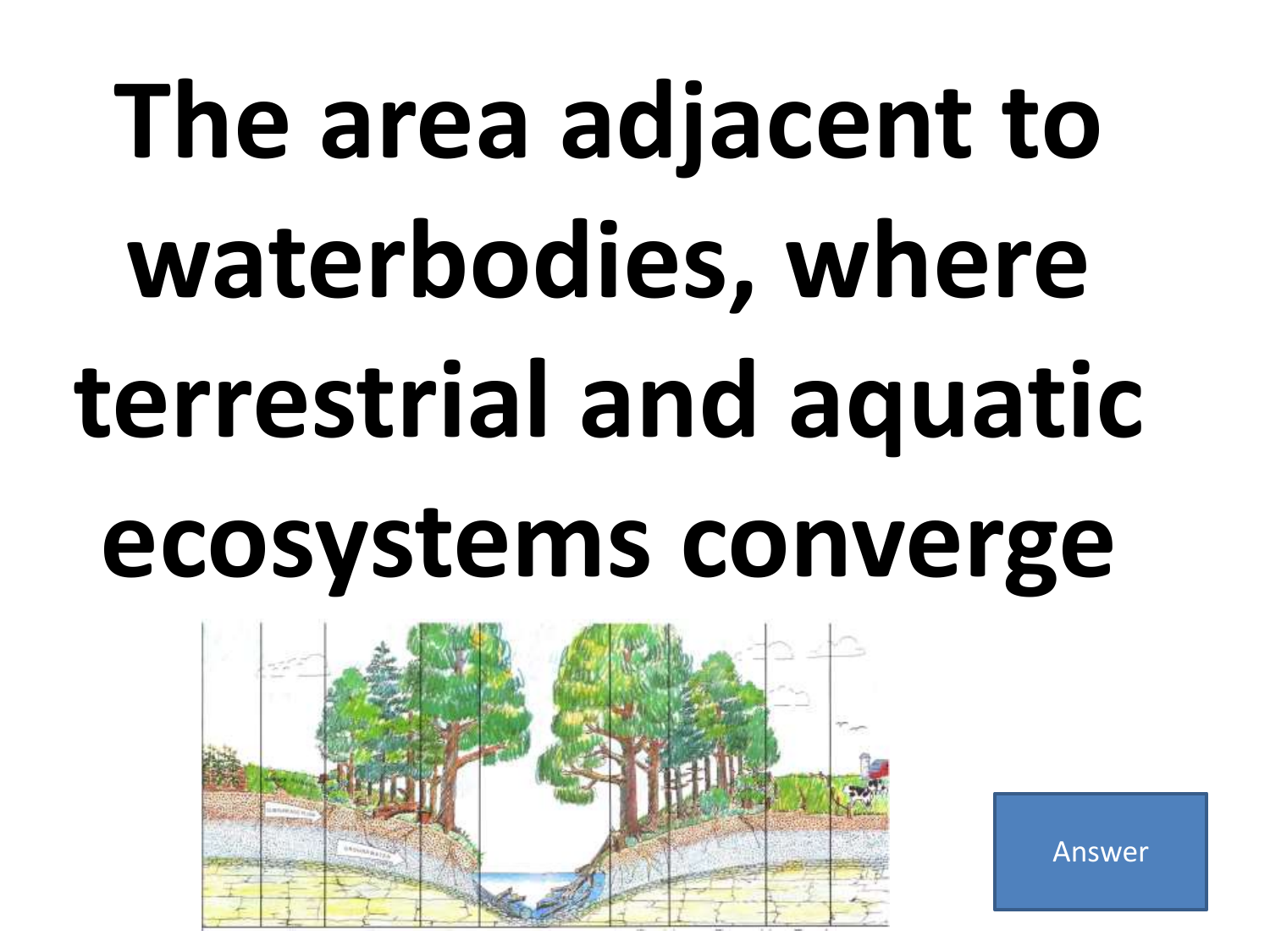## <span id="page-18-0"></span>**What is the riparian zone**

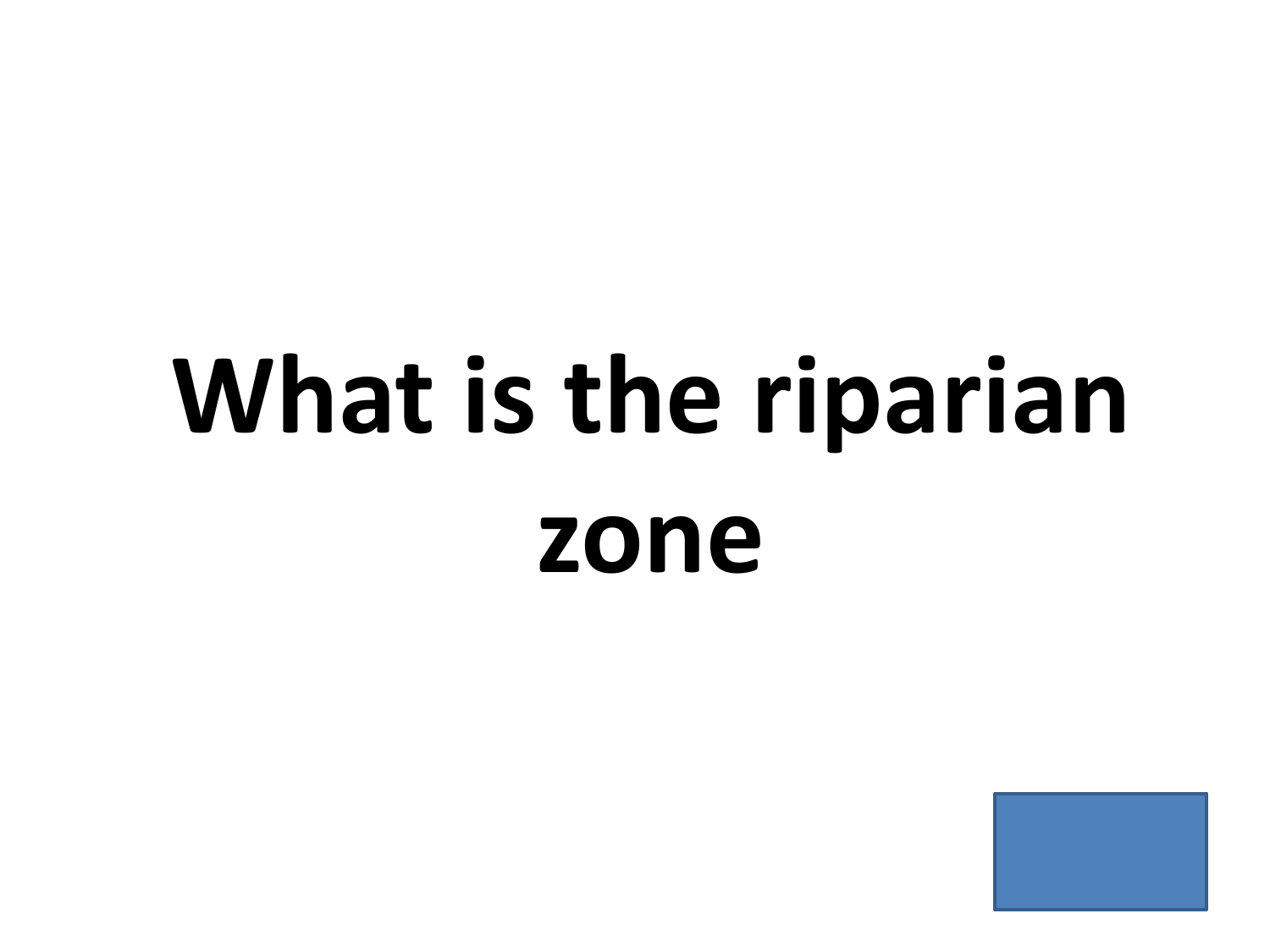<span id="page-19-0"></span>**In addition to the large ones, there are over a million of these as smaller structures impounding lakes and ponds across the US**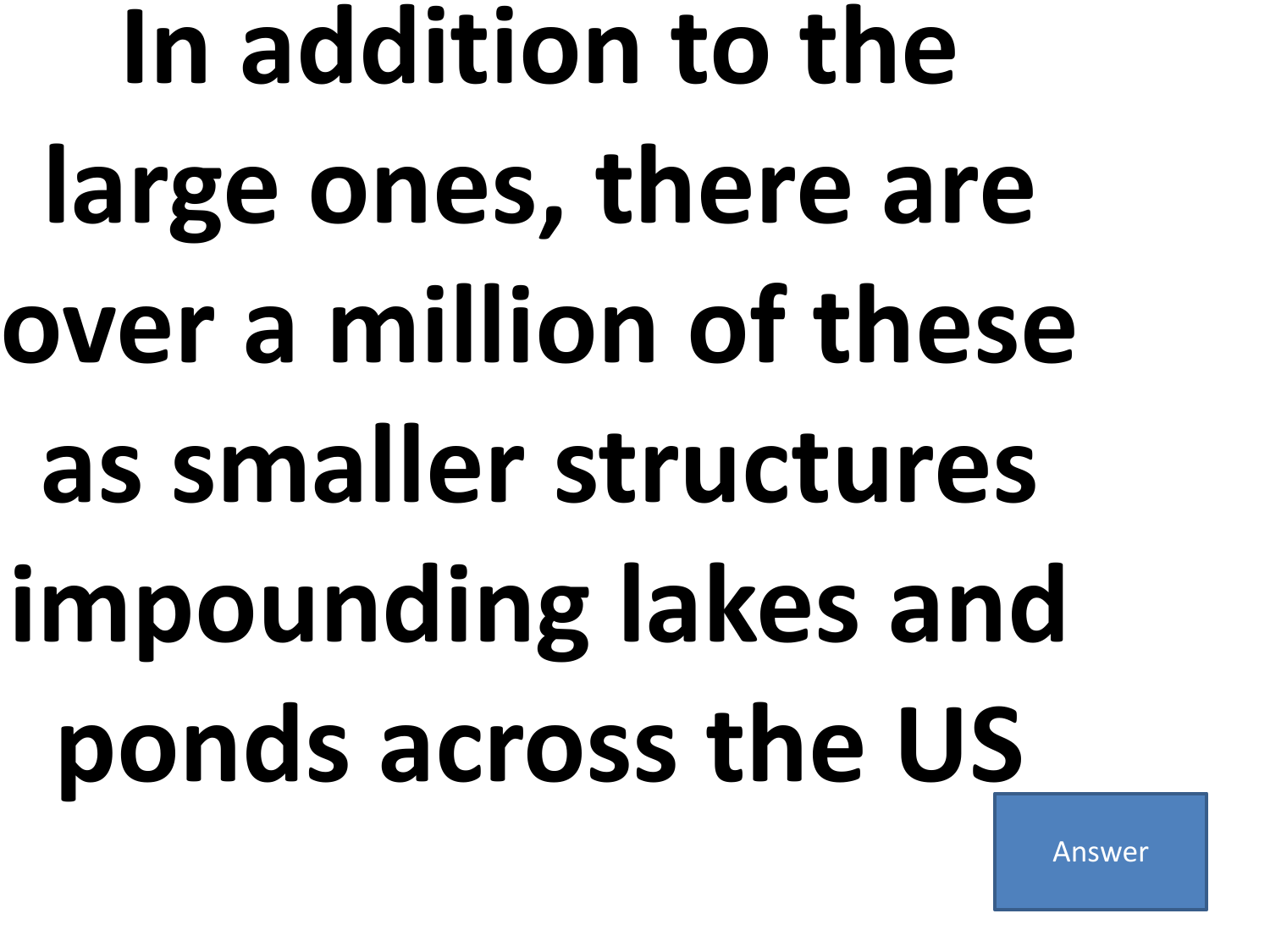#### <span id="page-20-0"></span>**What are dams**

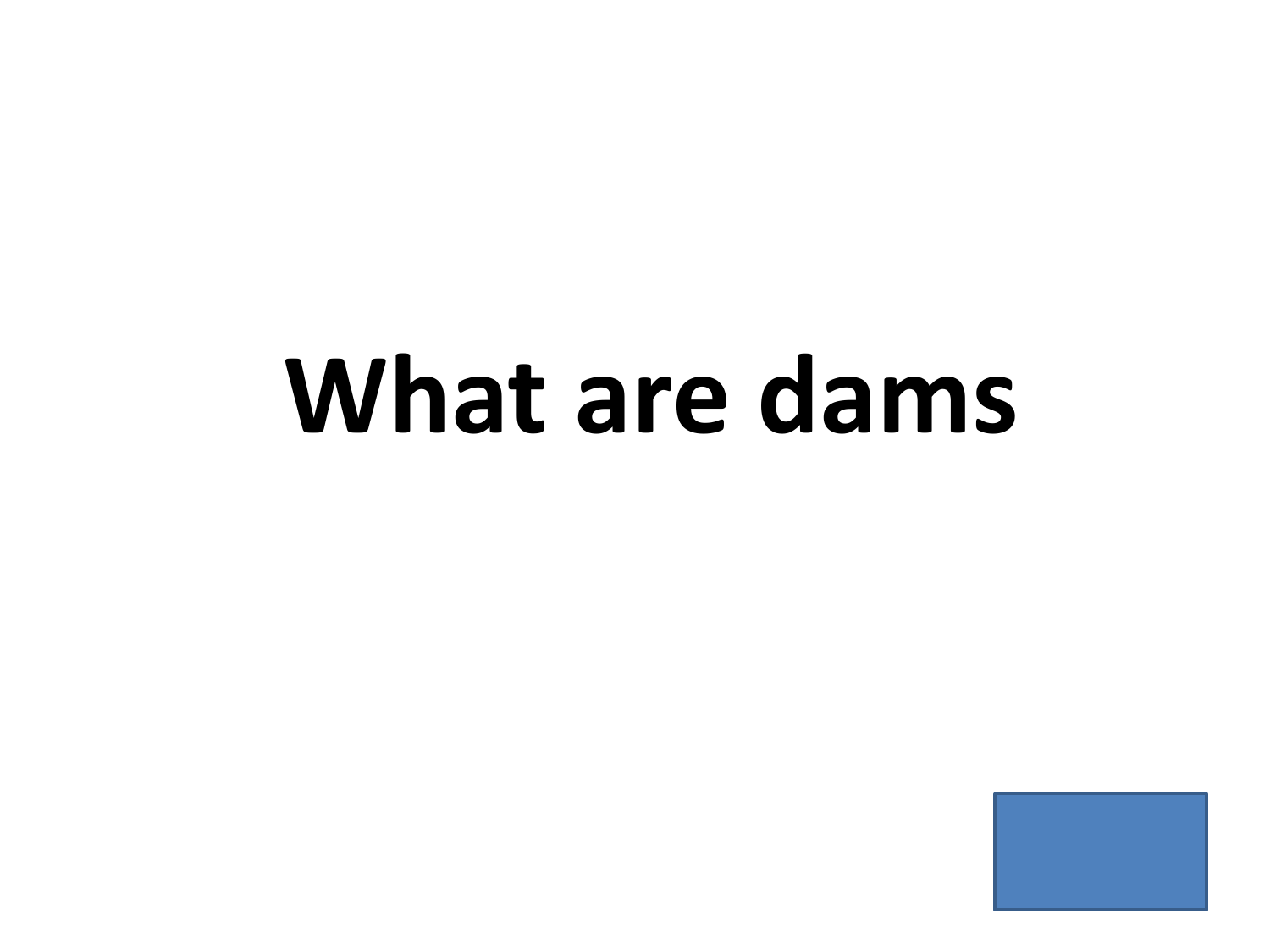## <span id="page-21-0"></span>**A practice designed to reduce release of materials to surface and ground waters**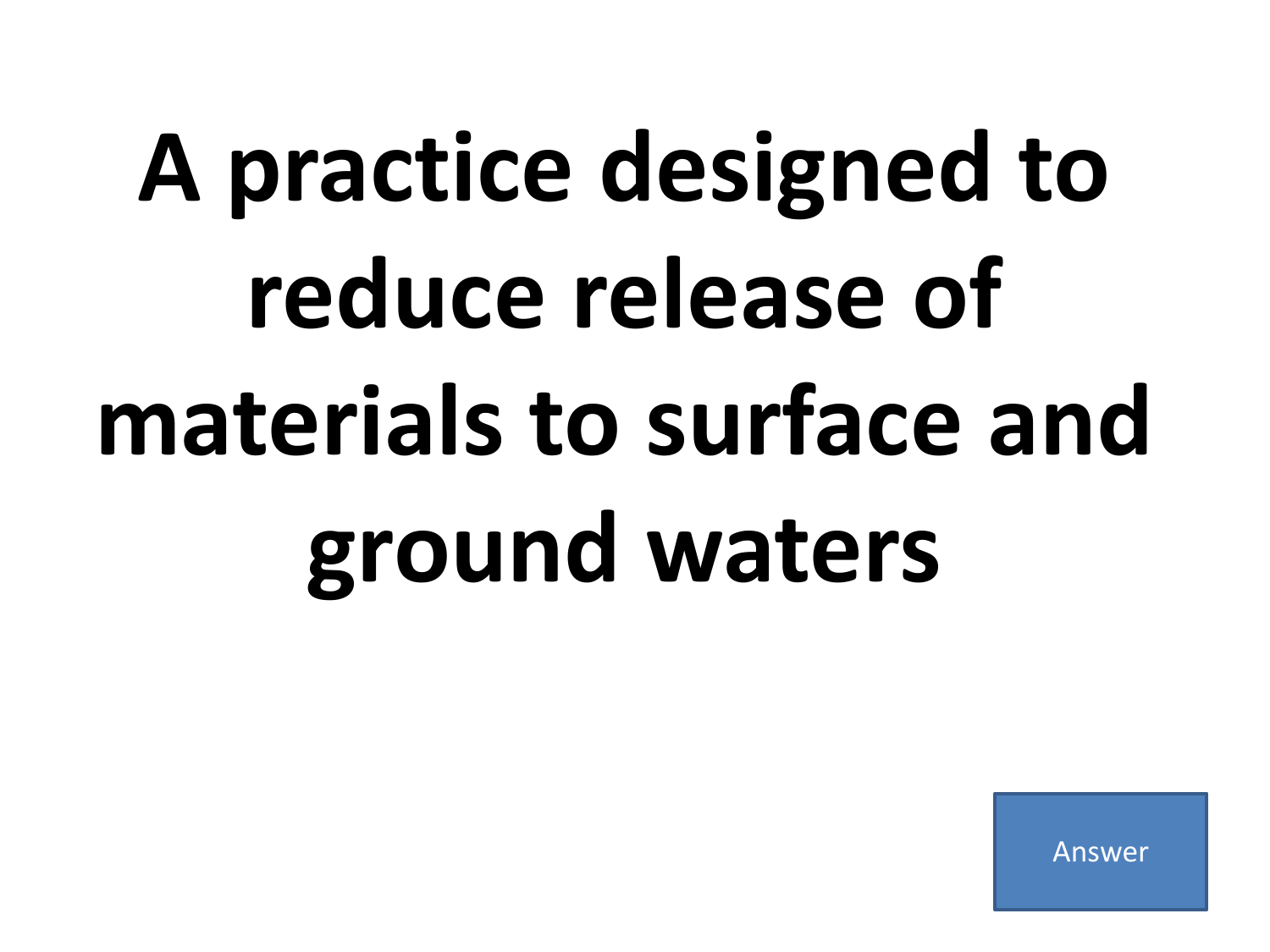# <span id="page-22-0"></span>**What is a best management practice**

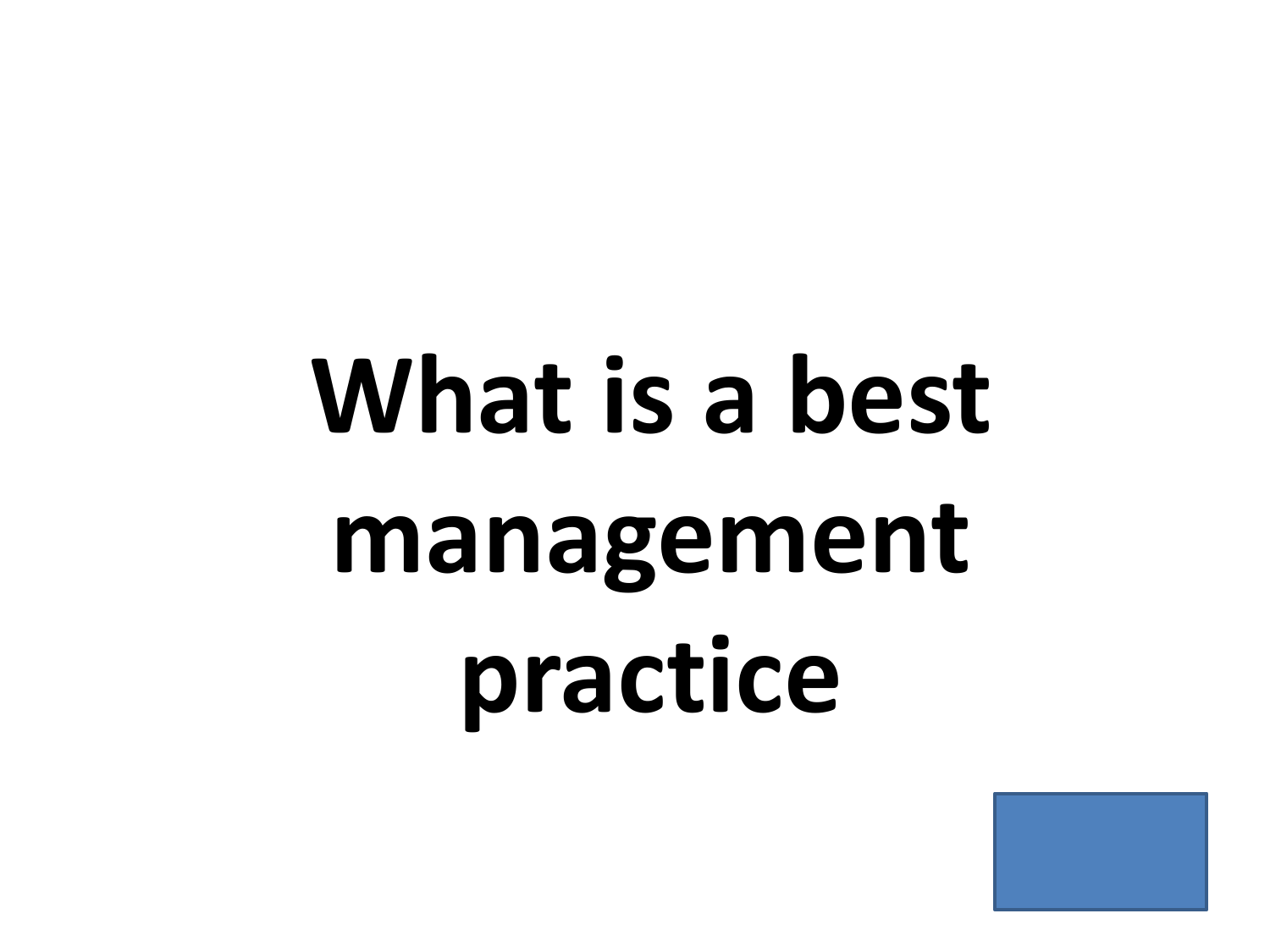# <span id="page-23-0"></span>**The chemical with the symbol PO<sup>4</sup>**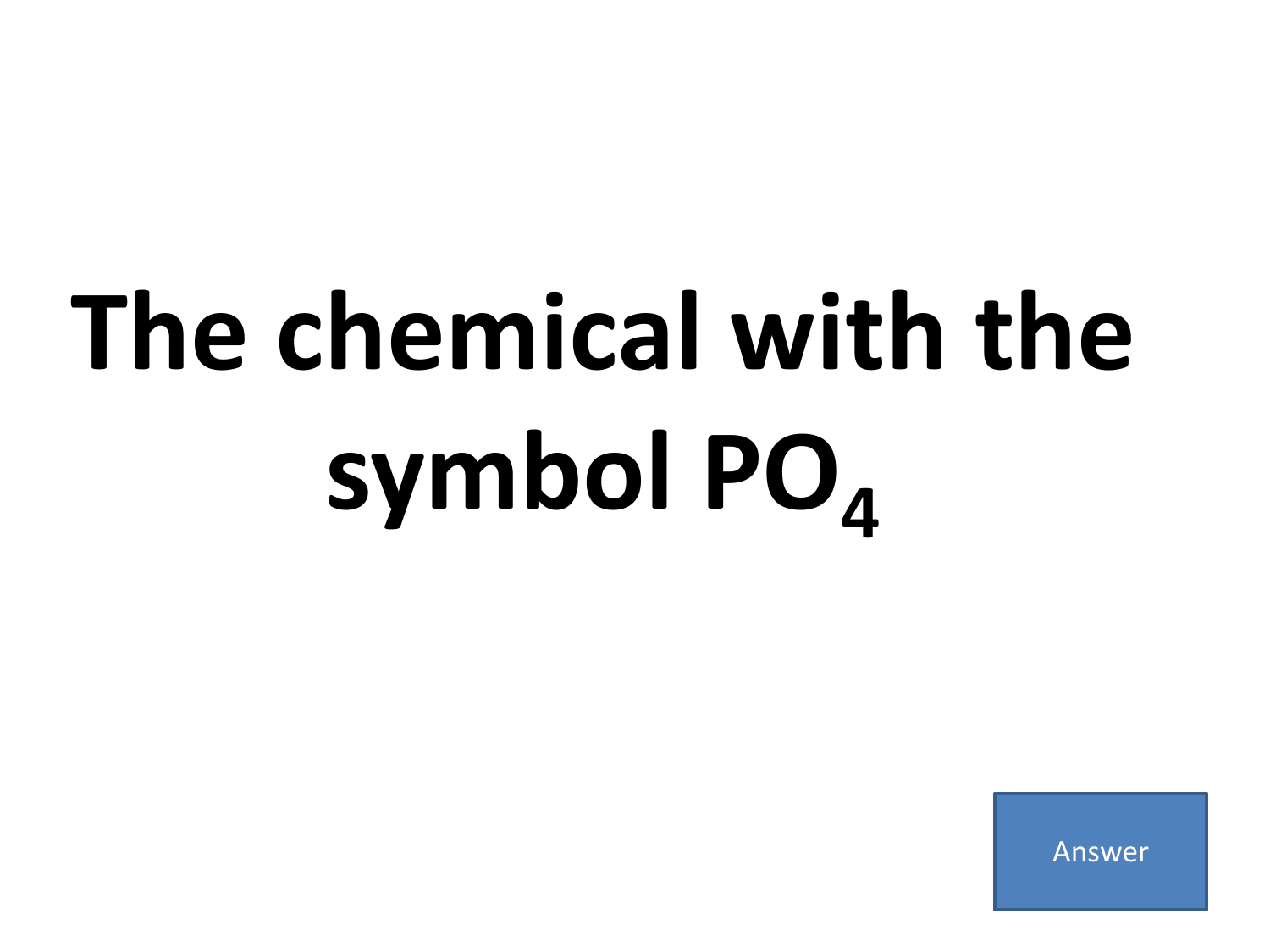### <span id="page-24-0"></span>**What is Phosphate**

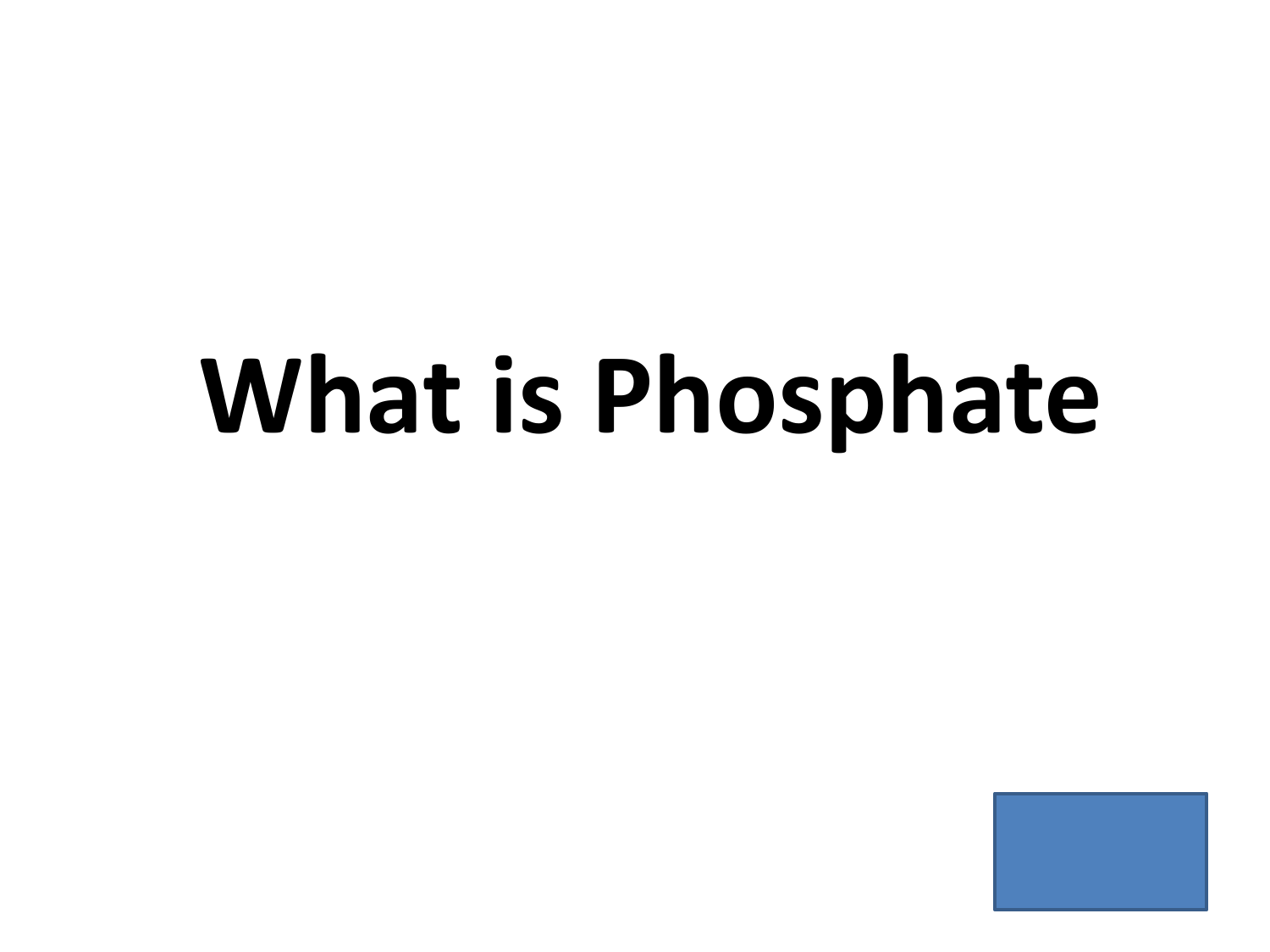# <span id="page-25-0"></span>**The metric unit for discharge**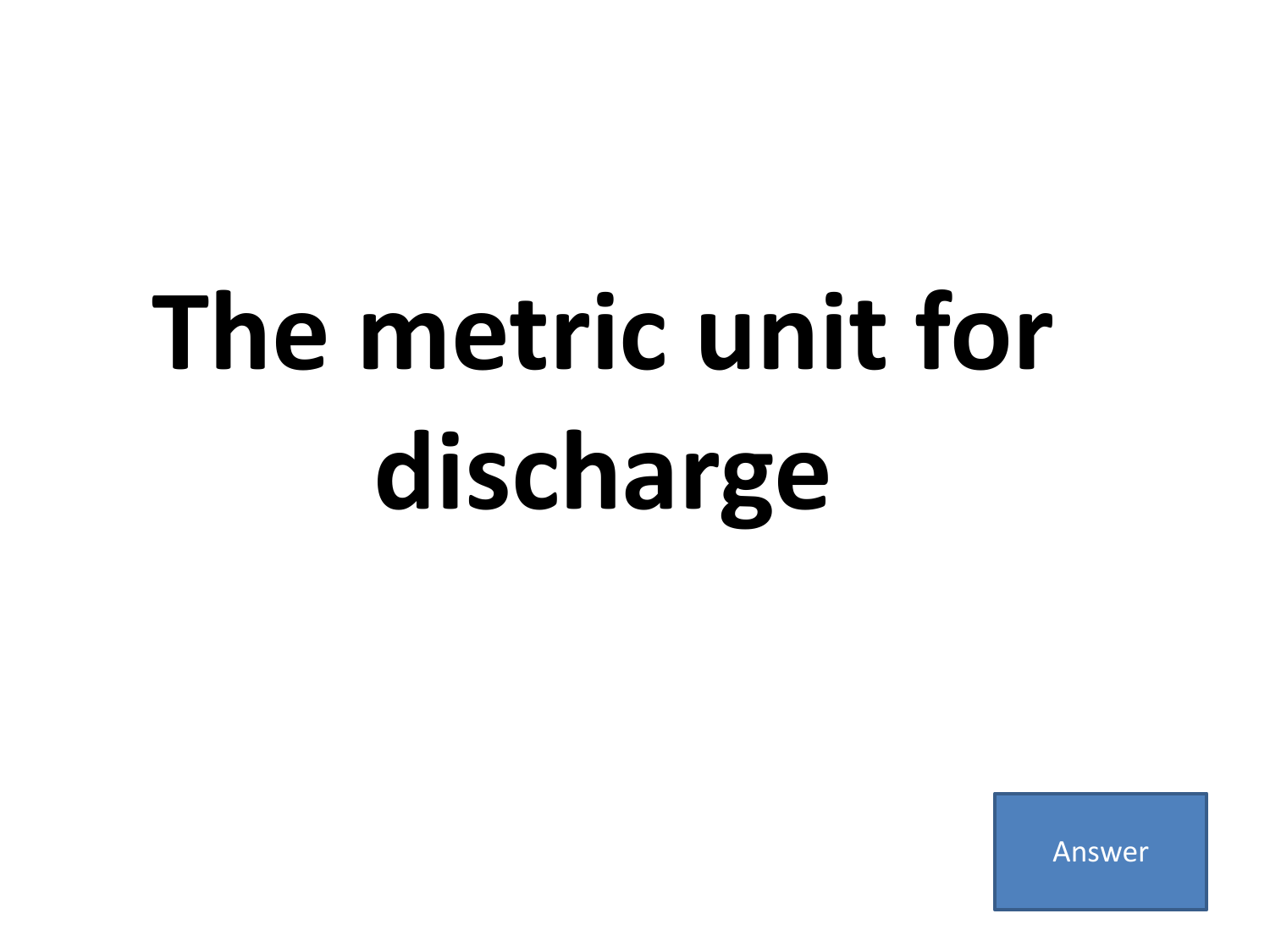### <span id="page-26-0"></span>**What is m3/s**

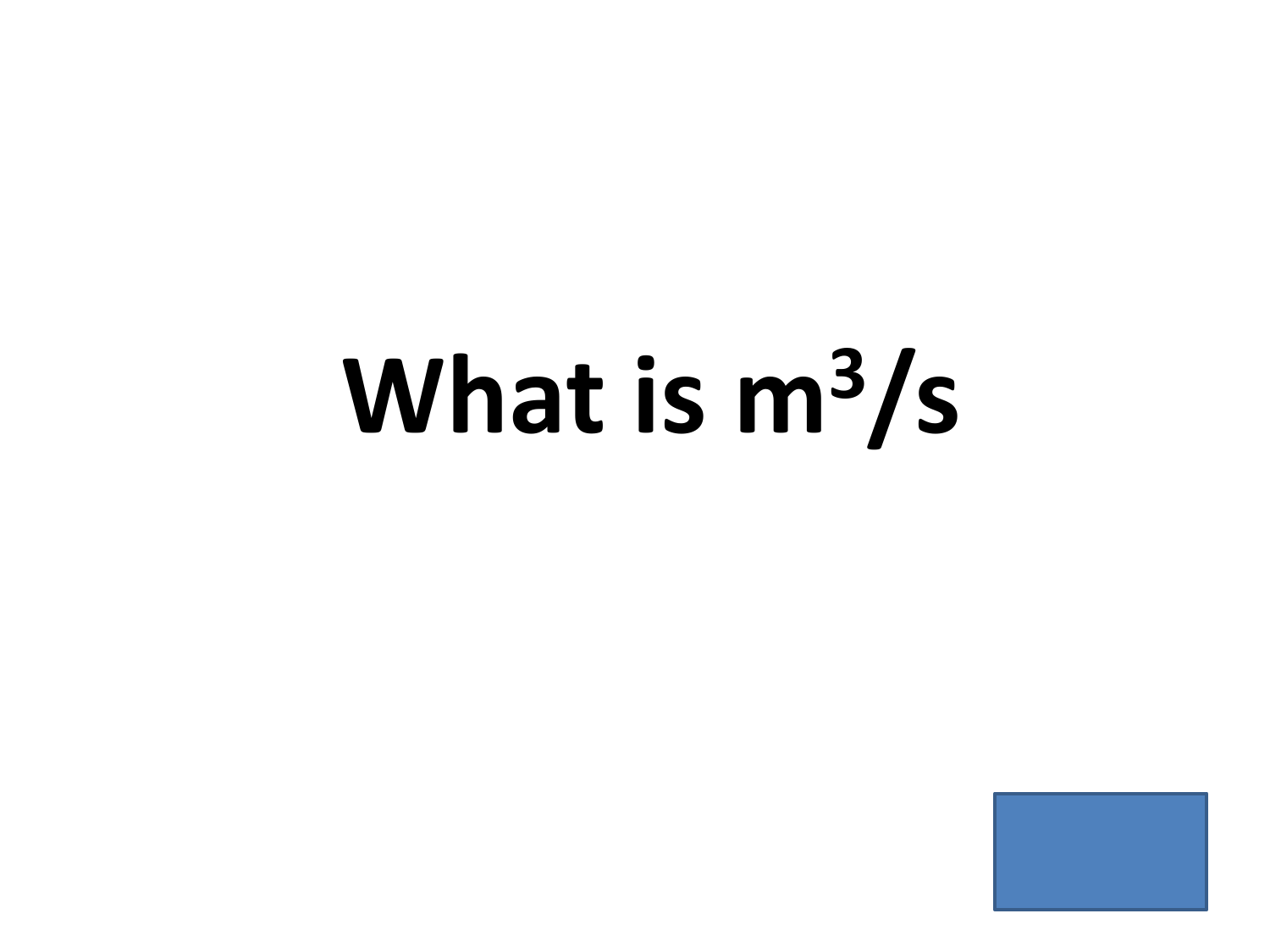## <span id="page-27-0"></span>**Status of a nutrientpoor lake**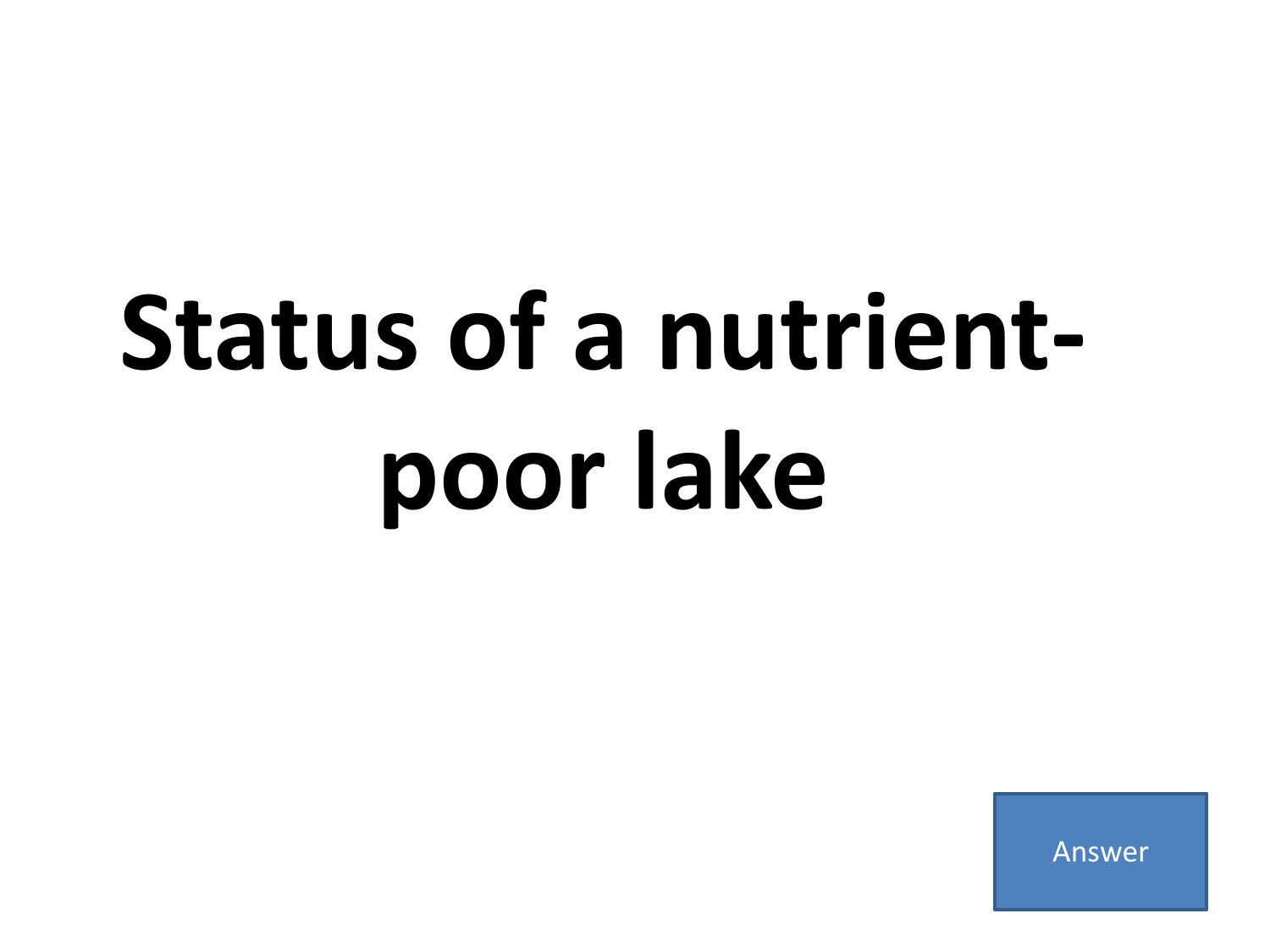### <span id="page-28-0"></span>**What is Oligotrophic**

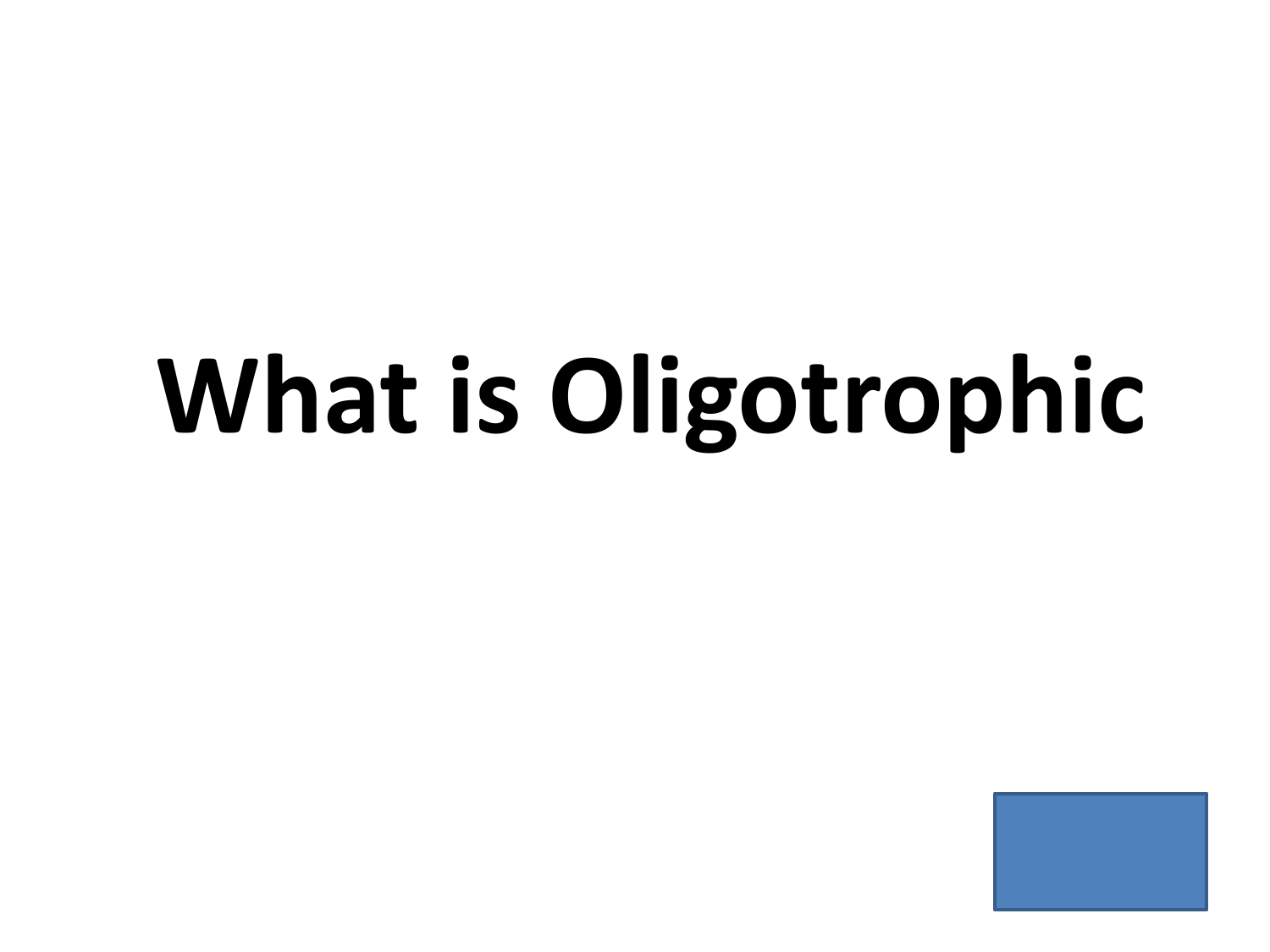# **A water quality benefit of conservation cropping on grasslands**

<span id="page-29-0"></span>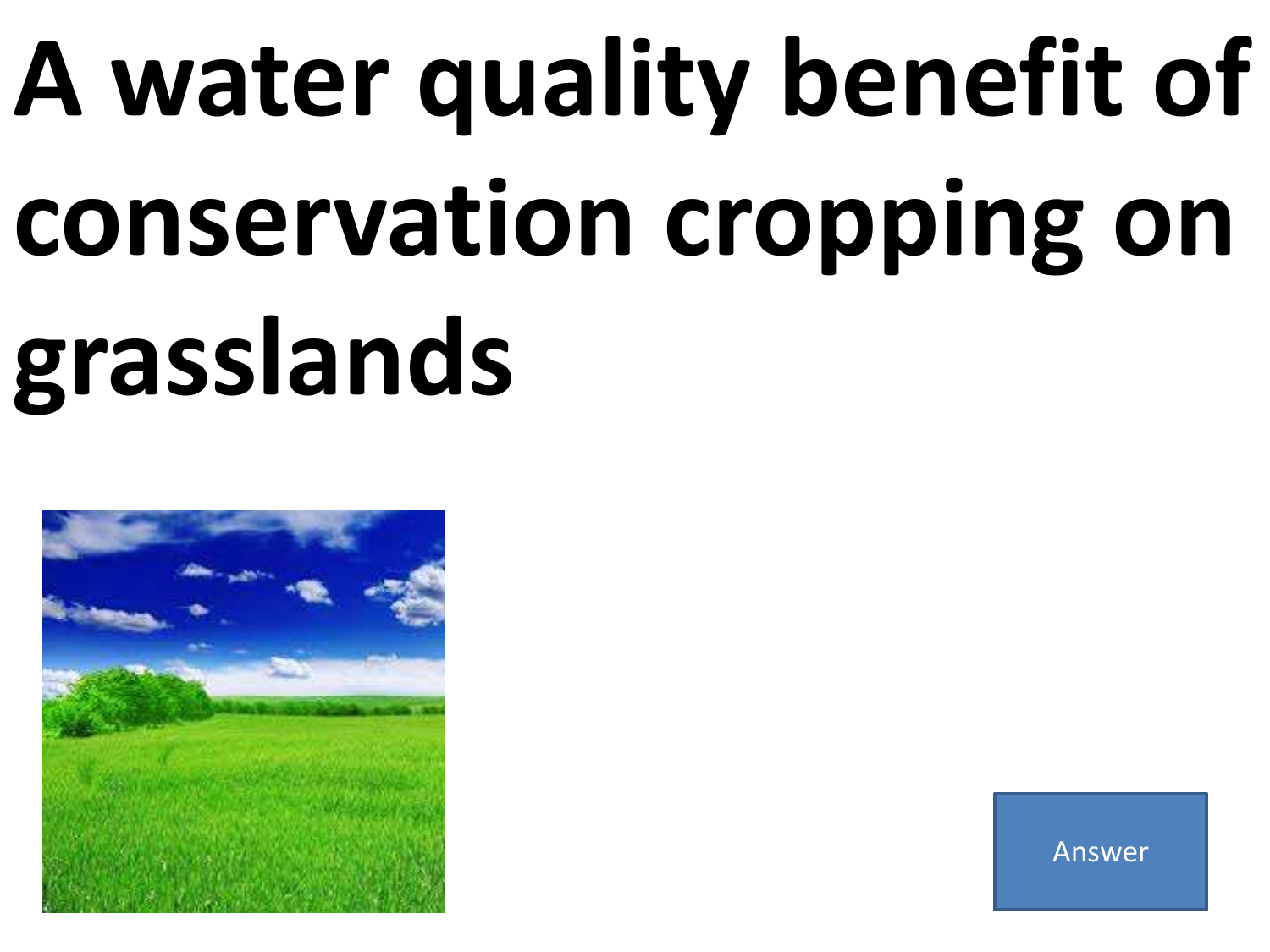## <span id="page-30-0"></span>**What is sediment or erosion**

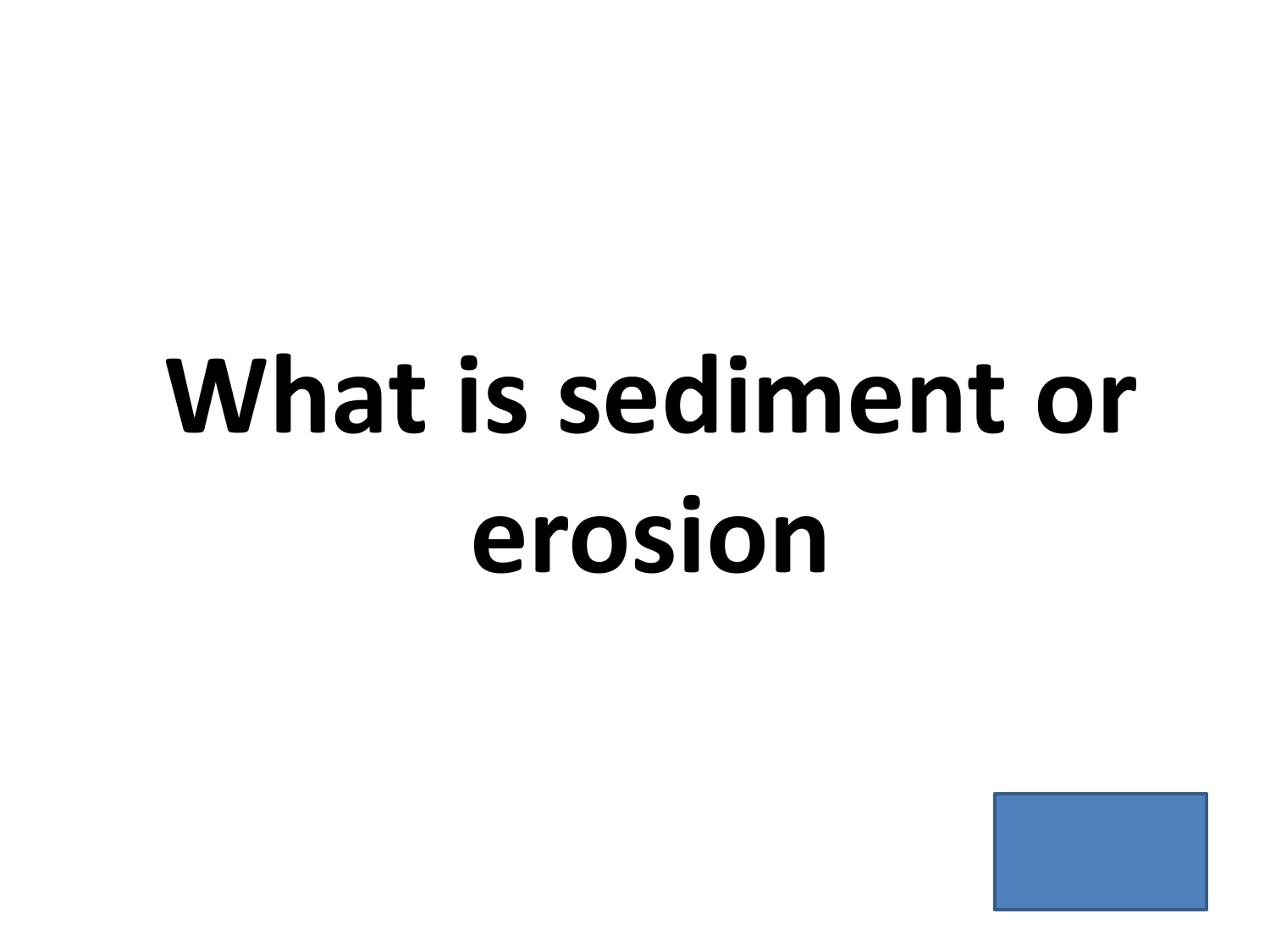# <span id="page-31-0"></span>**BOD is an acronym for this test of lake productivity**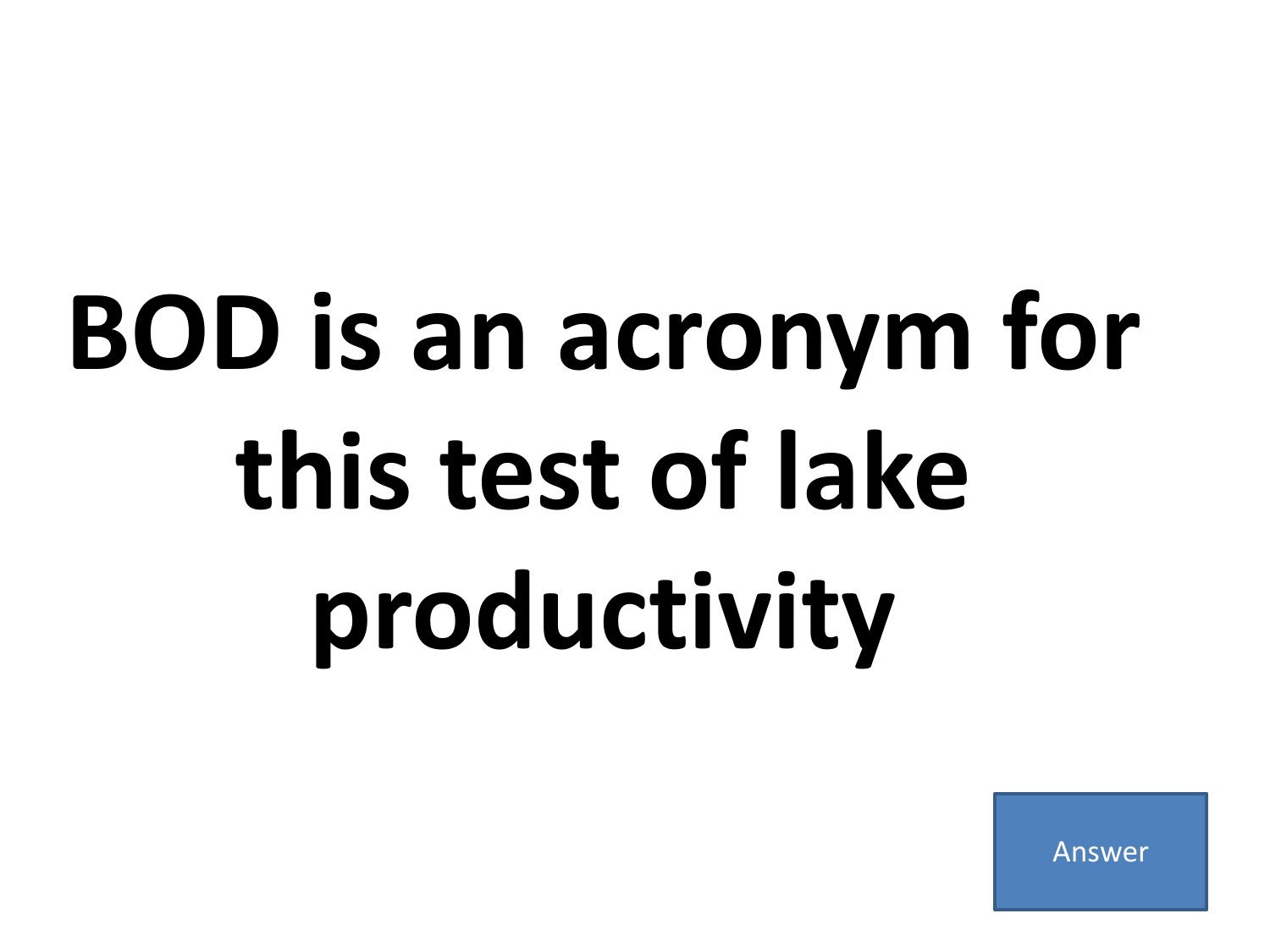## <span id="page-32-0"></span>**What is Biological Oxygen Demand**

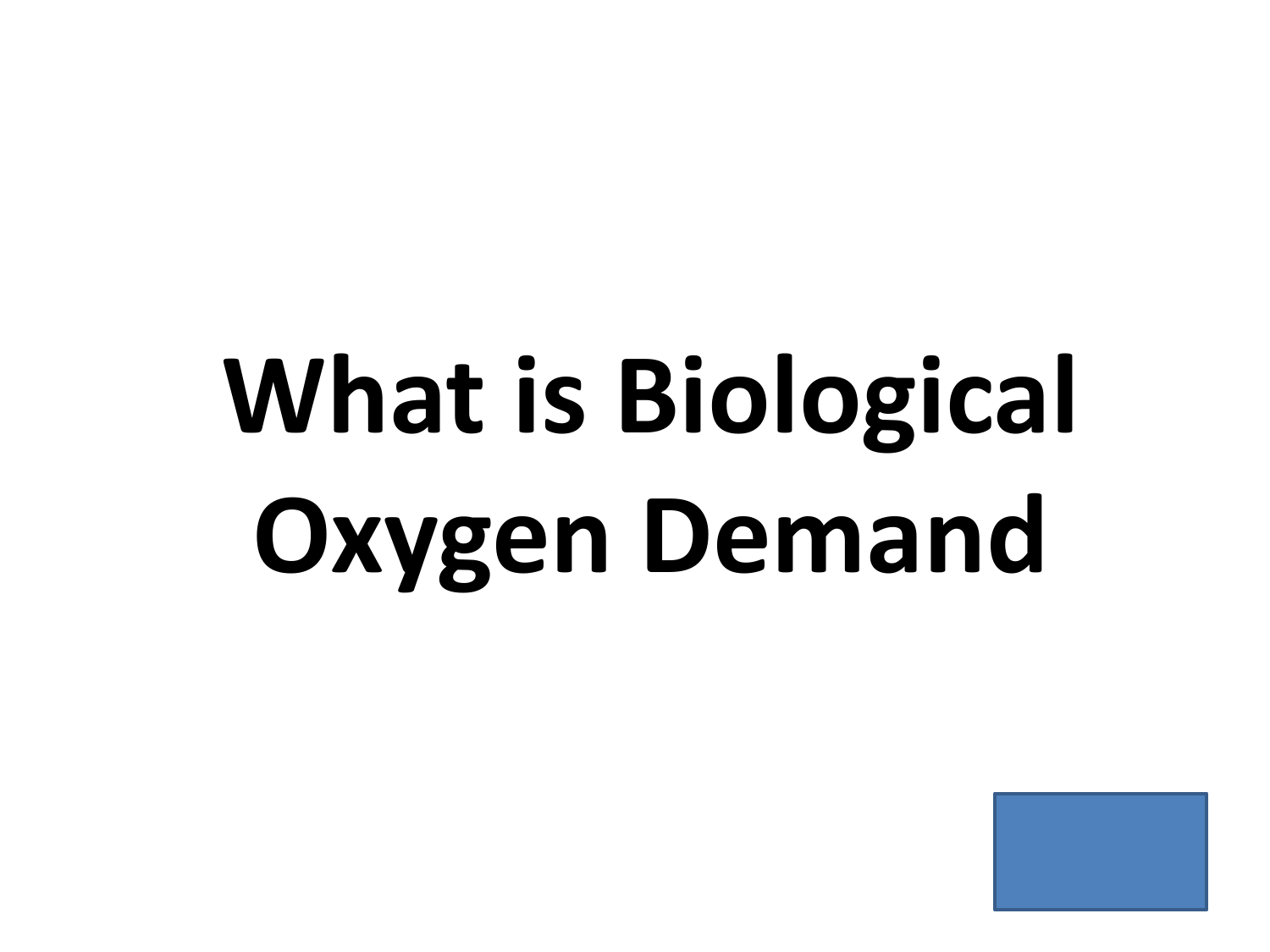## **Filamentous algae growing on rocks**

<span id="page-33-0"></span>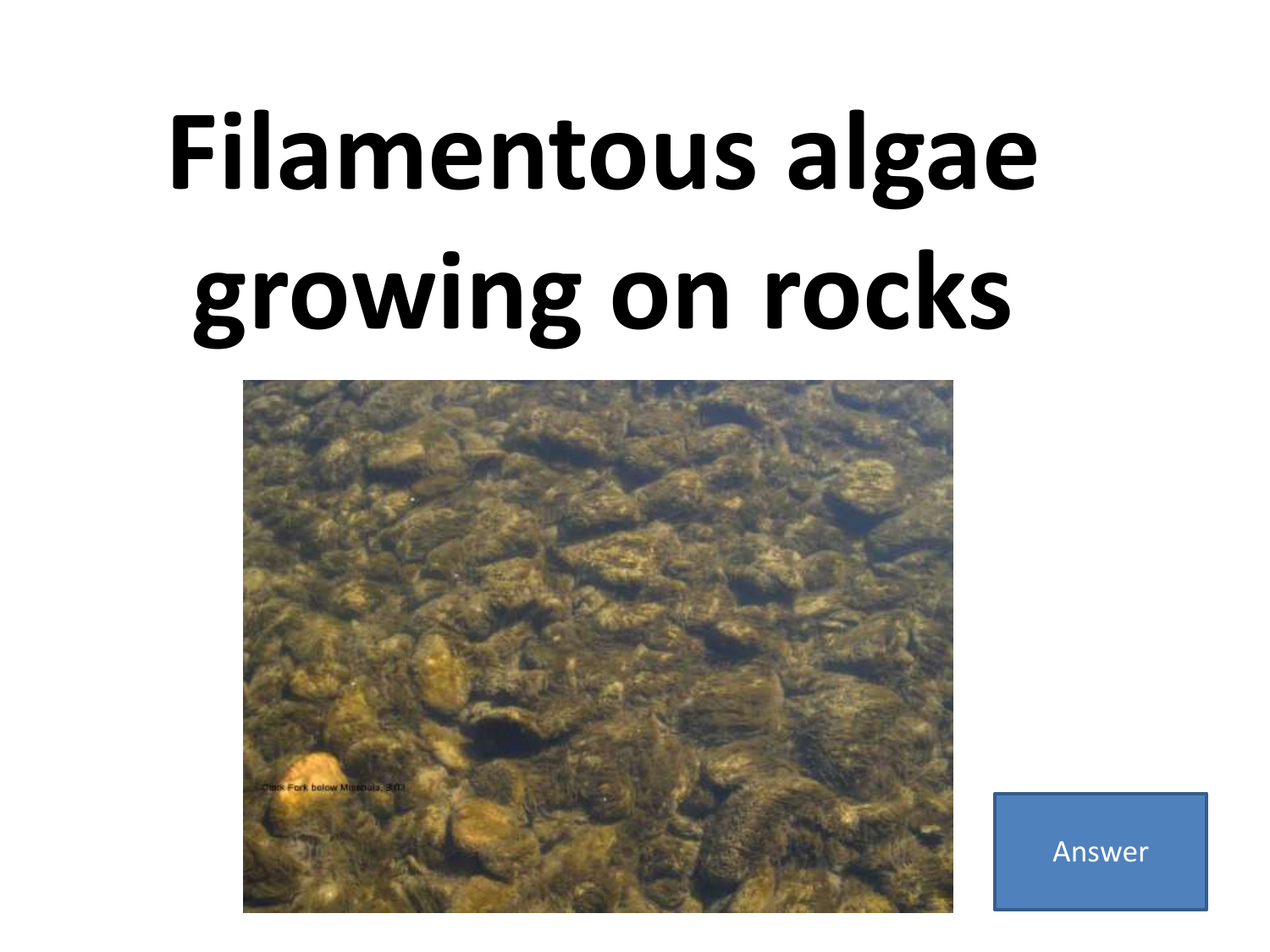### <span id="page-34-0"></span>**What is Periphyton**

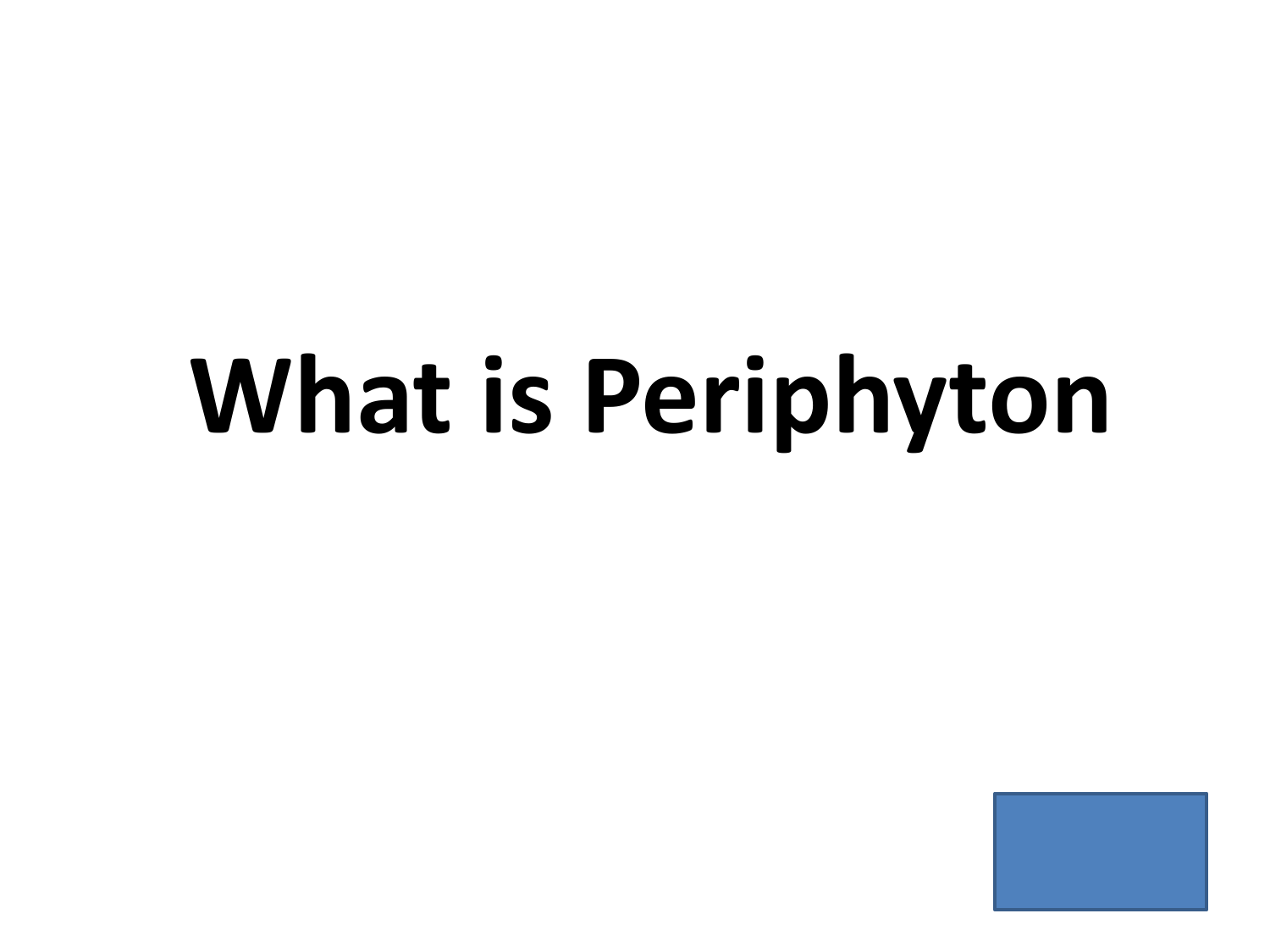## **A curved lake in a floodplain**

<span id="page-35-0"></span>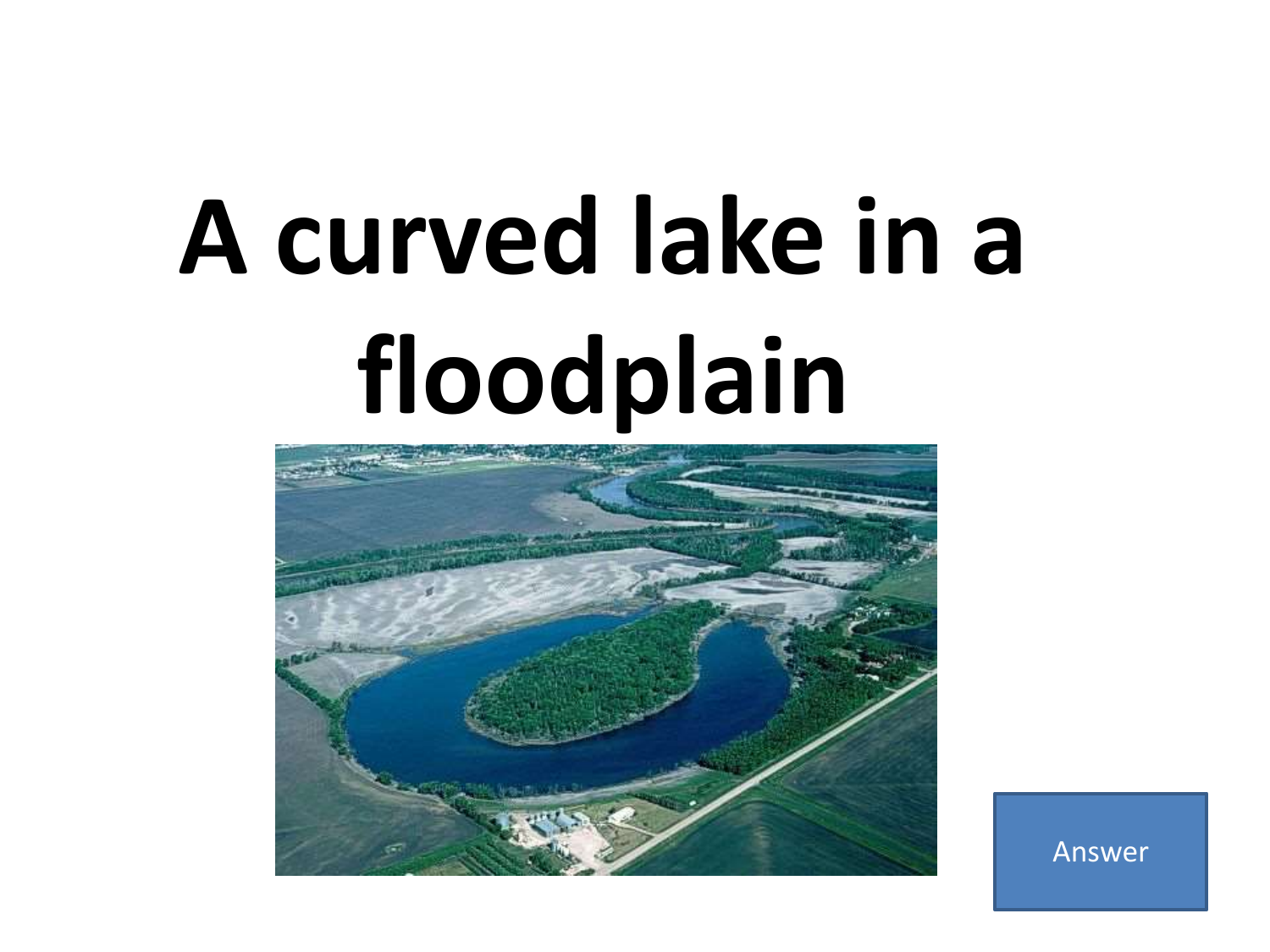#### **What is an Oxbow**

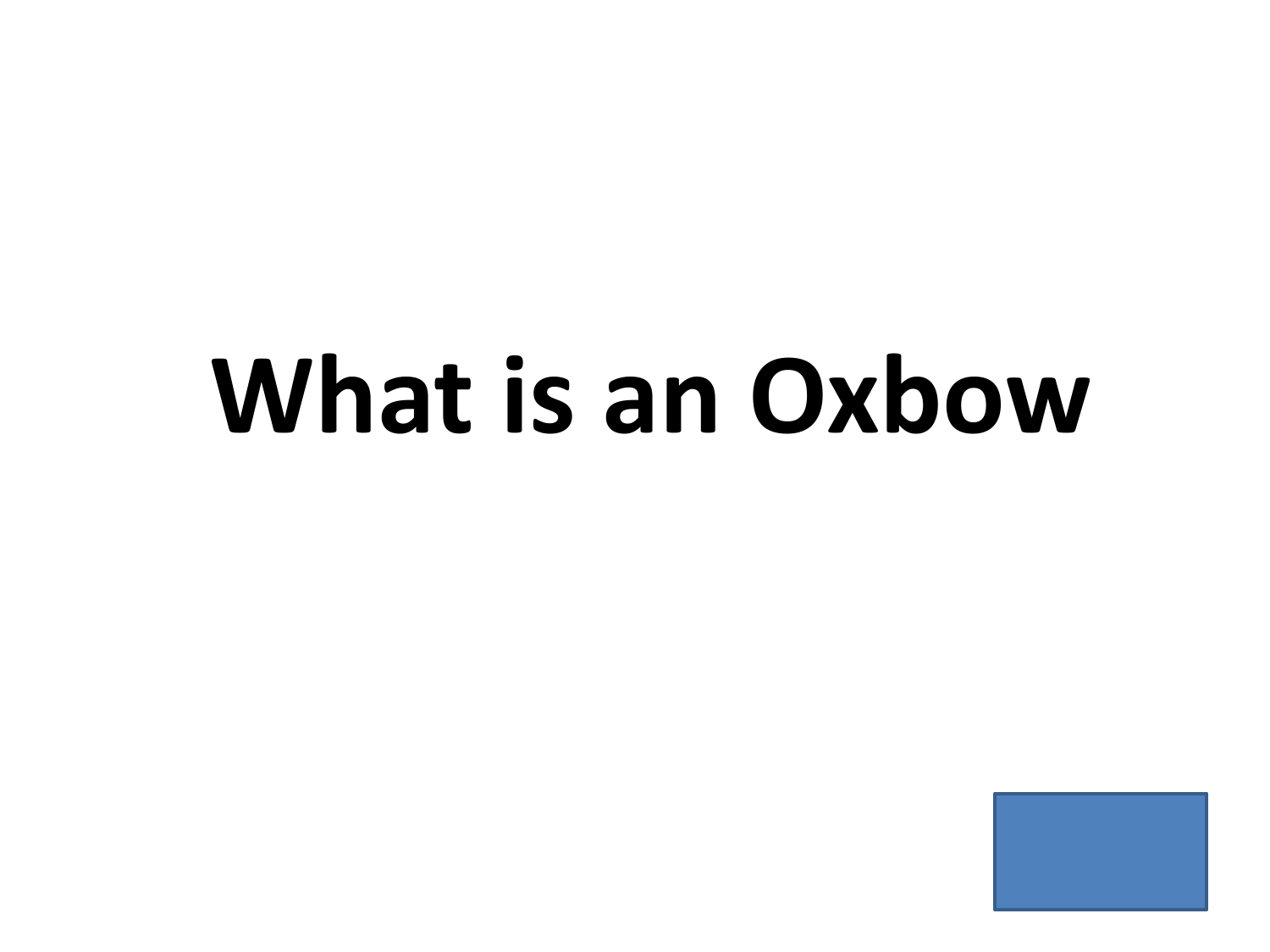# **A process of controlled biodegradation of organic wastes that destroys pathogens**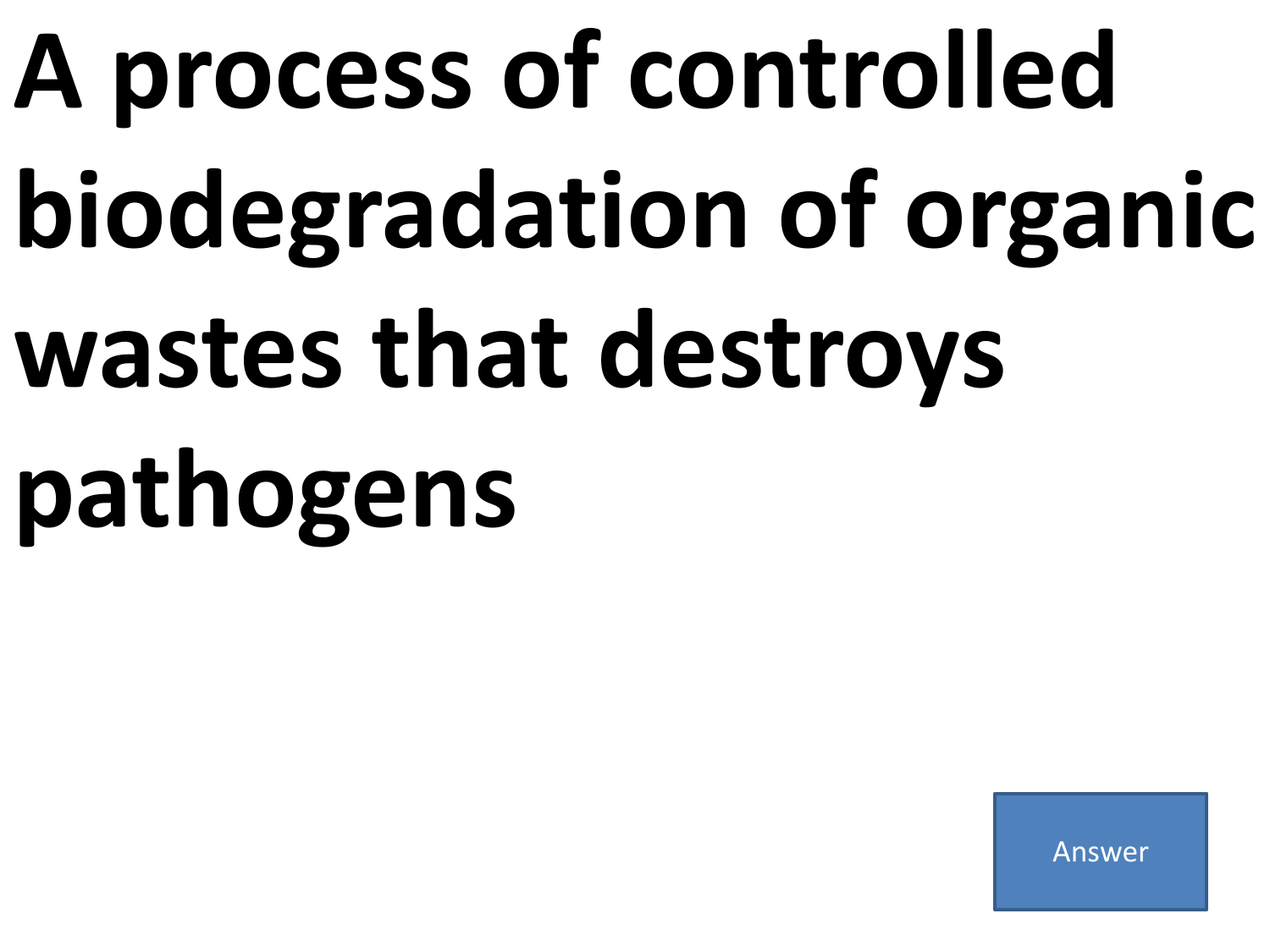### <span id="page-38-0"></span>**What is composting**

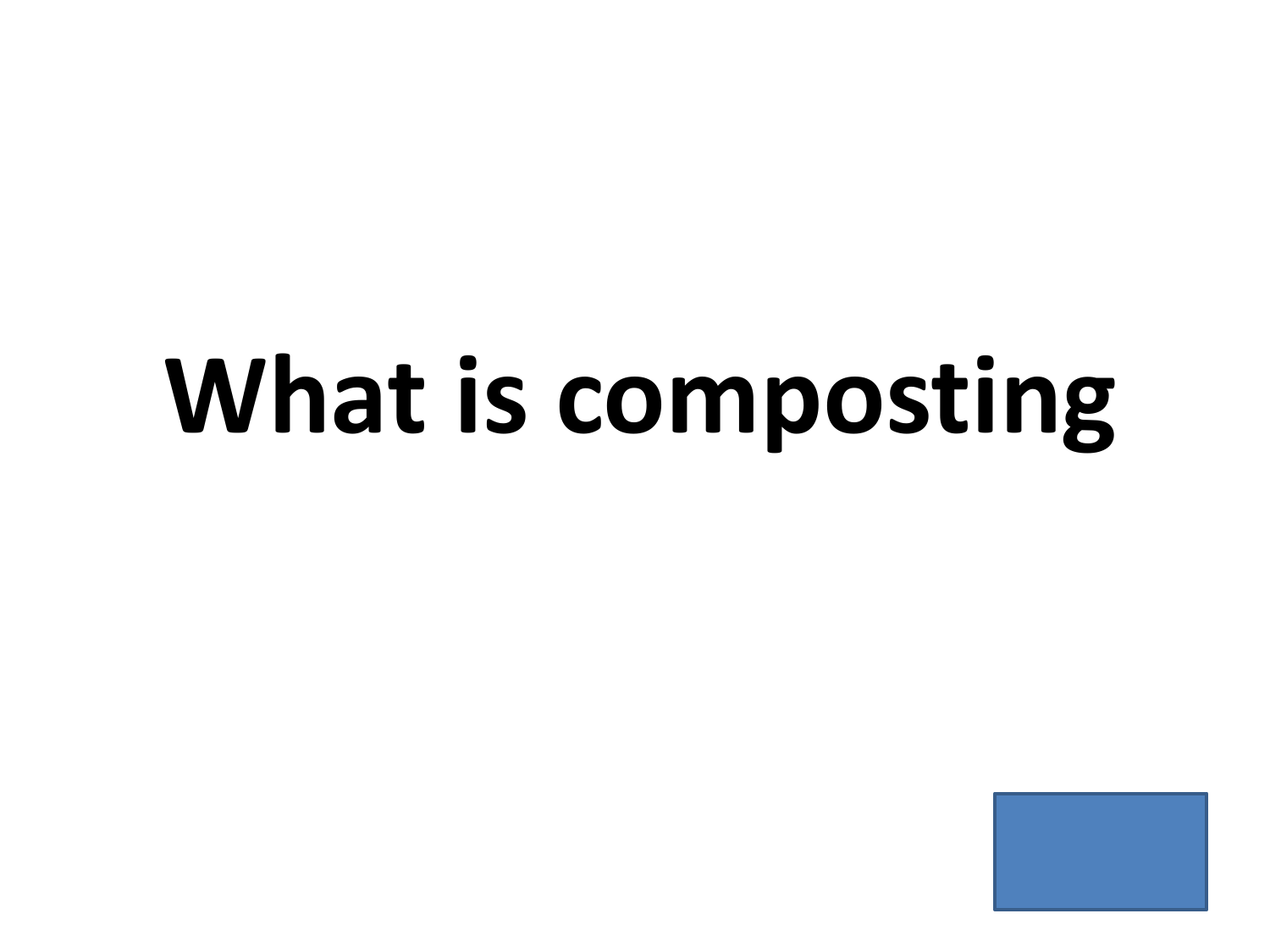# **This federal agency operates stream gages in CT rivers**

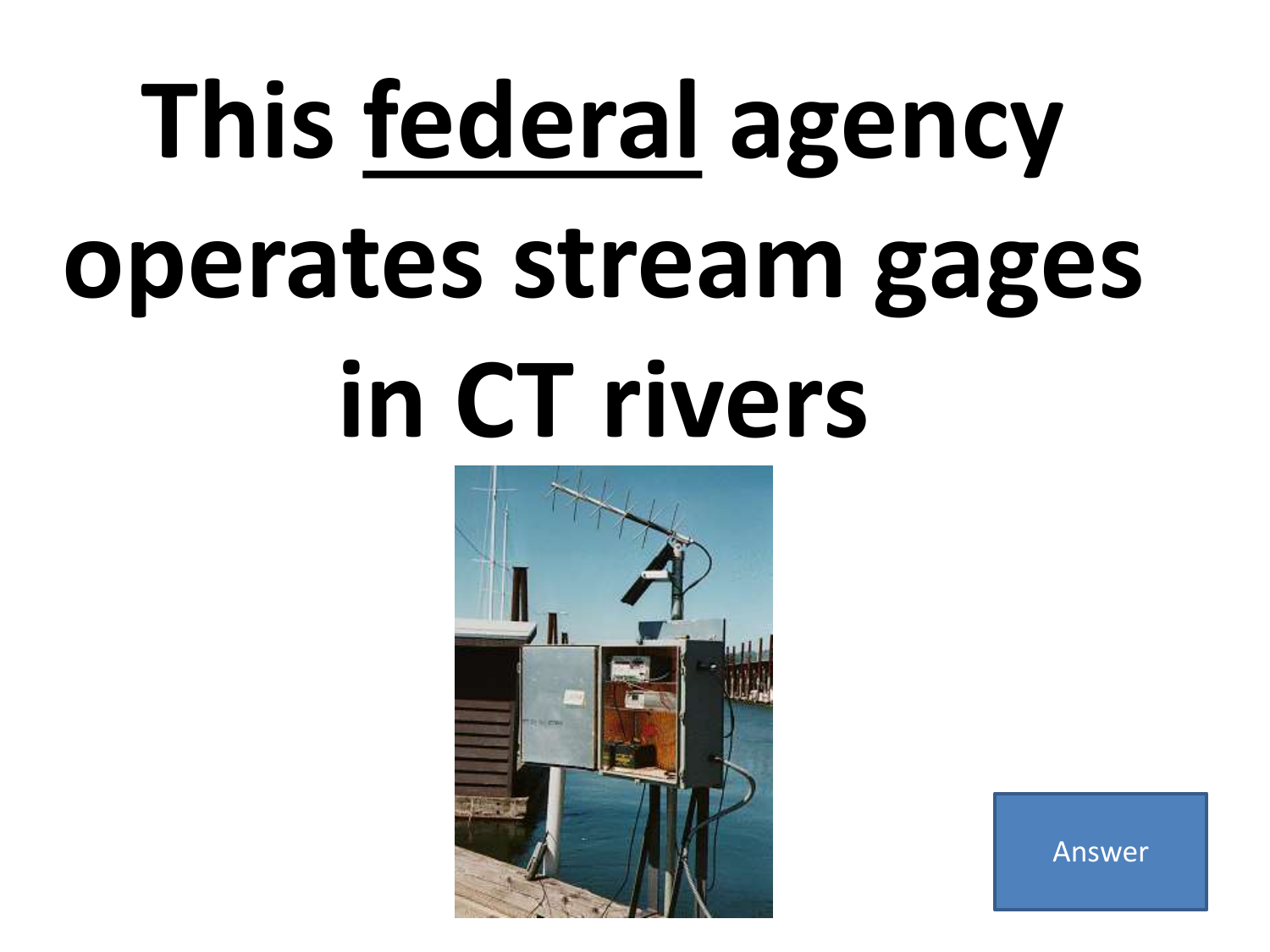#### <span id="page-40-0"></span>**What is the USGS**

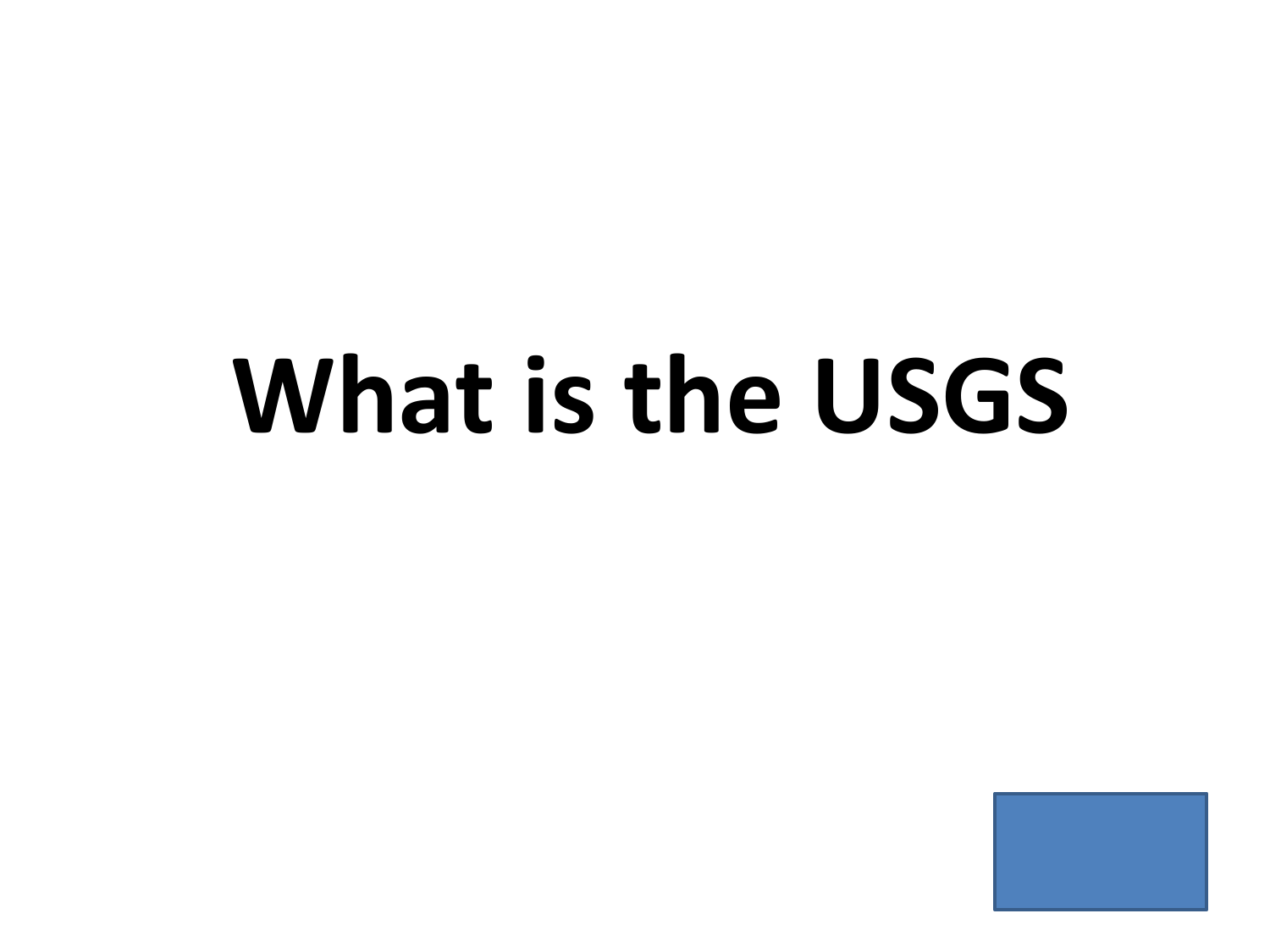### **This stream order**

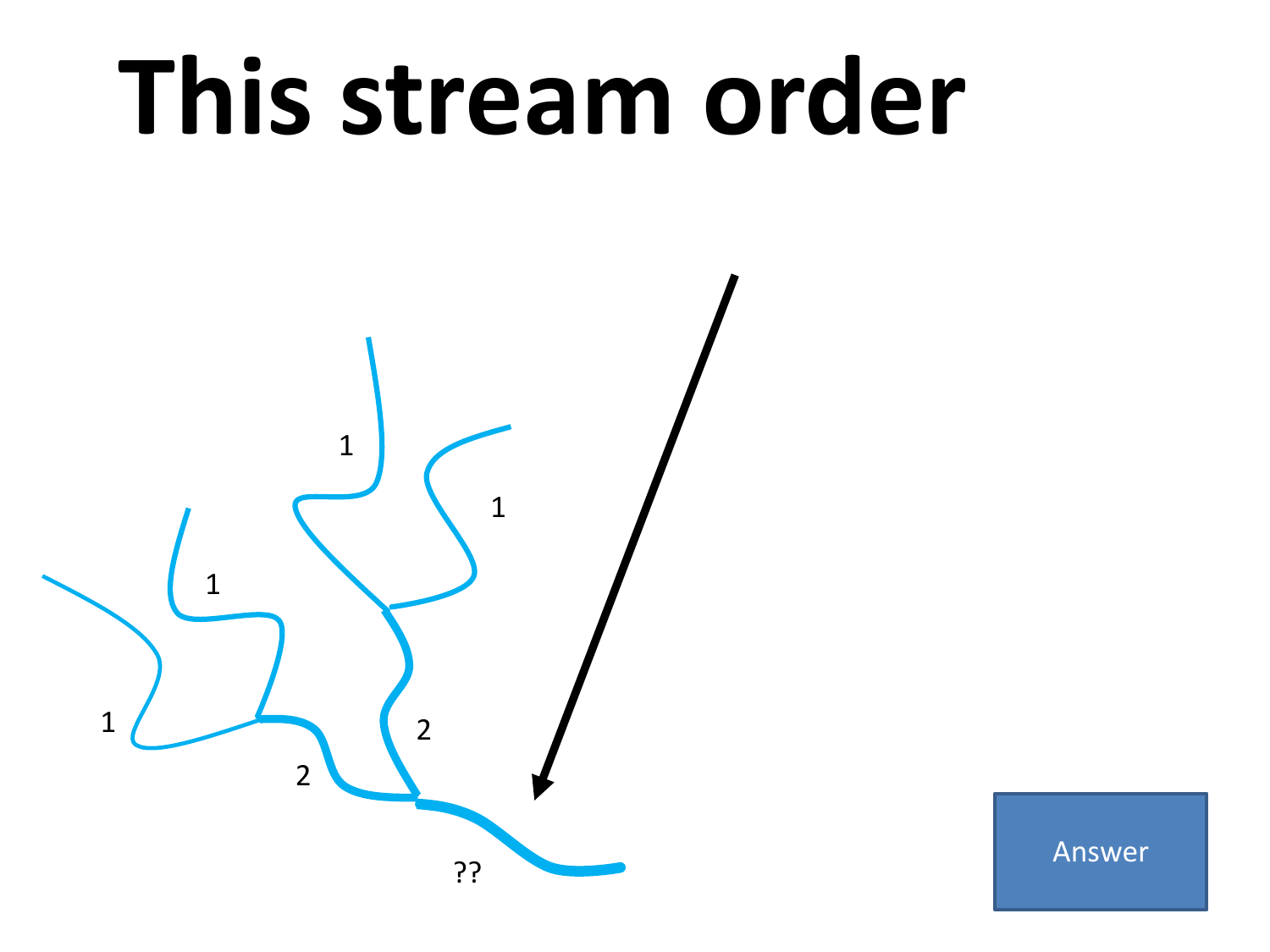#### <span id="page-42-0"></span>**What is 3**

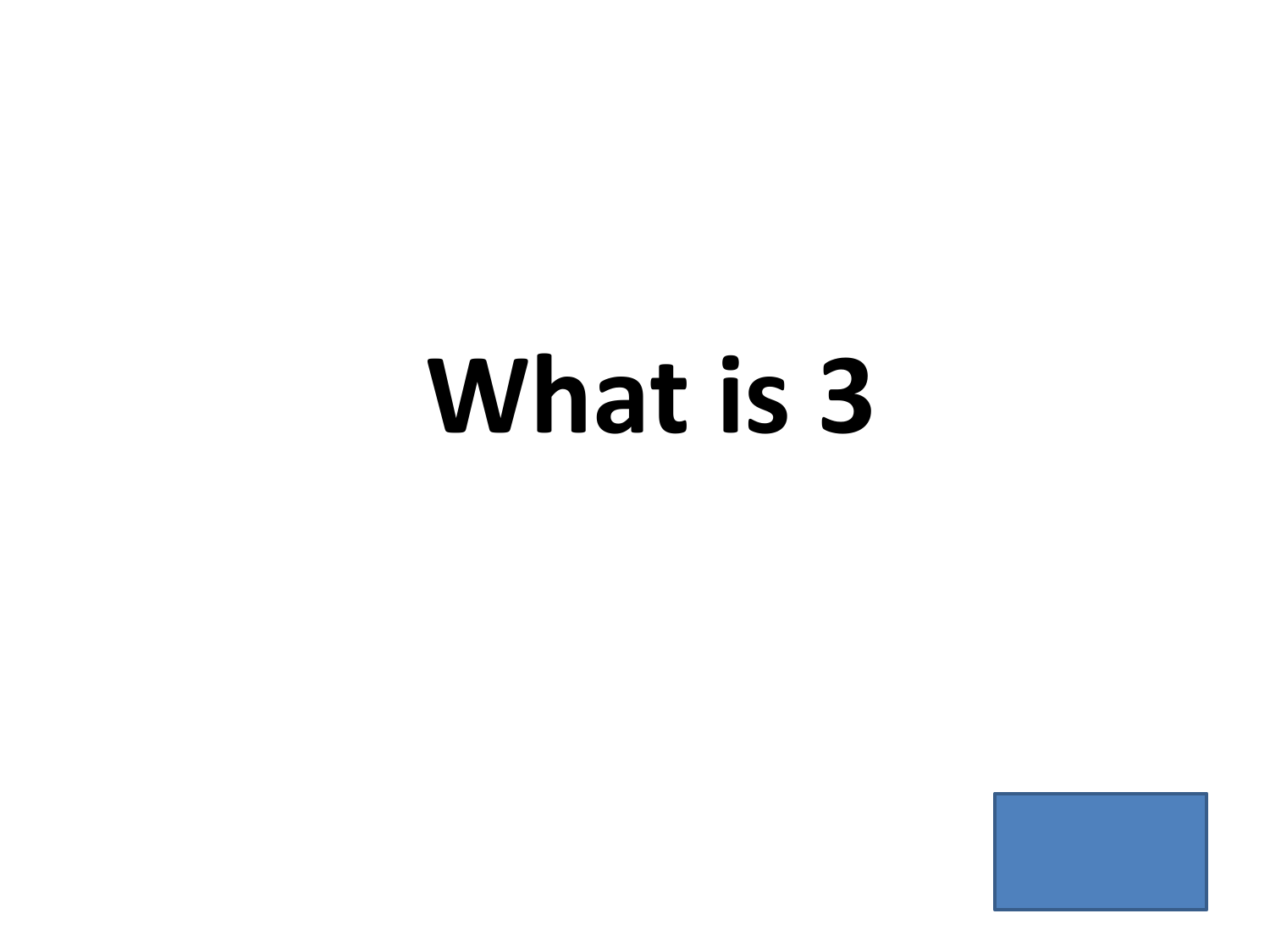### **Microscopic lake animals**

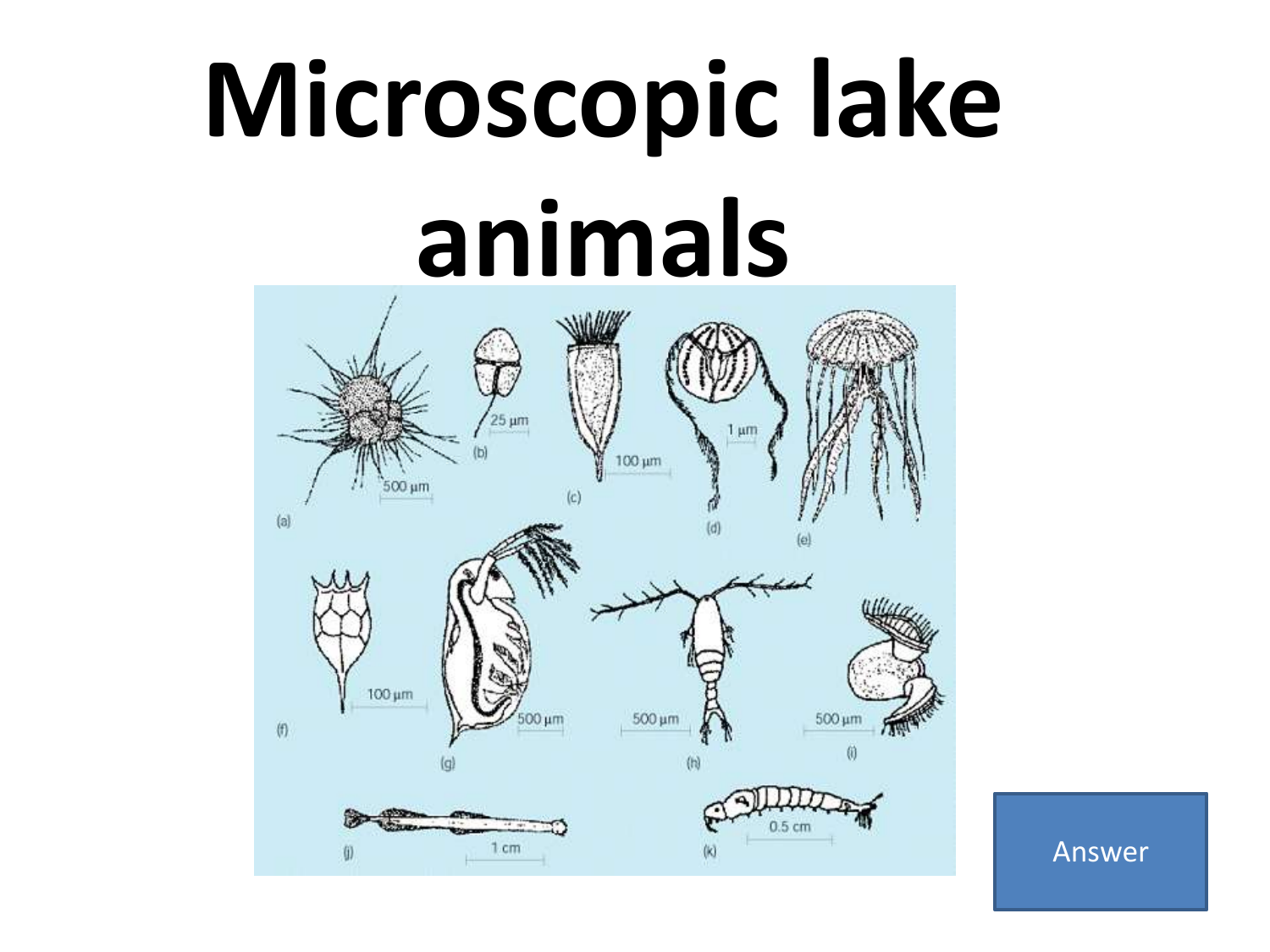## <span id="page-44-0"></span>**What is Zooplankton**

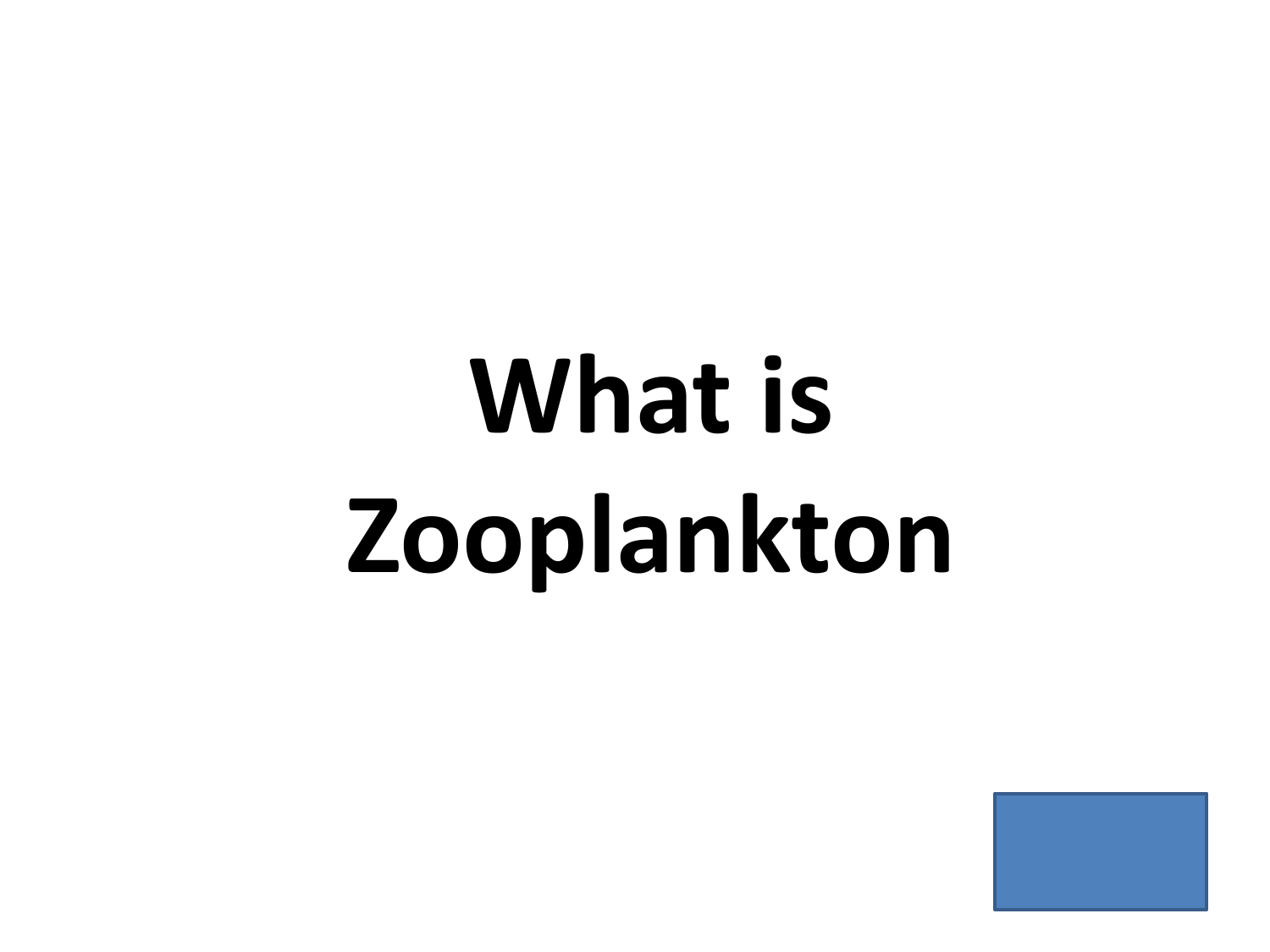## **Best types of vegetation growing in a riparian buffer**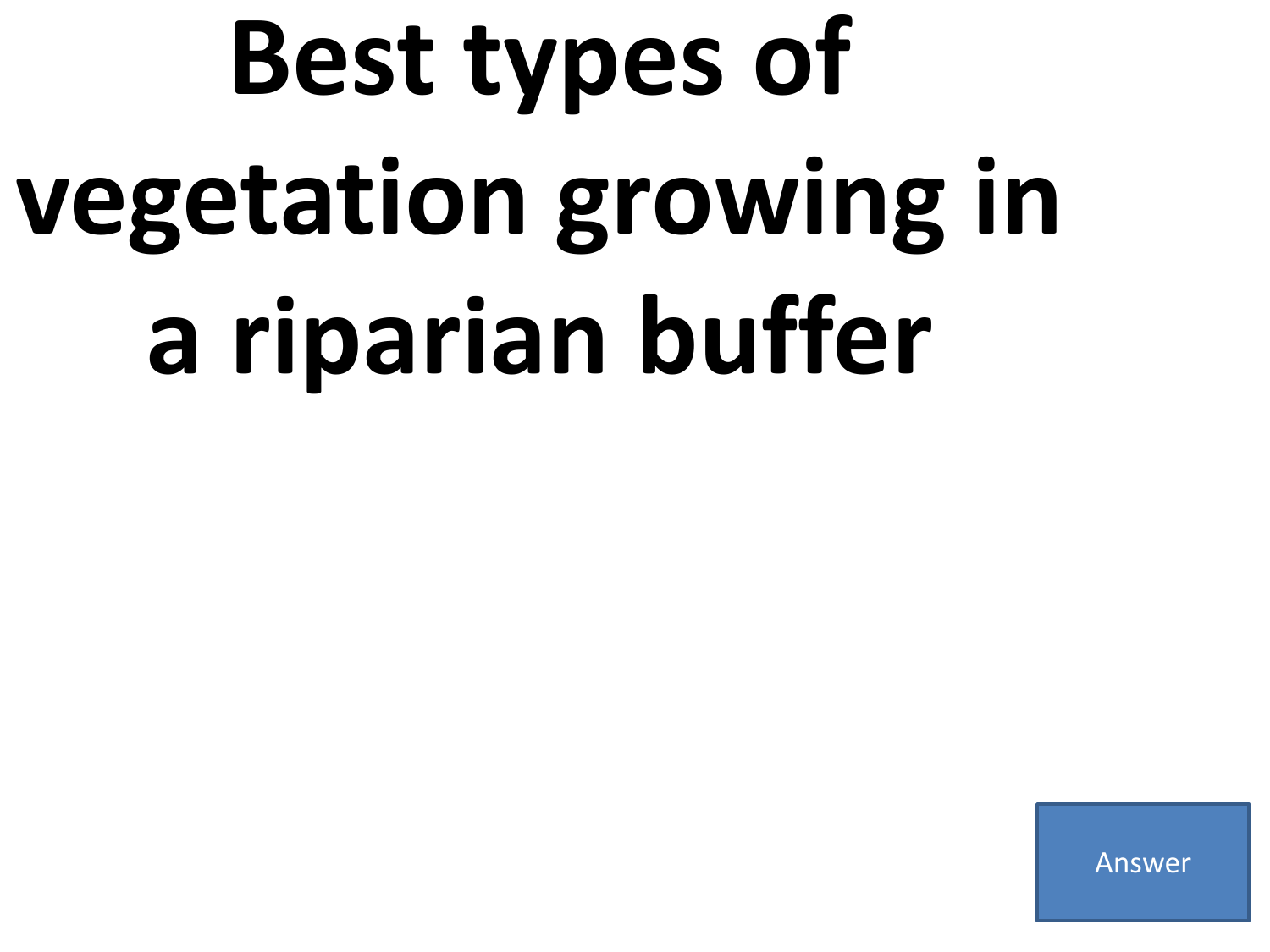### <span id="page-46-0"></span>**What are trees and shrubs**

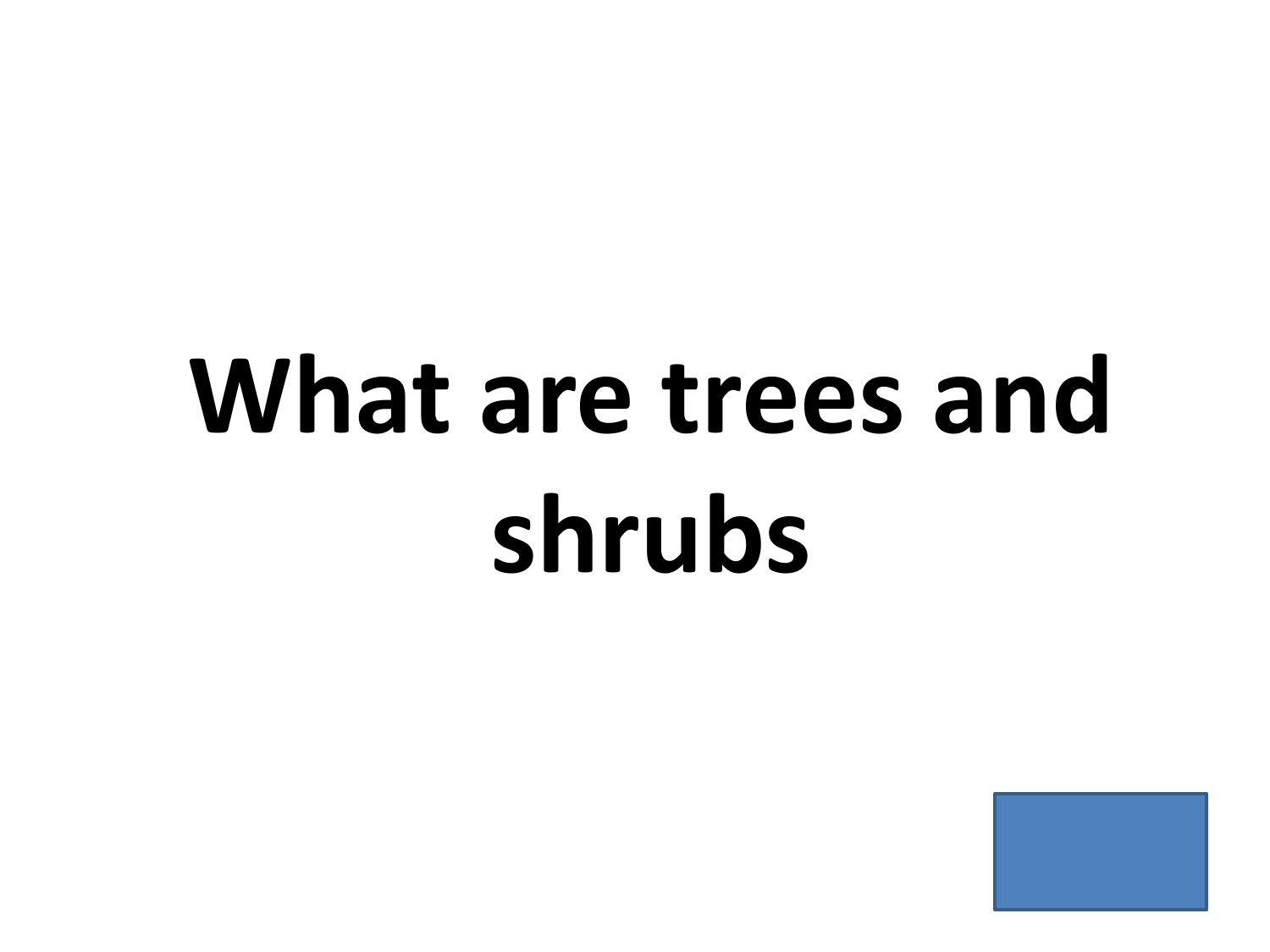# **The presence of this larvae indicates a healthy stream**

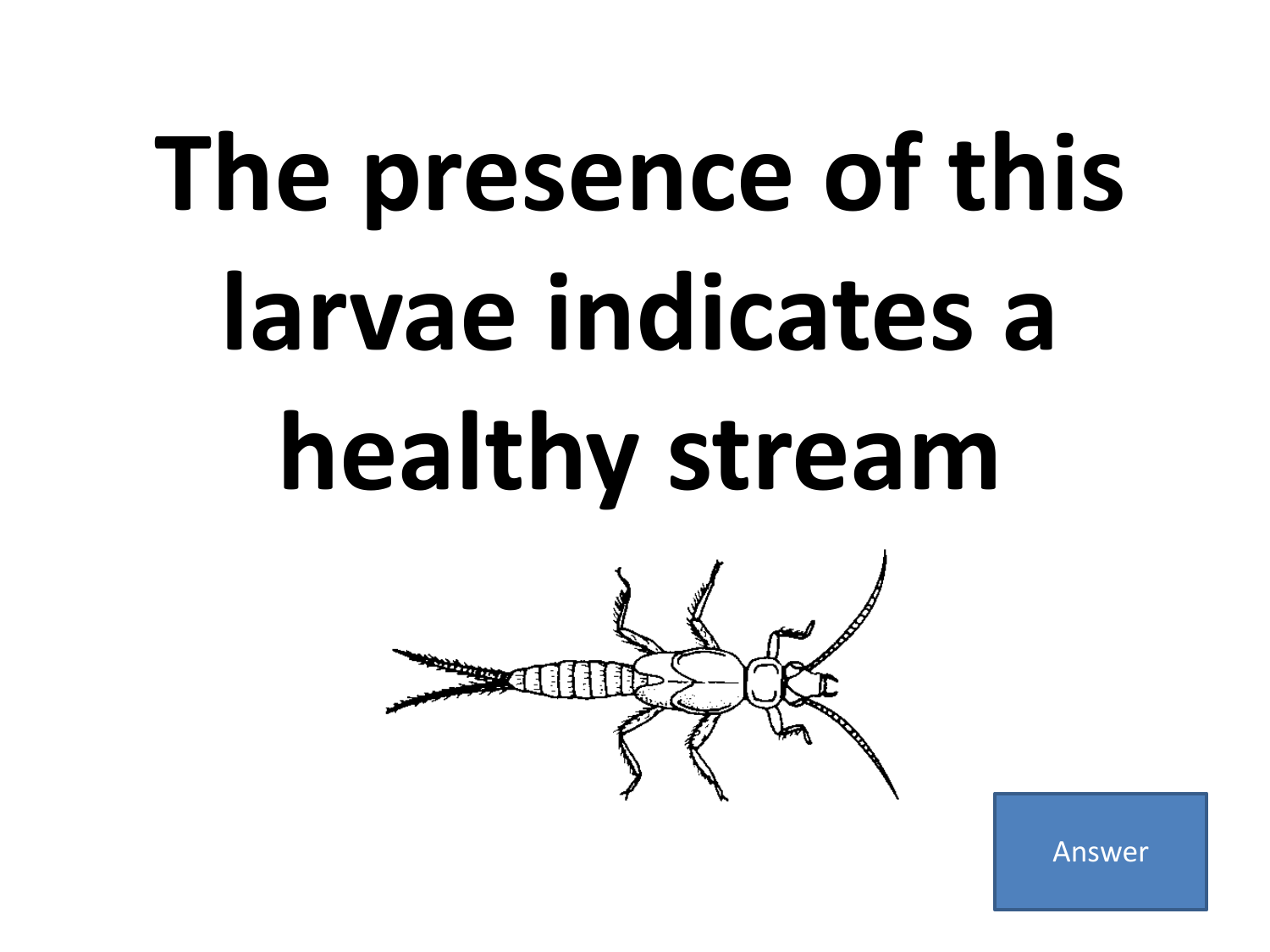### <span id="page-48-0"></span>**What is Stonefly**

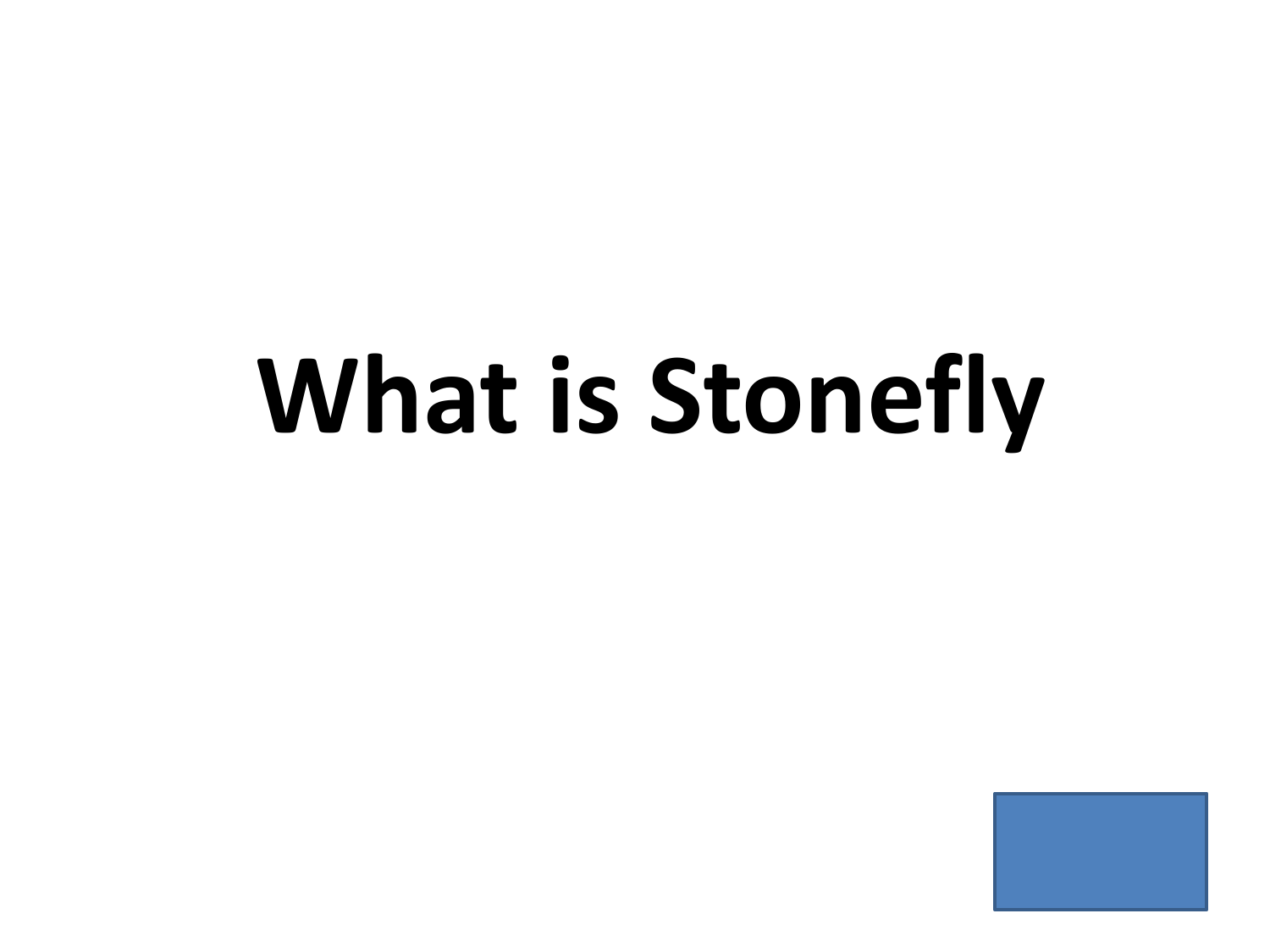# **Besides biological and chemical, this is the third major characteristic of water quality**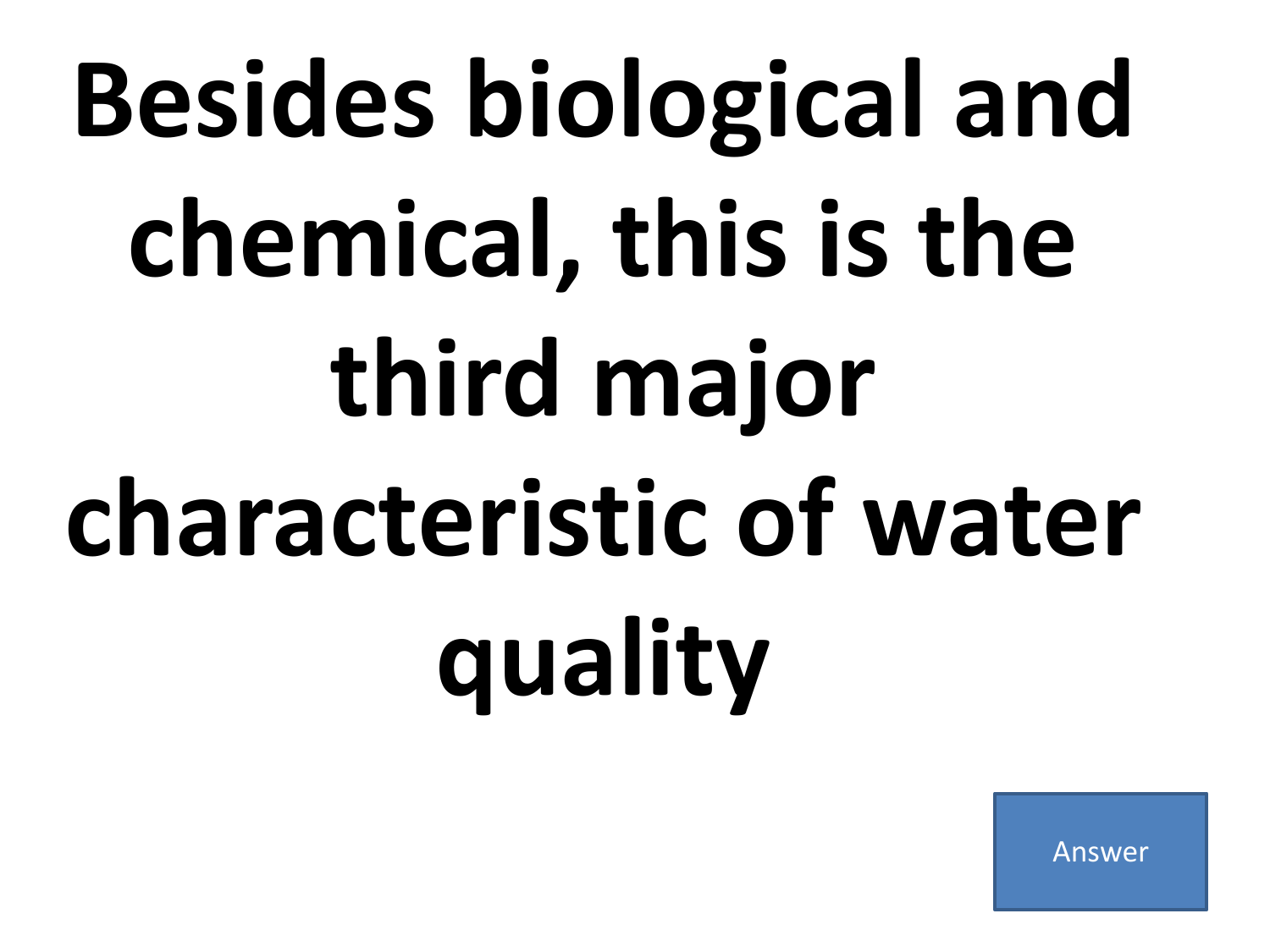### <span id="page-50-0"></span>**What is Physical**

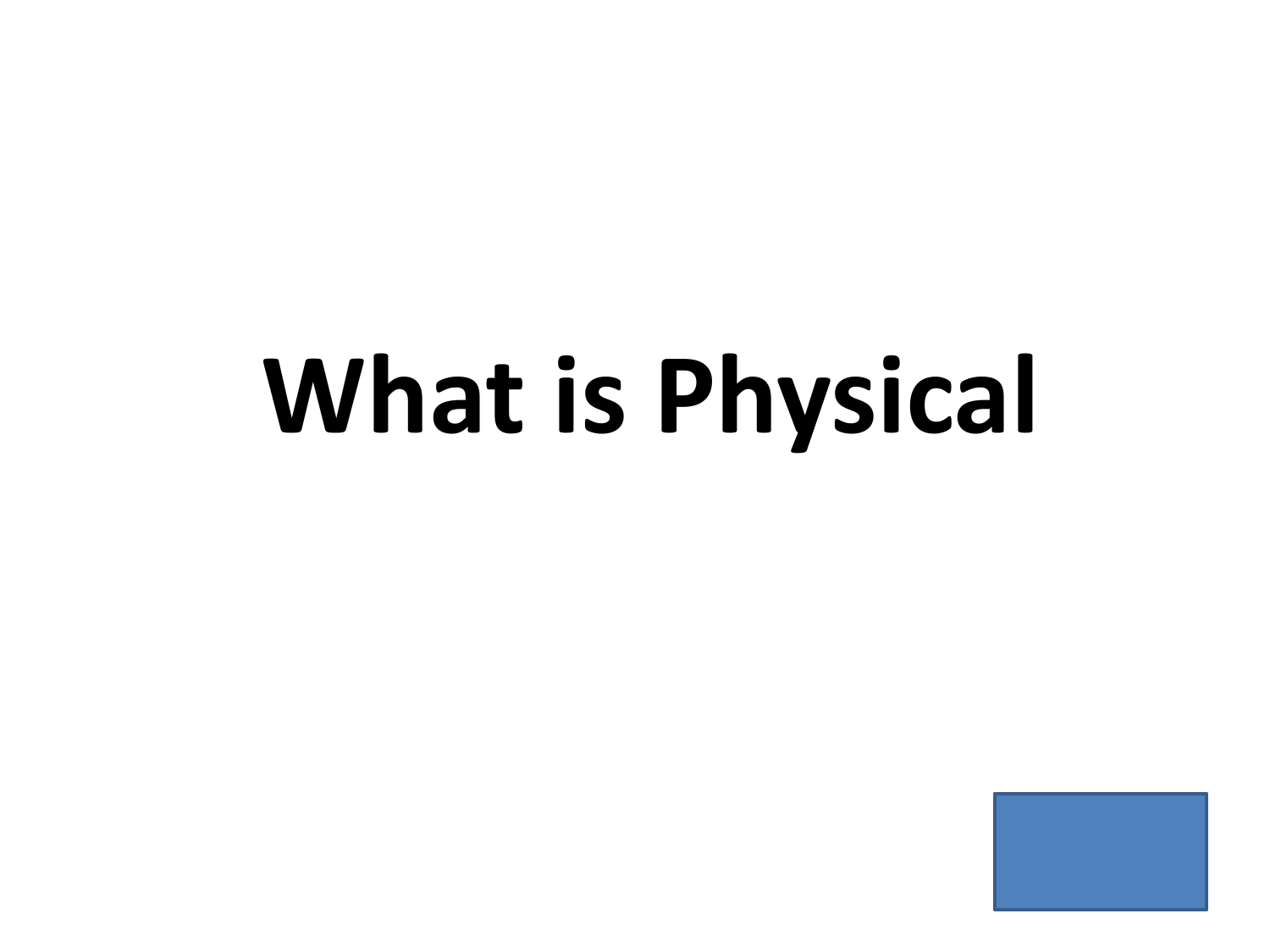# **The only one that is**  *not* **type of wetland: -Fen -Playa -Swamp** -Egret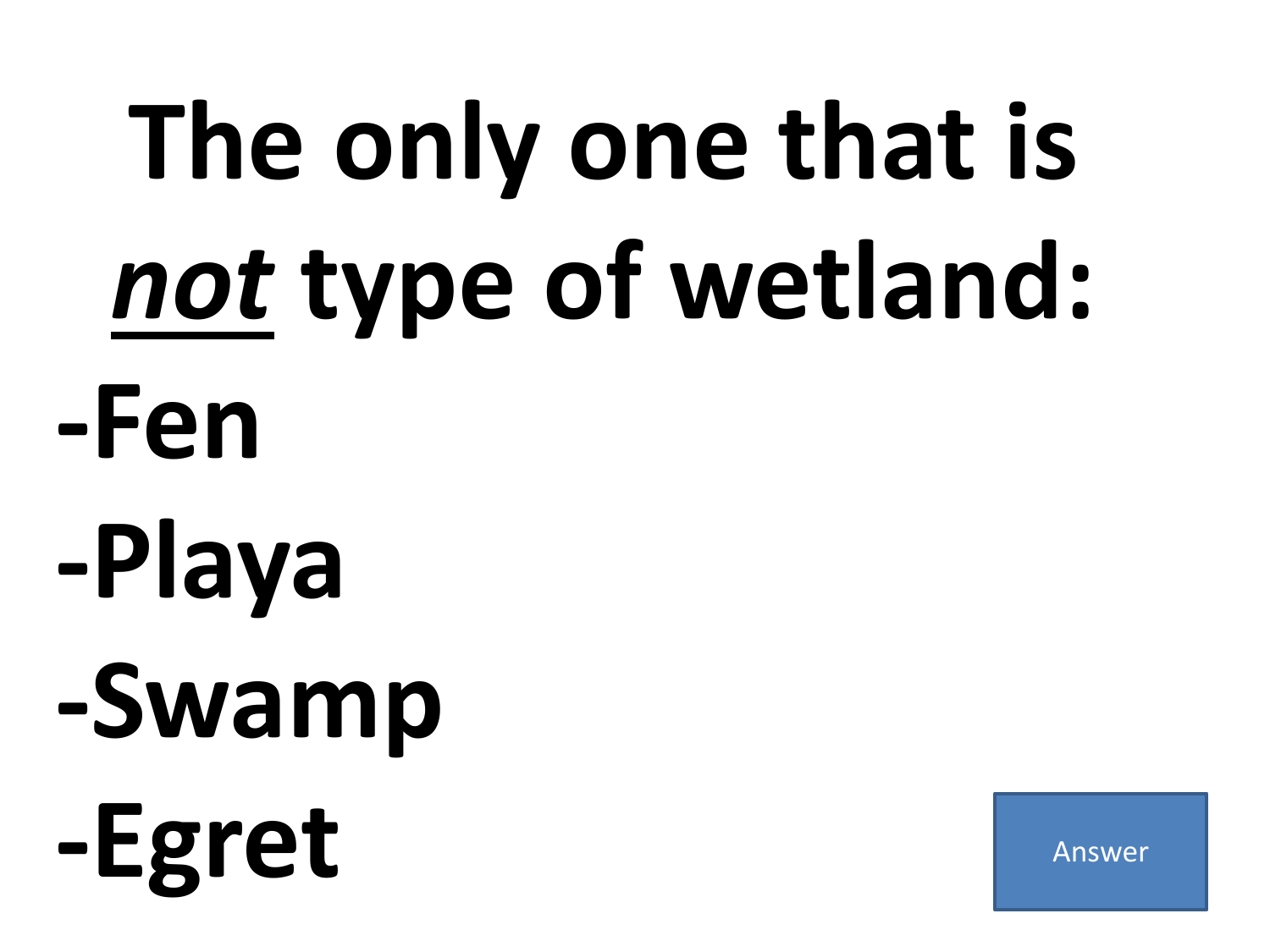### <span id="page-52-0"></span>**What is an Egret**



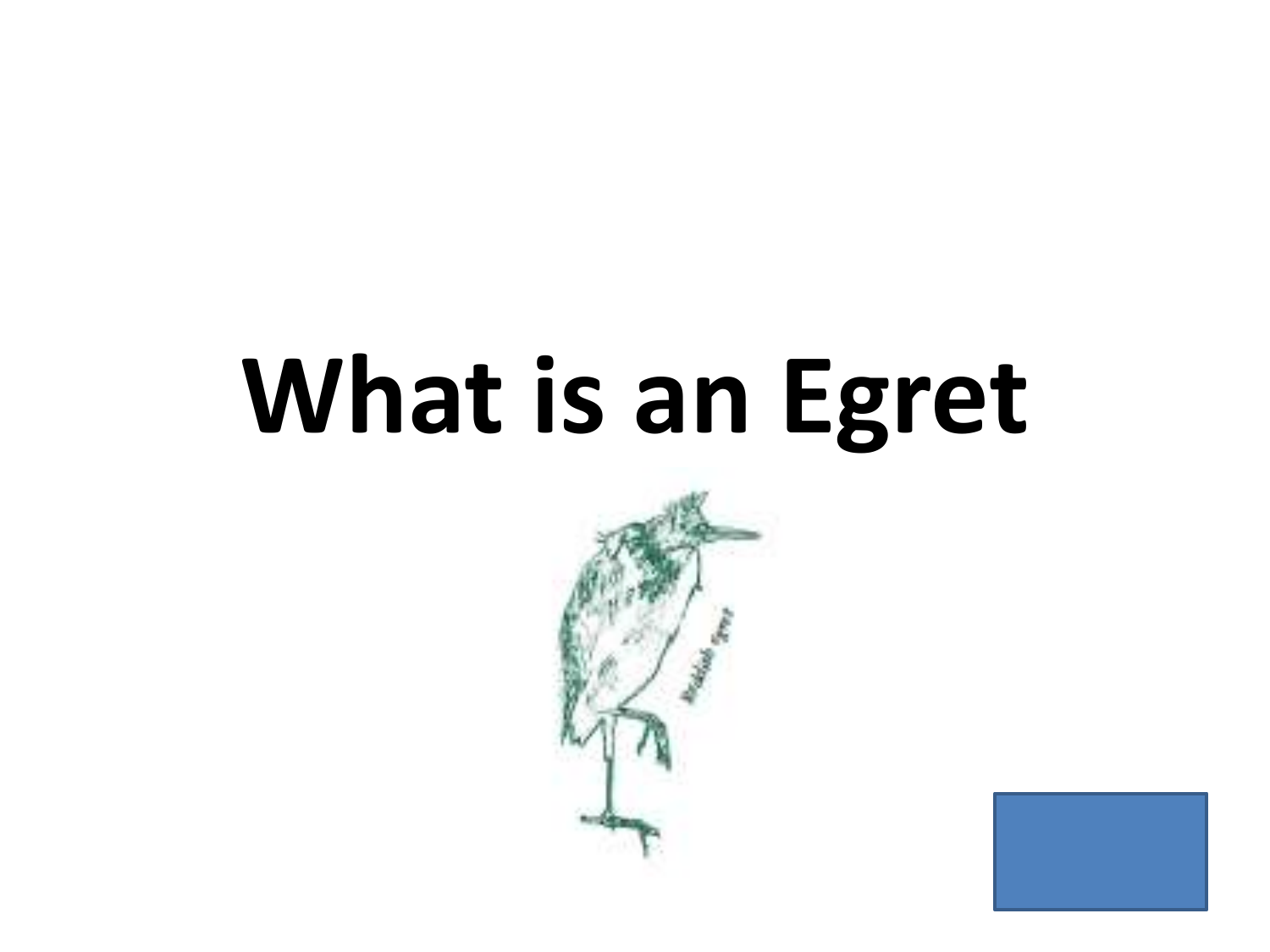# **Successive planting of different crops in the same field**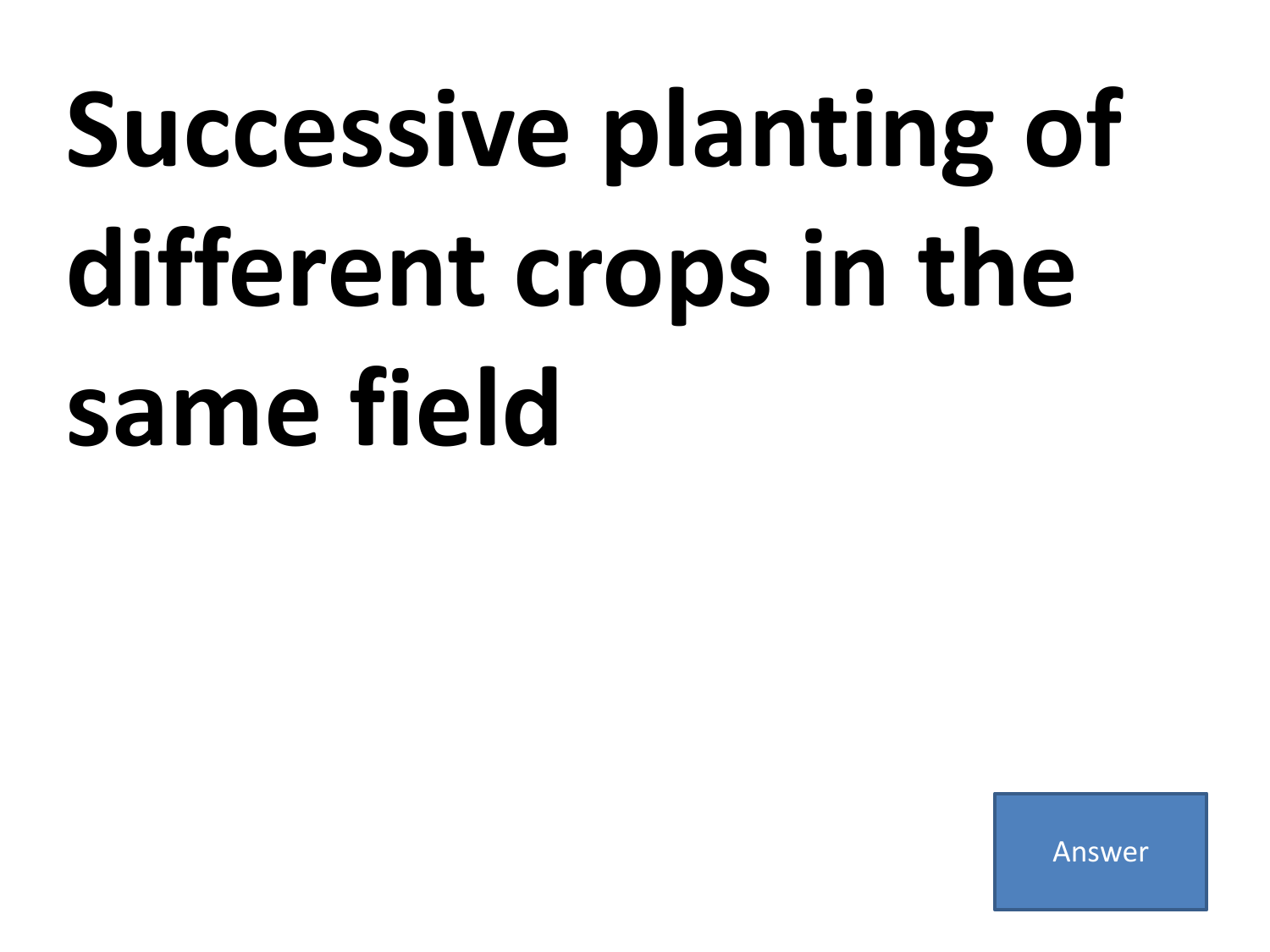## <span id="page-54-0"></span>**What is crop rotation?**

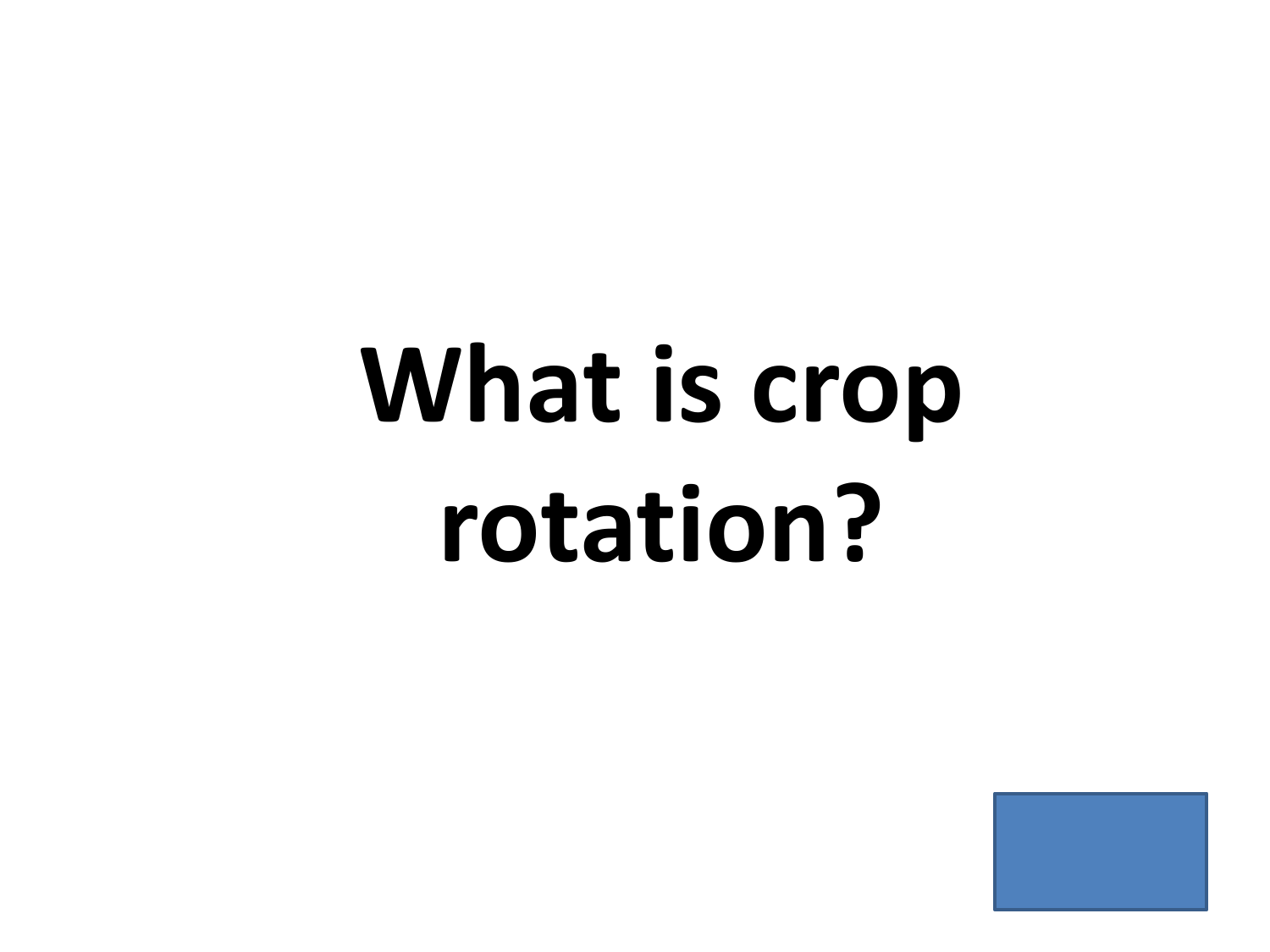# **The water quality parameter TSS stands for this**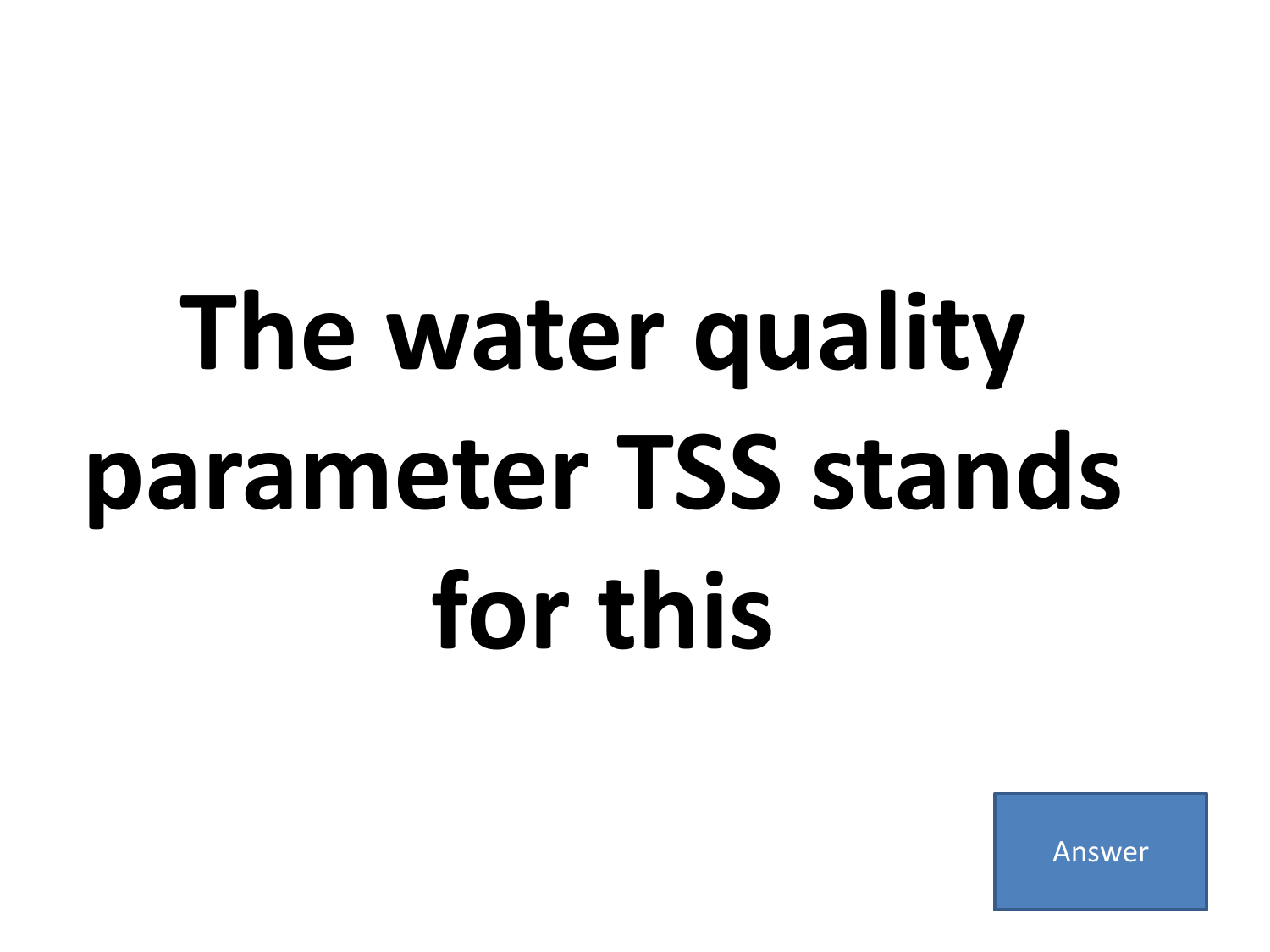## <span id="page-56-0"></span>**What are Total Suspended Solids**

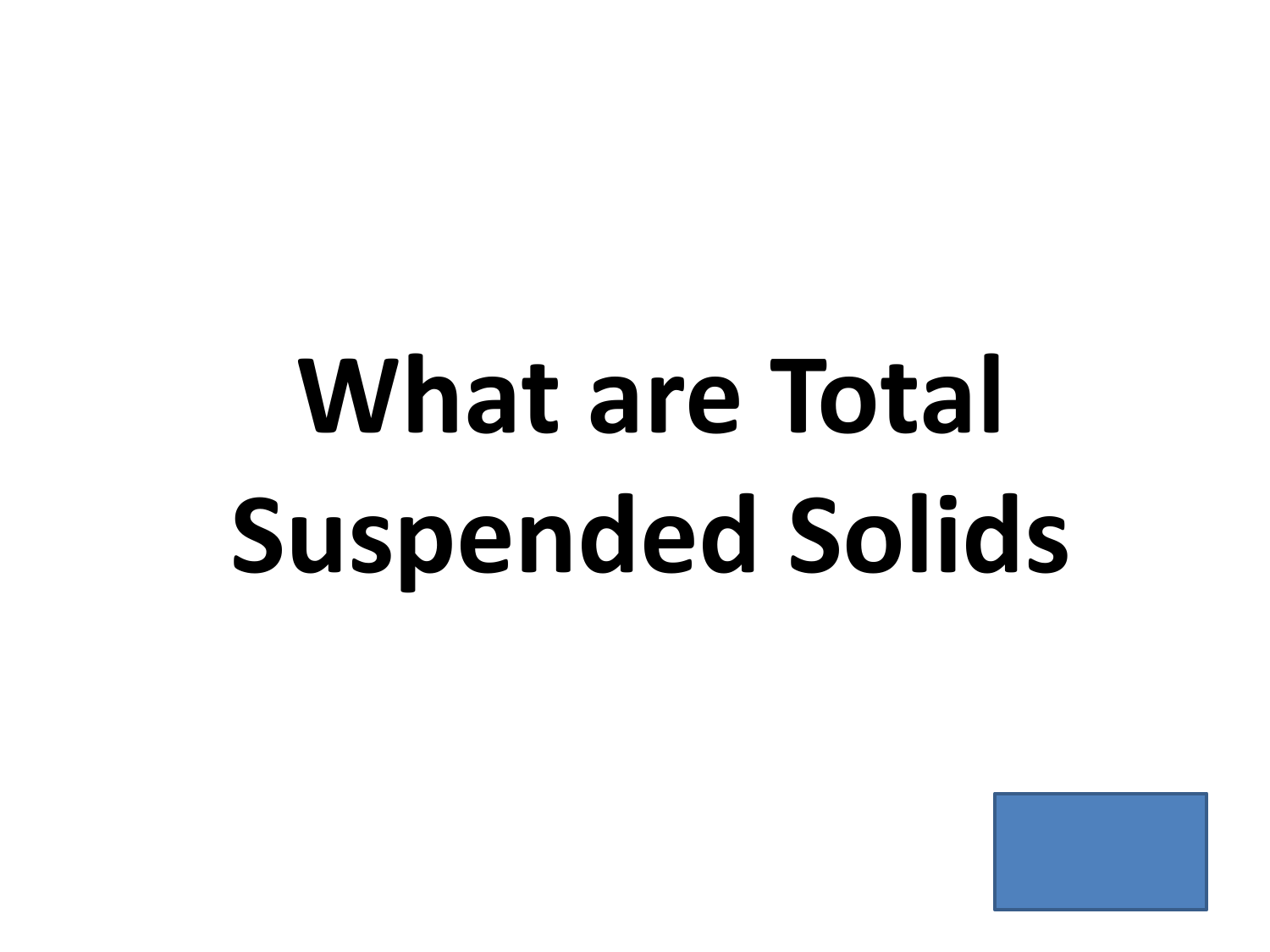# **Term to describe a streams alternating flow from shallow and swift to deep and slow areas**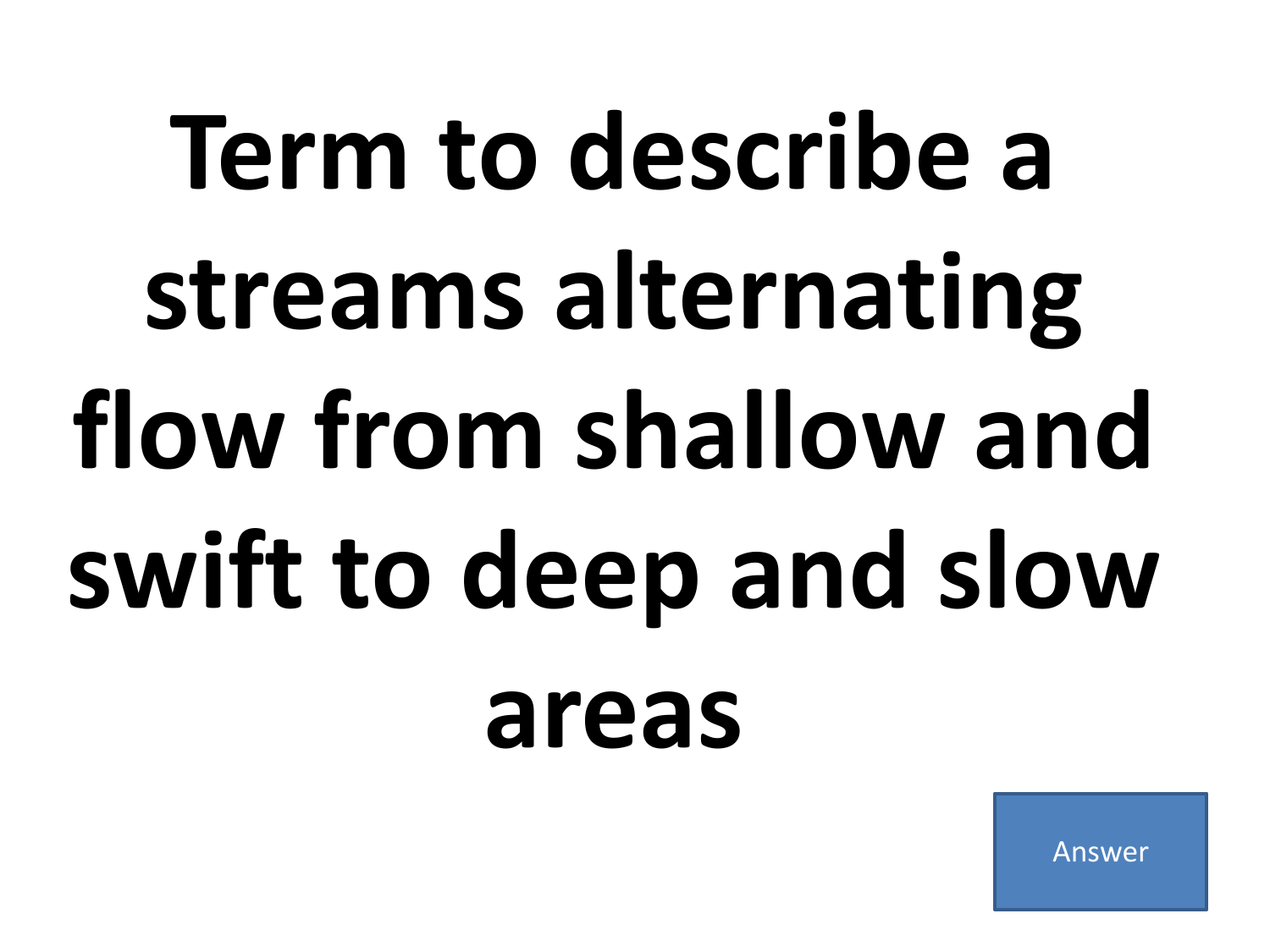## <span id="page-58-0"></span>**What is riffle-pool sequence**

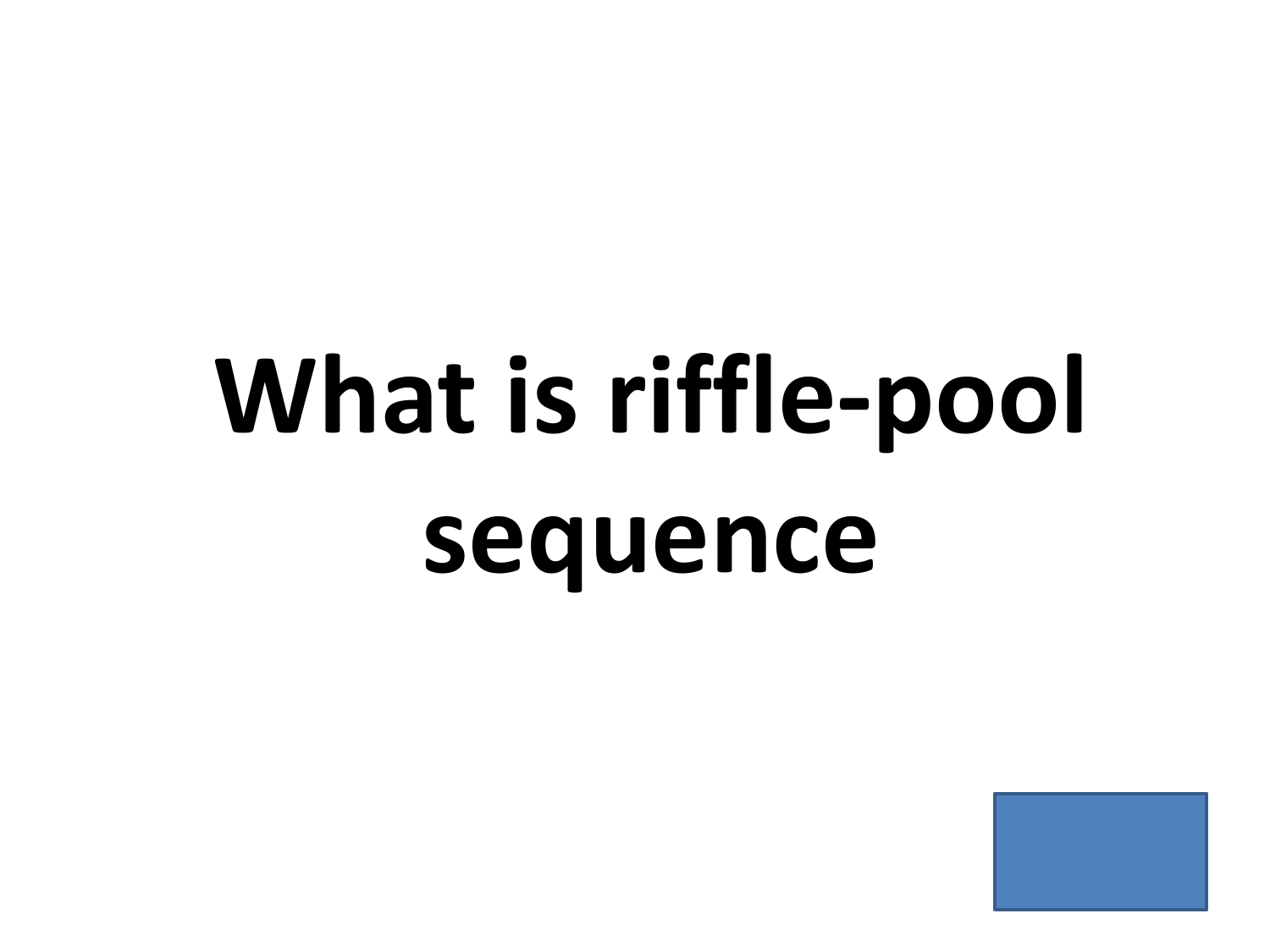# **This is the study of lakes and ponds**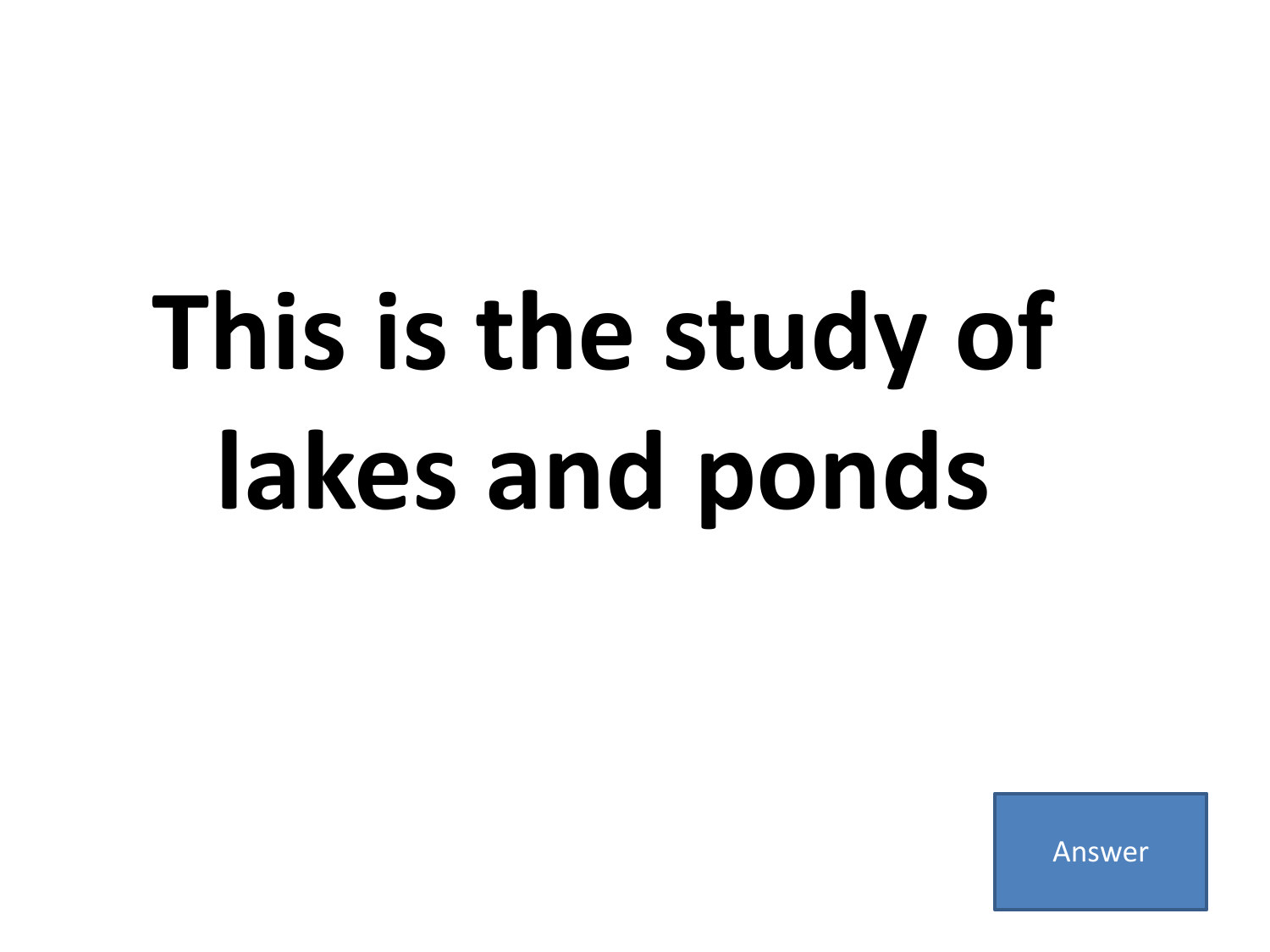### <span id="page-60-0"></span>**What is Limnology**

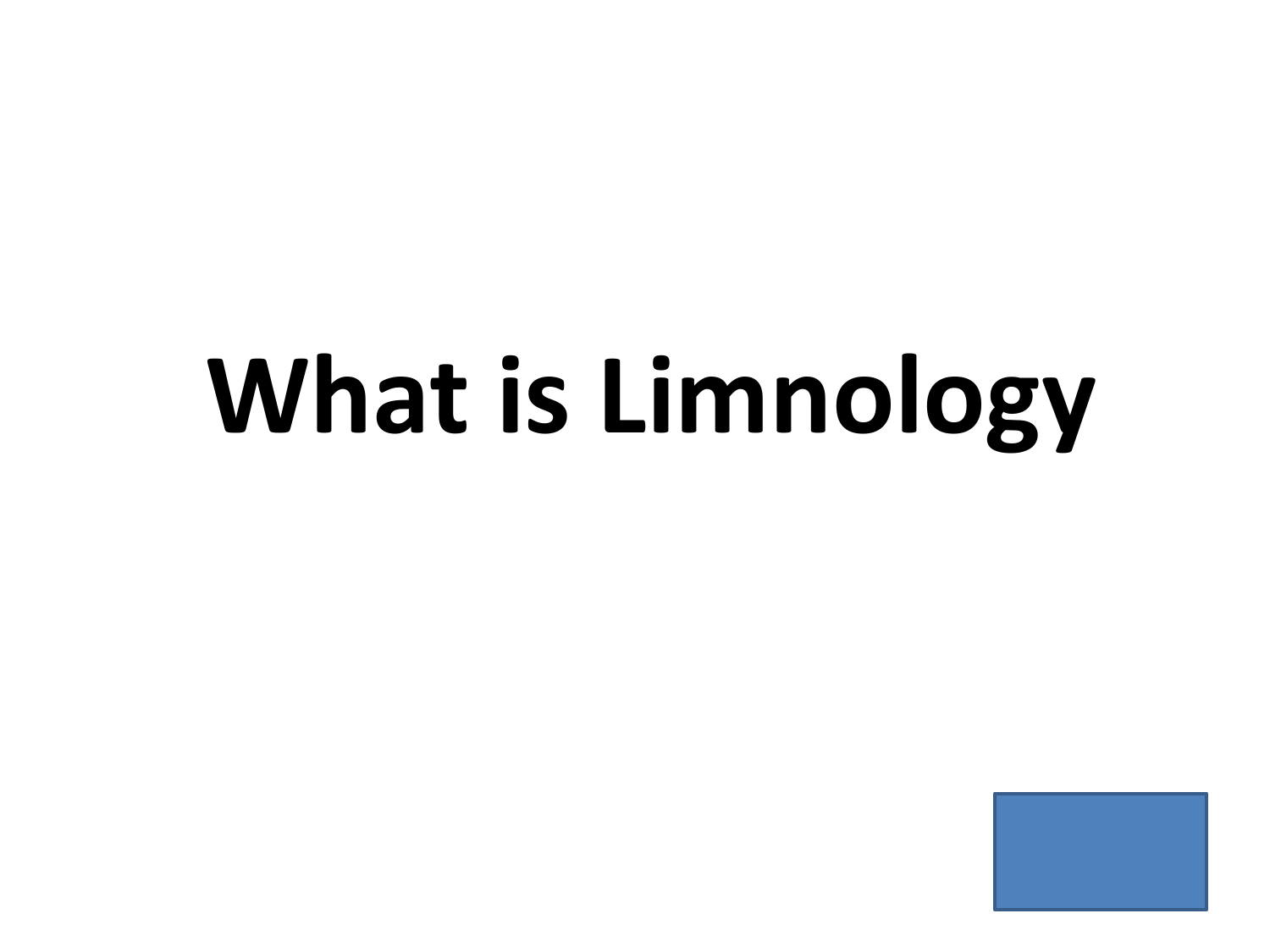### **Capture, storage, and release of water**

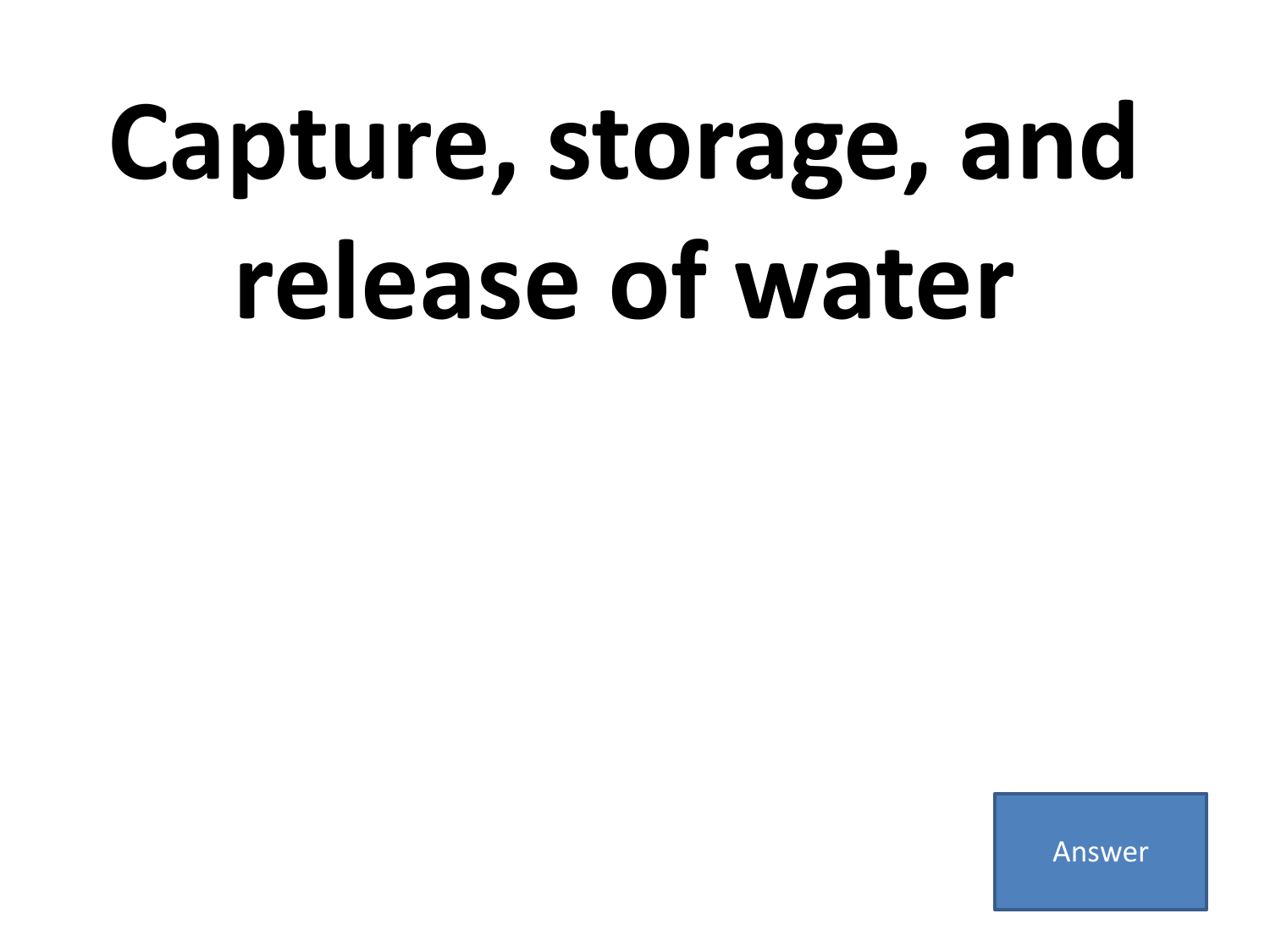# <span id="page-62-0"></span>**What are three primary functions of watersheds**

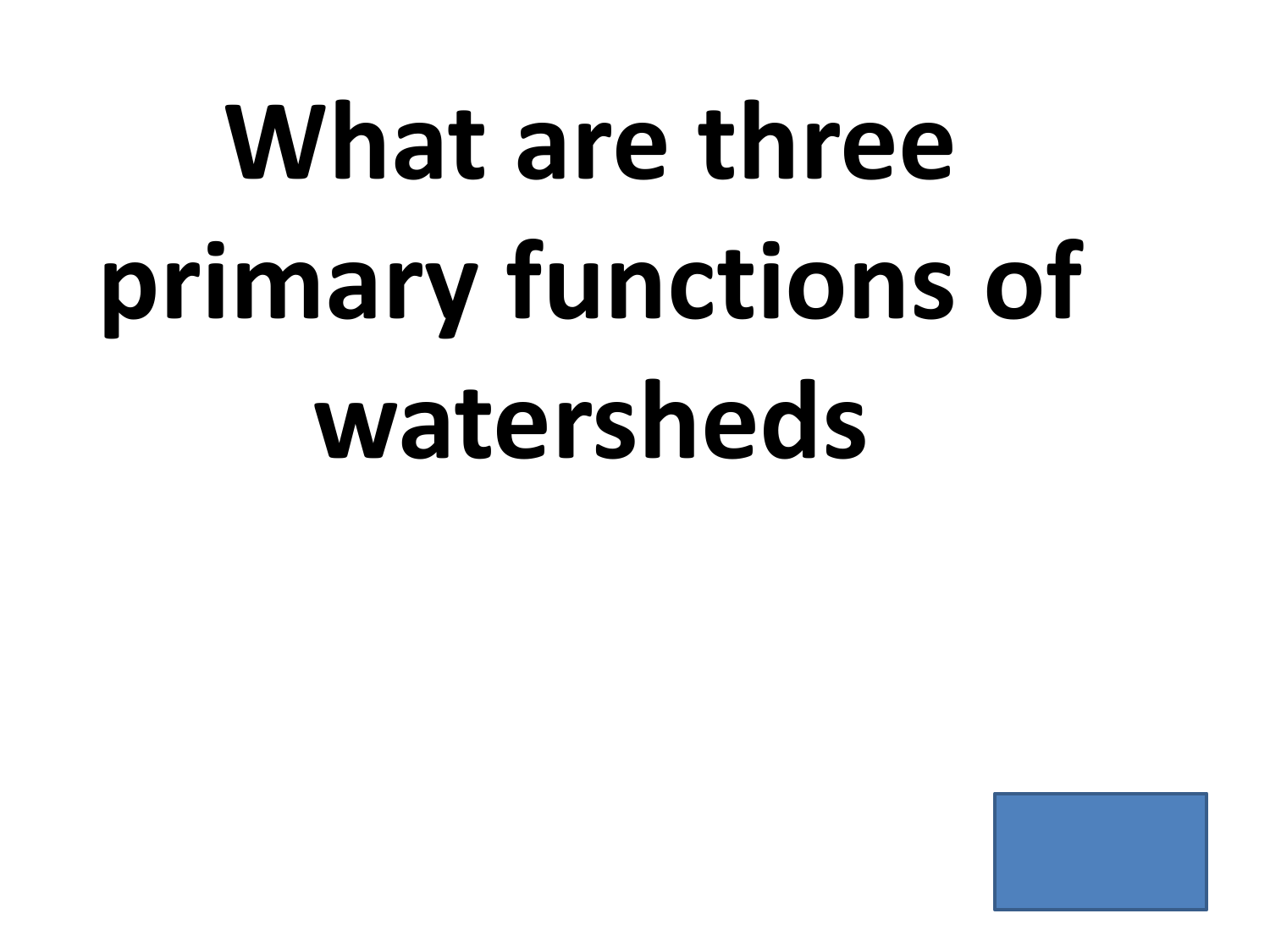## **The oxidation of ammonia to nitrate**

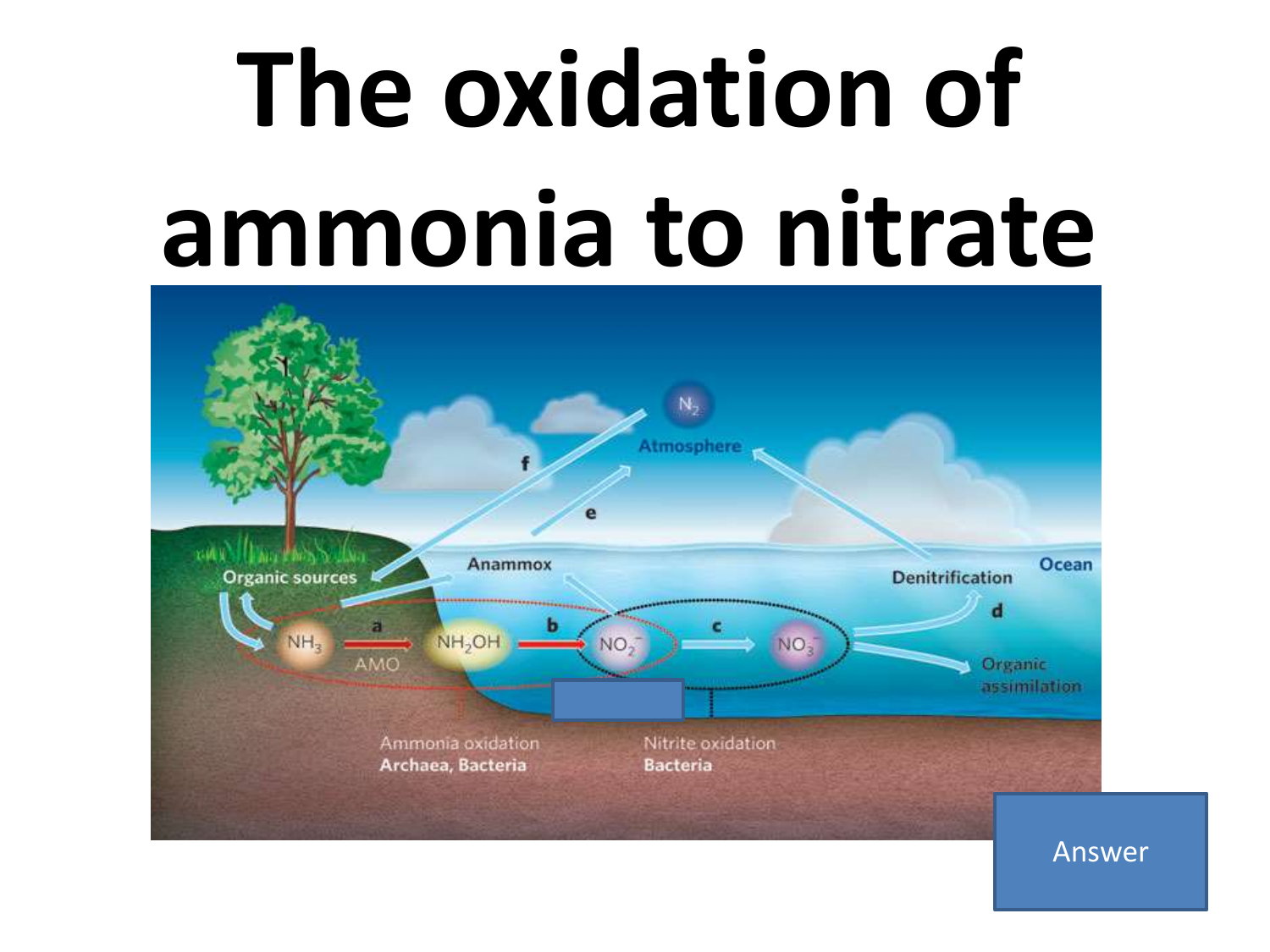#### <span id="page-64-0"></span>**What is Nitrification**

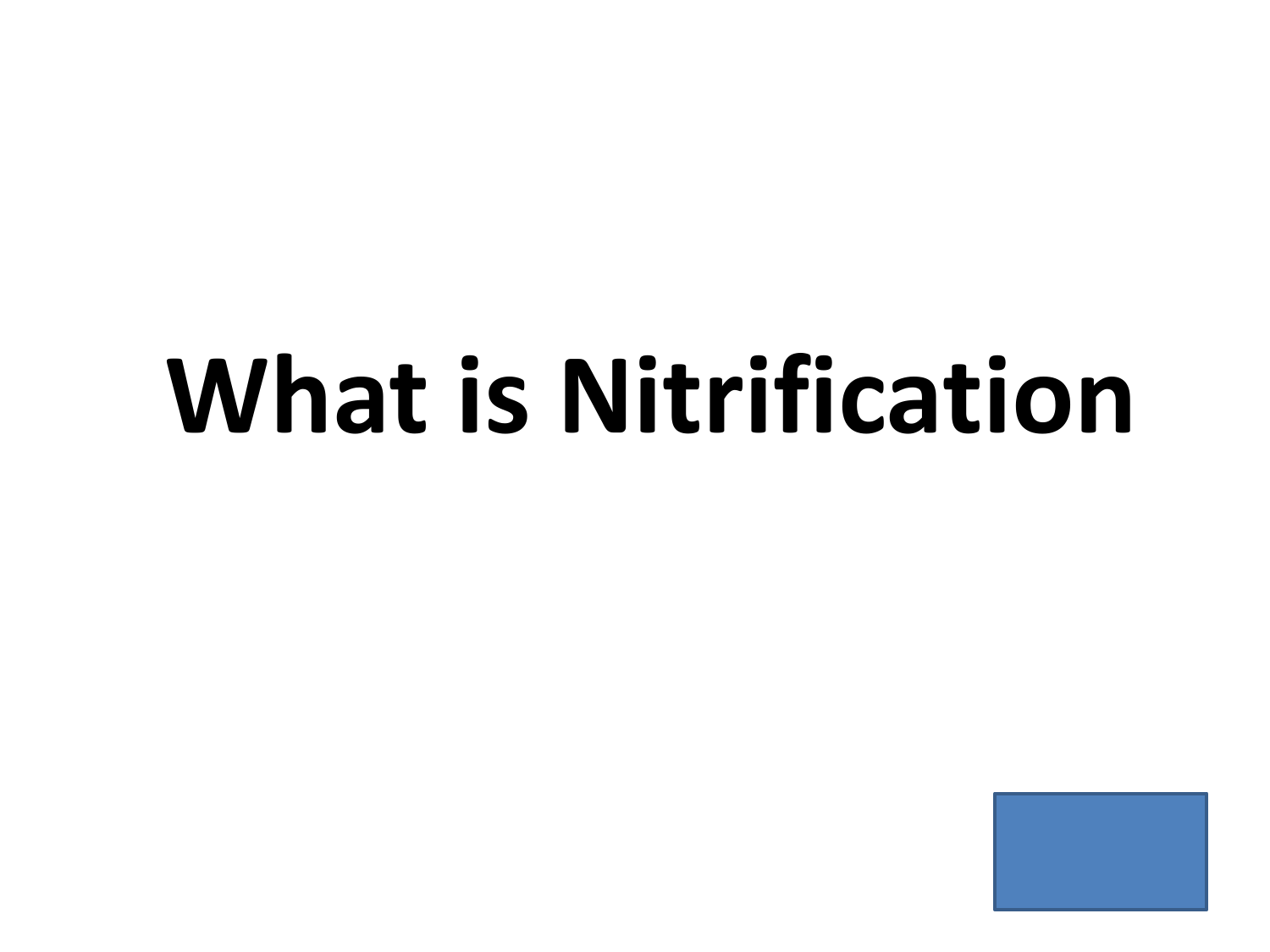# **This 1972 federal law regulates point source**  discharges to the **nations waters**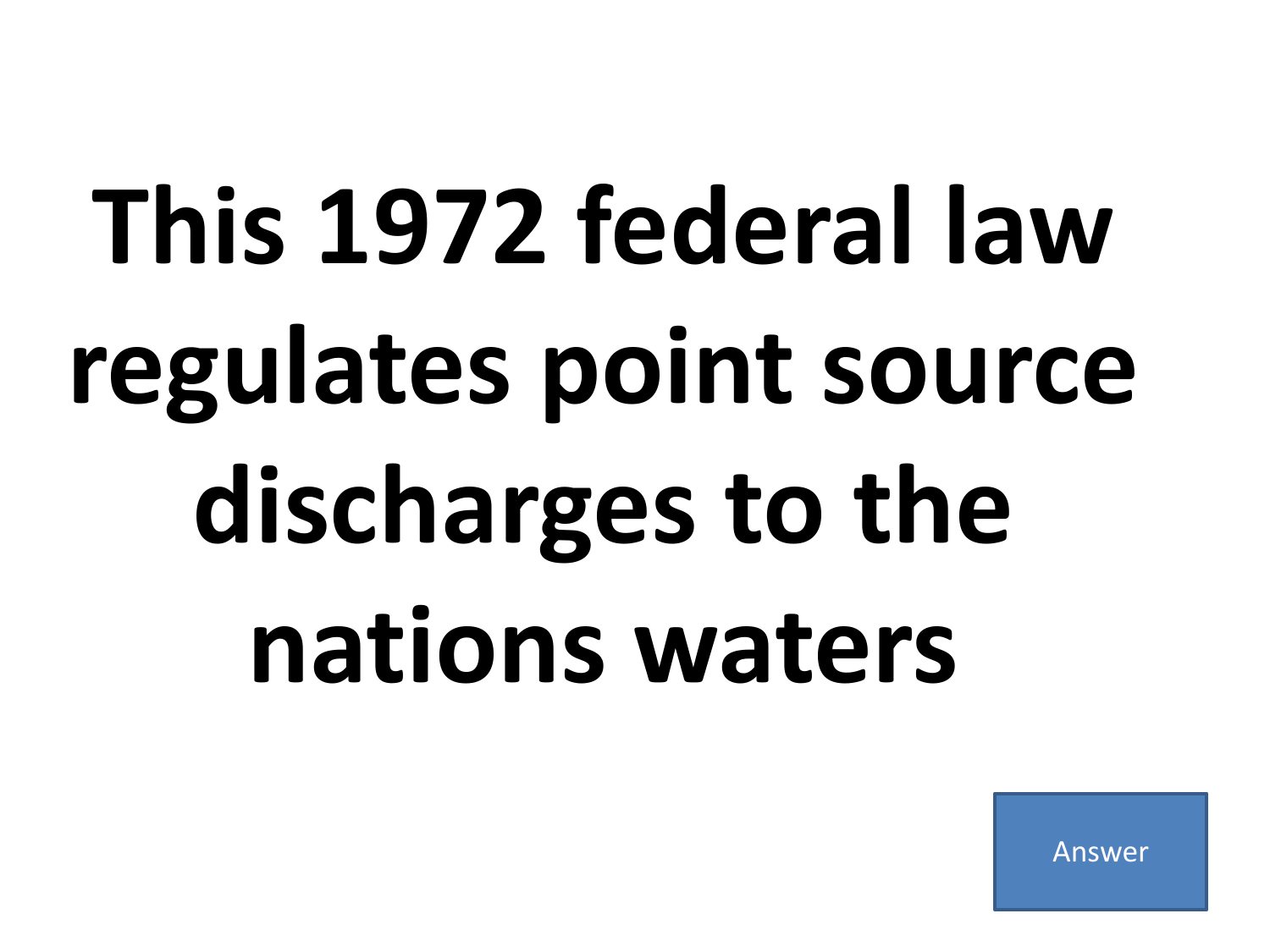# <span id="page-66-0"></span>**What is the Clean Water Act (water pollution control act)**

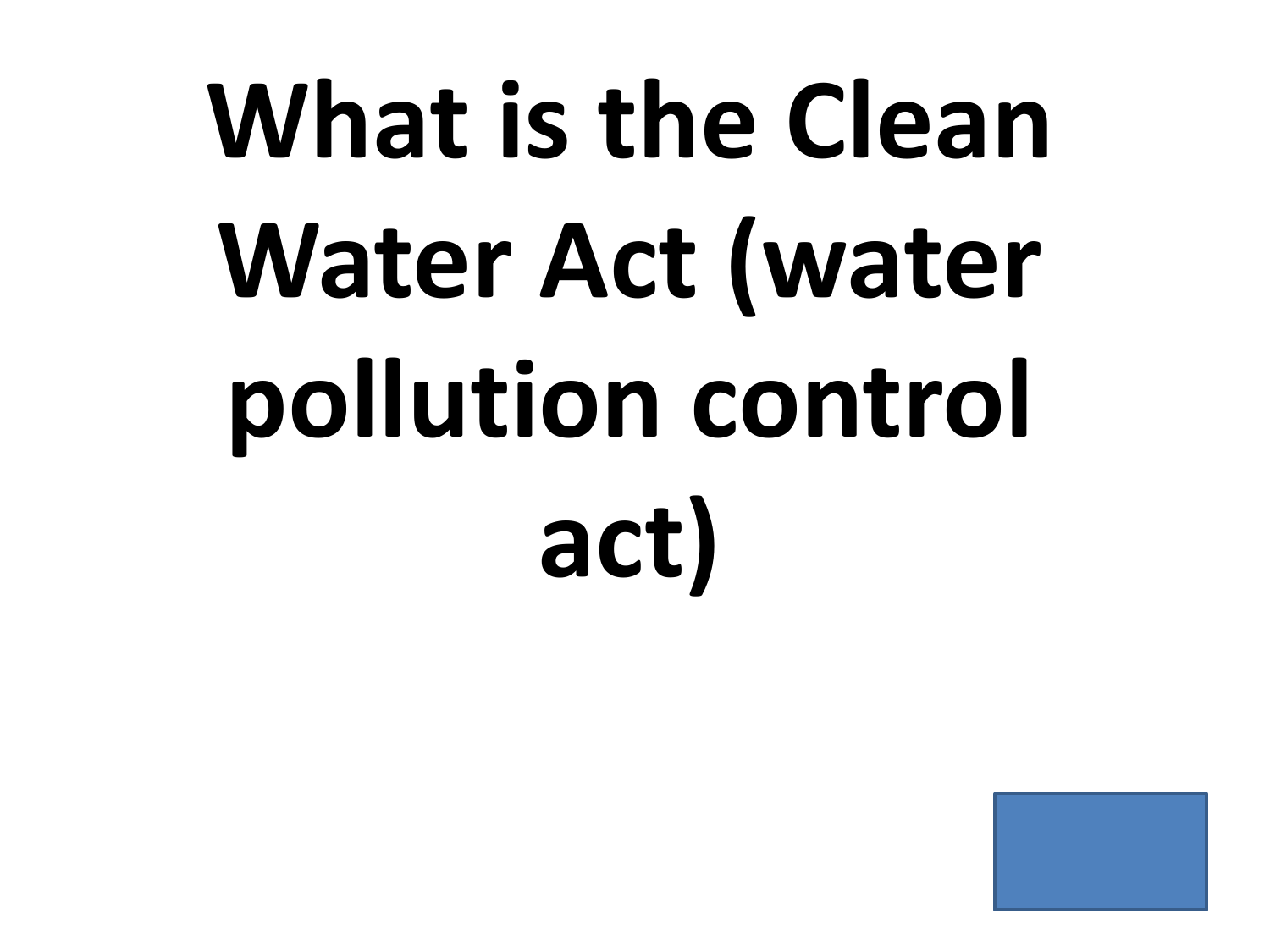## **Bogs receives most of their water from this.**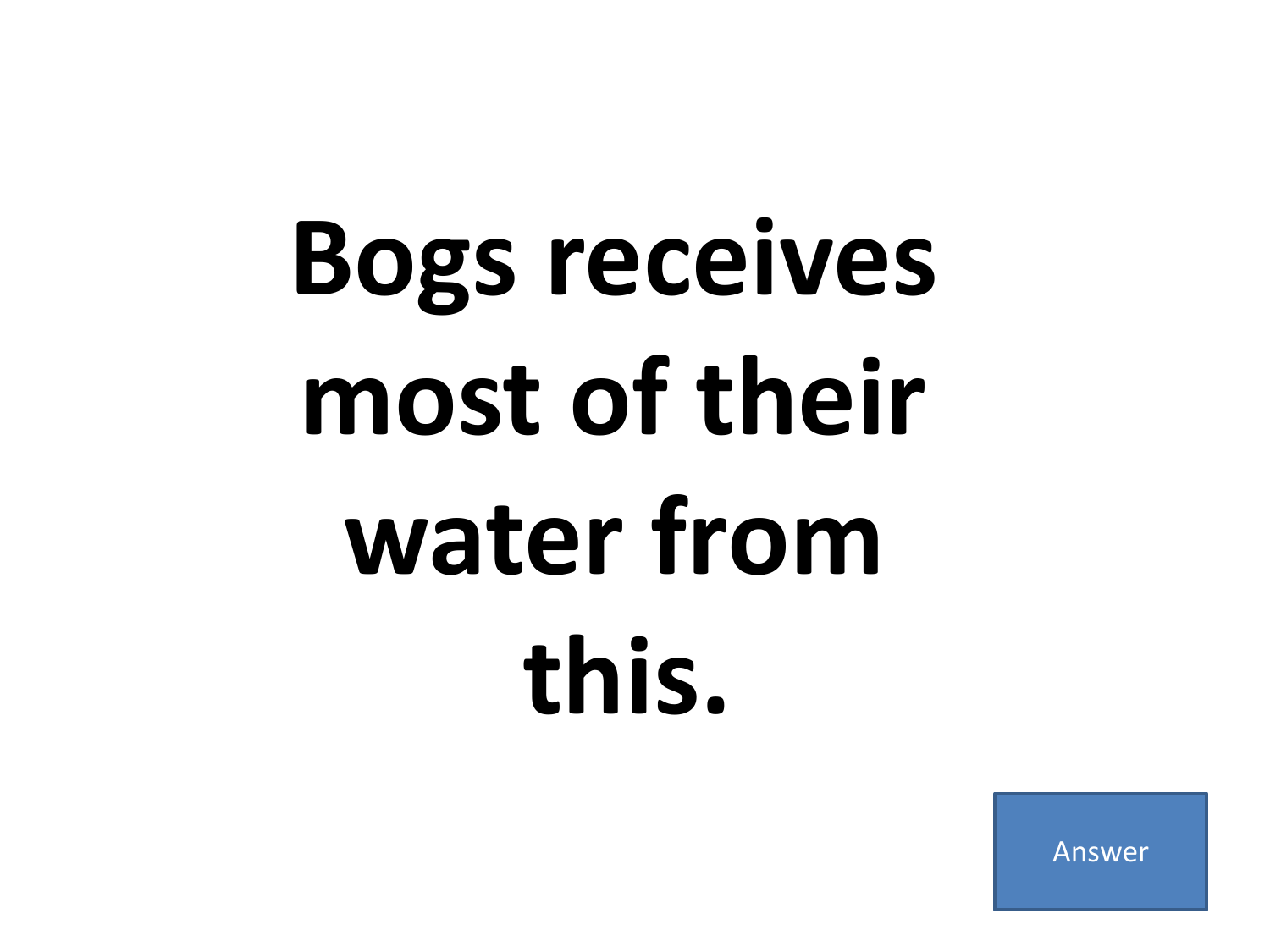## <span id="page-68-0"></span>**What is Precipitation**

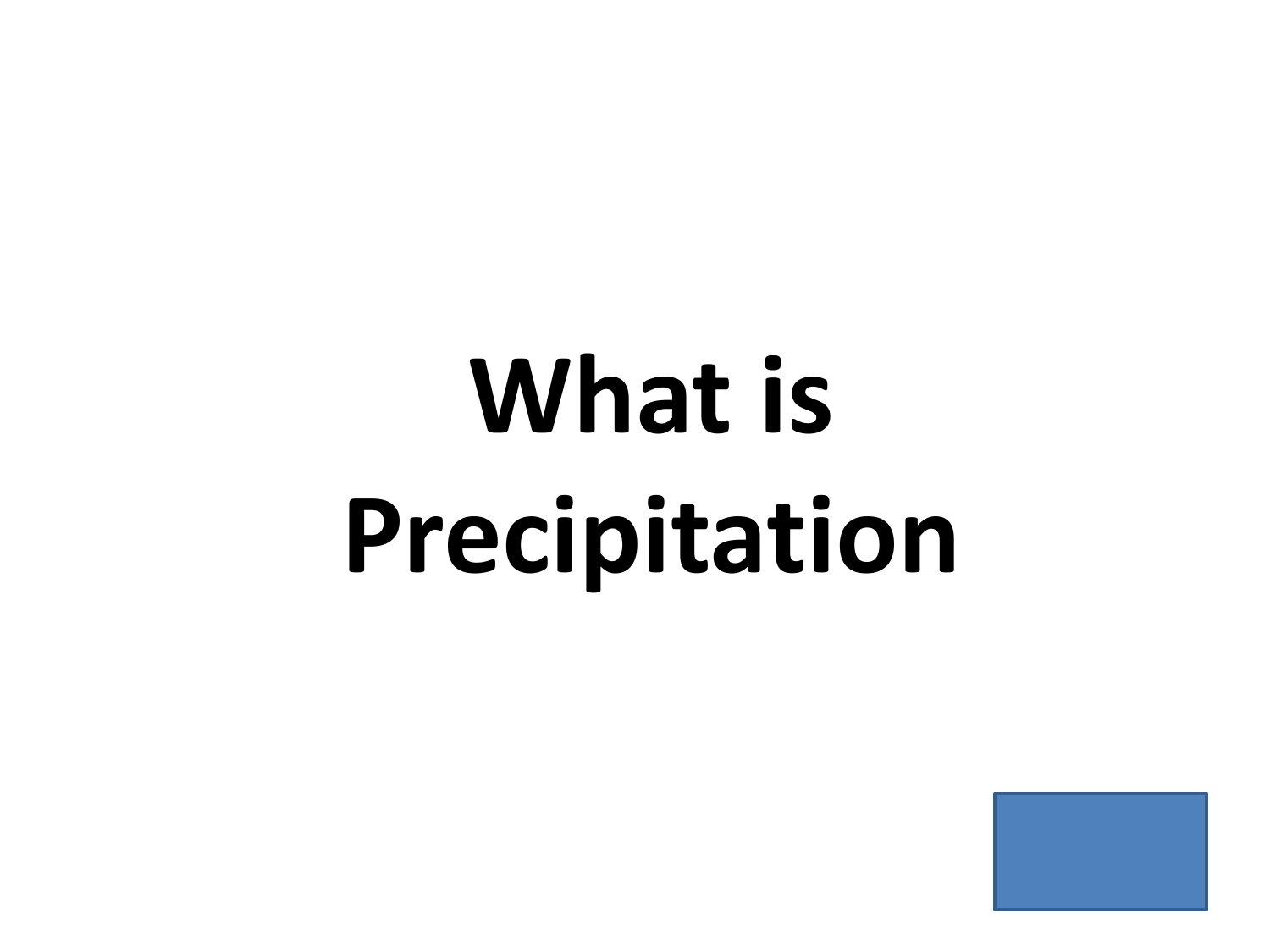# **Area of vegetation planted along field to slow runoff and sediment**

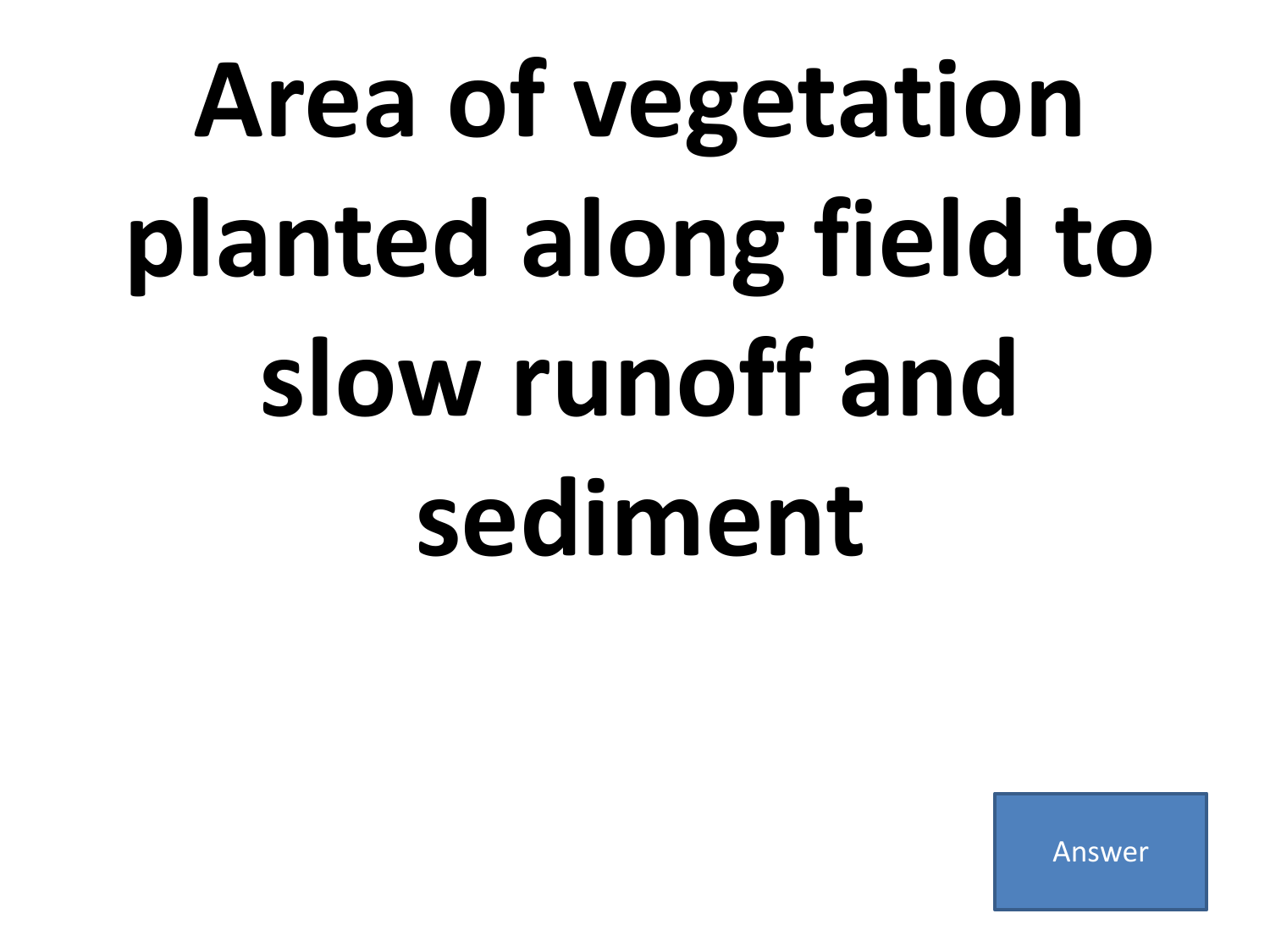### <span id="page-70-0"></span>What is a vegetated **filter**

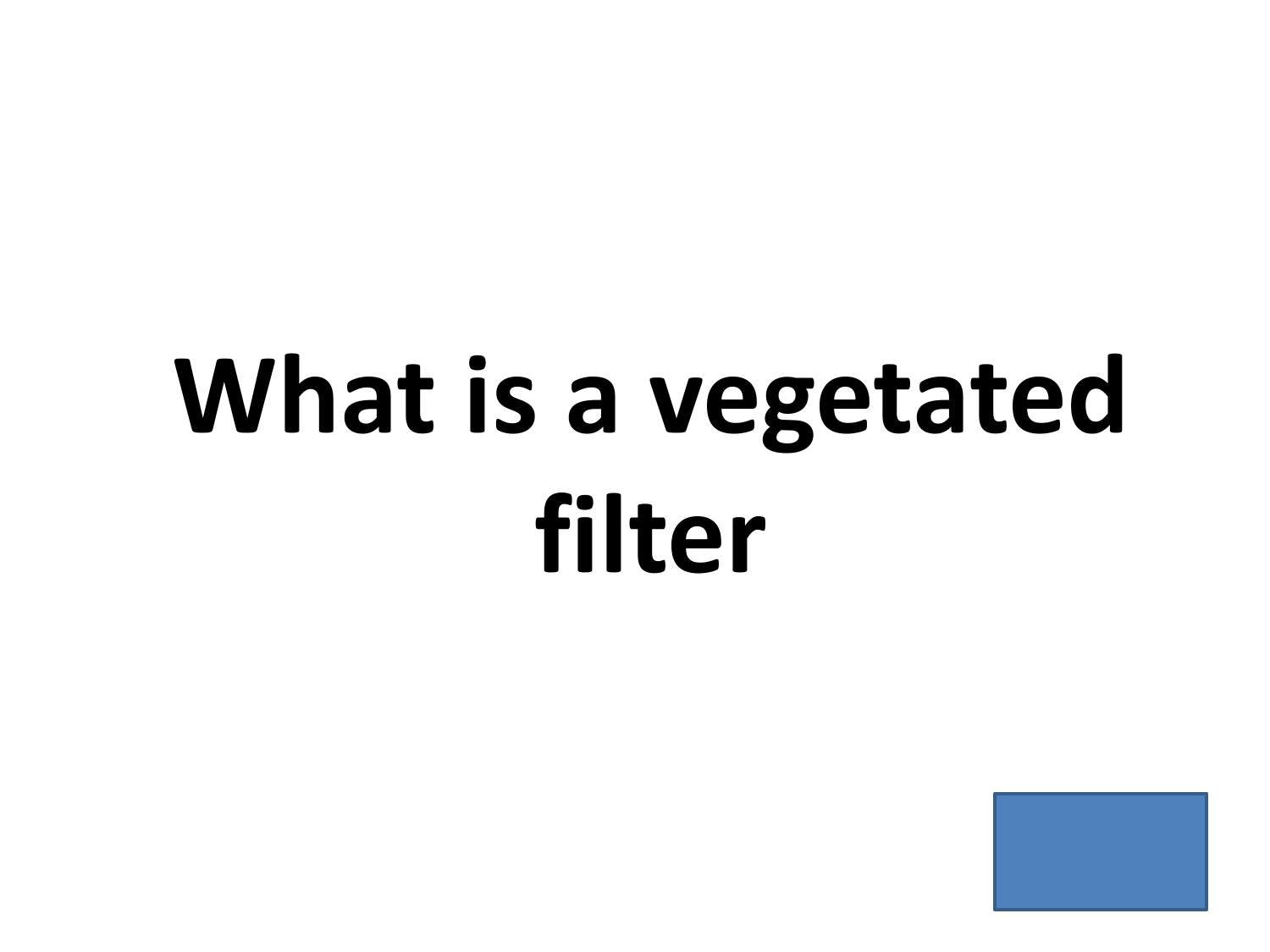## **This is the largest source of non-point pollution in the U.S.**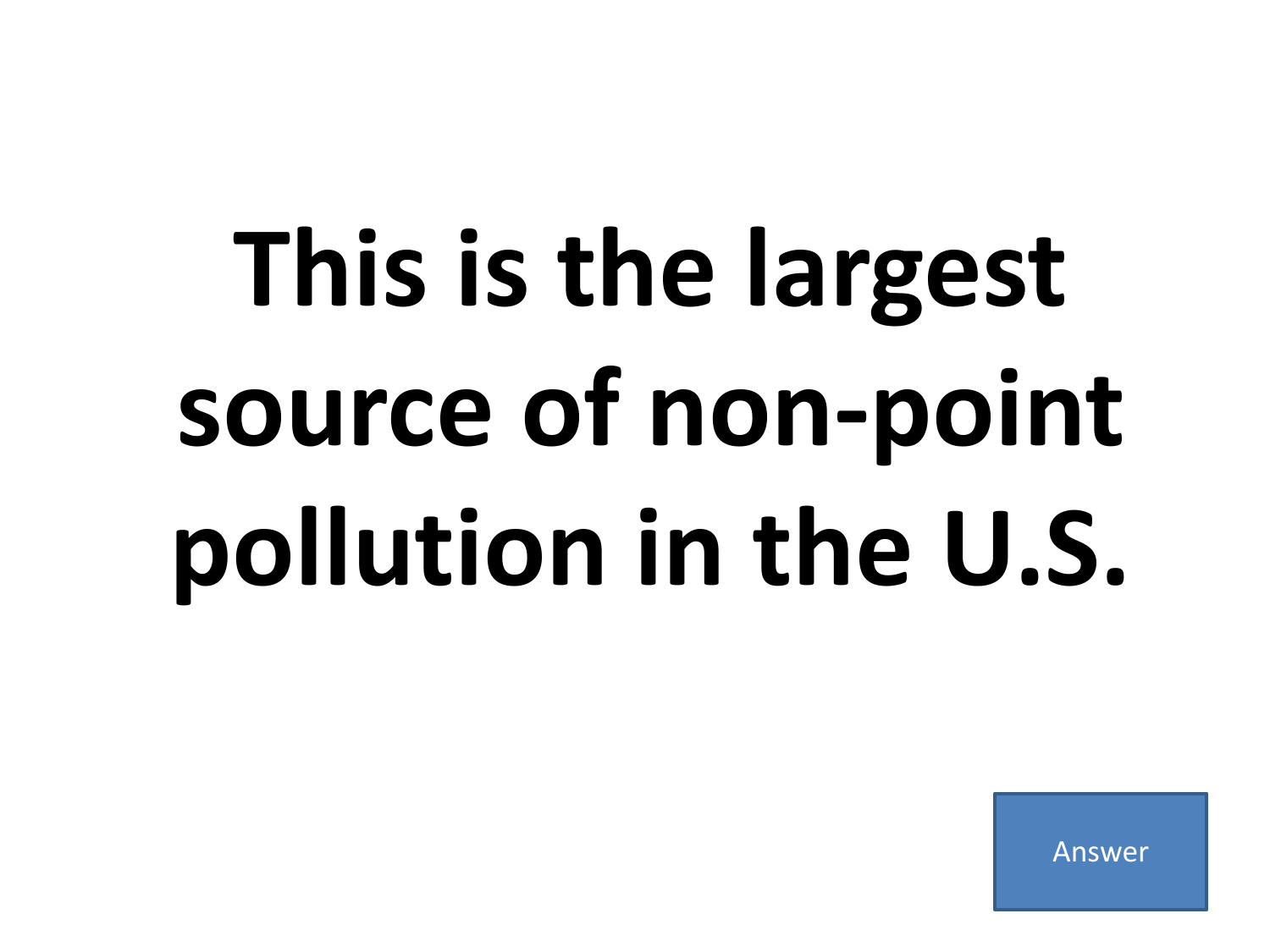### **What is agriculture**

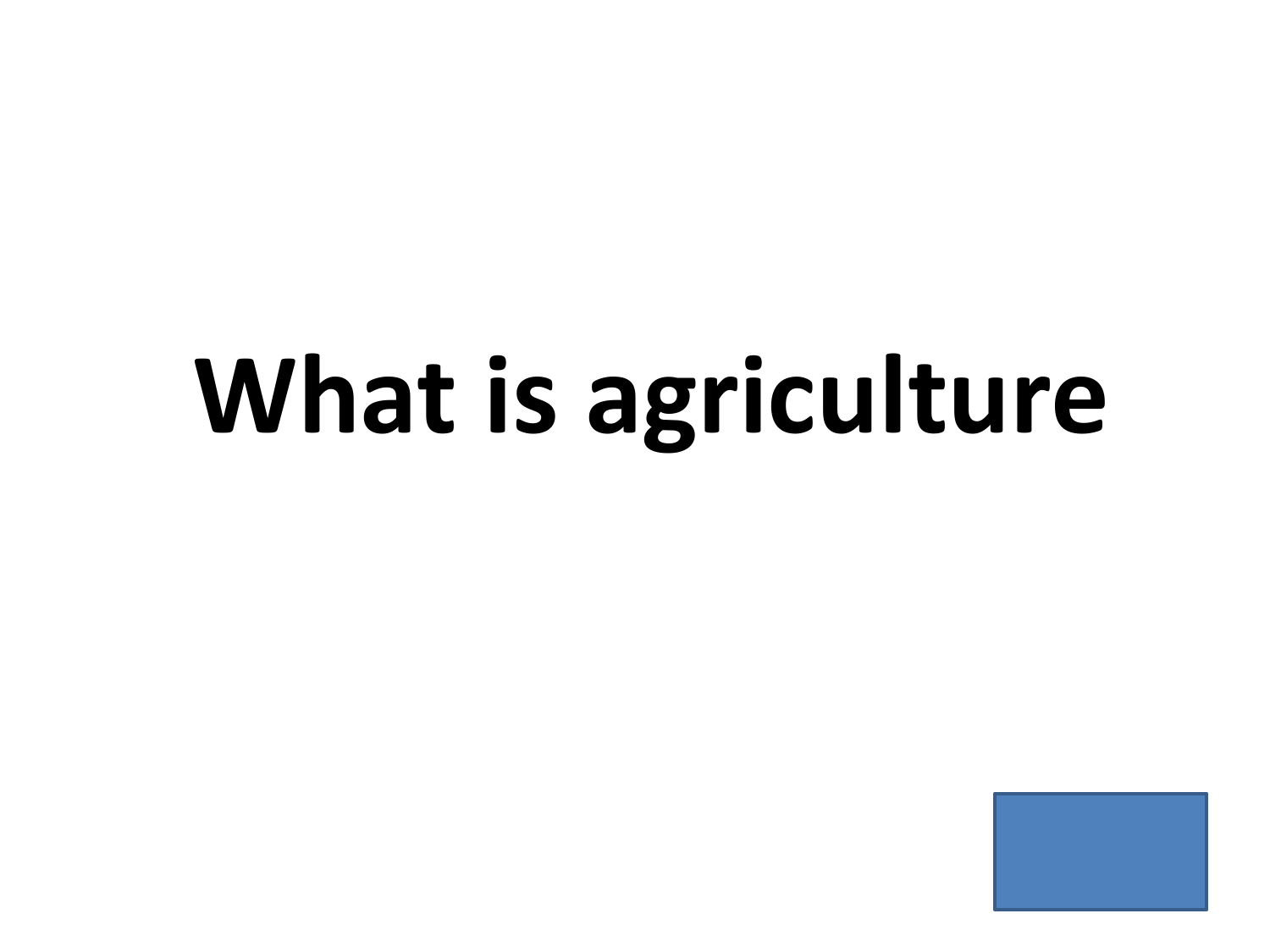### **EPT index stands for this**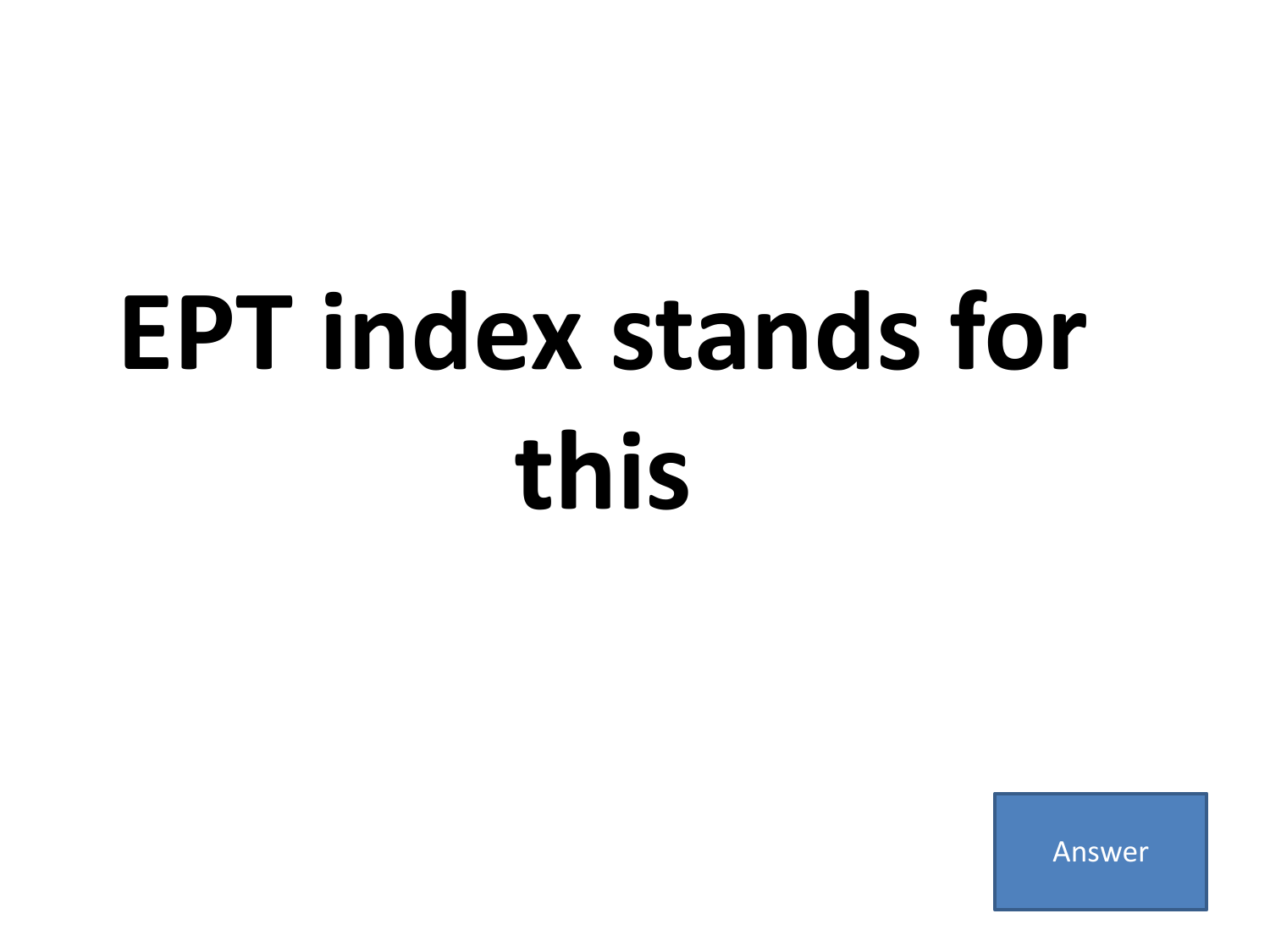# <span id="page-74-0"></span>**What is Ephermeroptera, Plecoptera, Tricoptera**

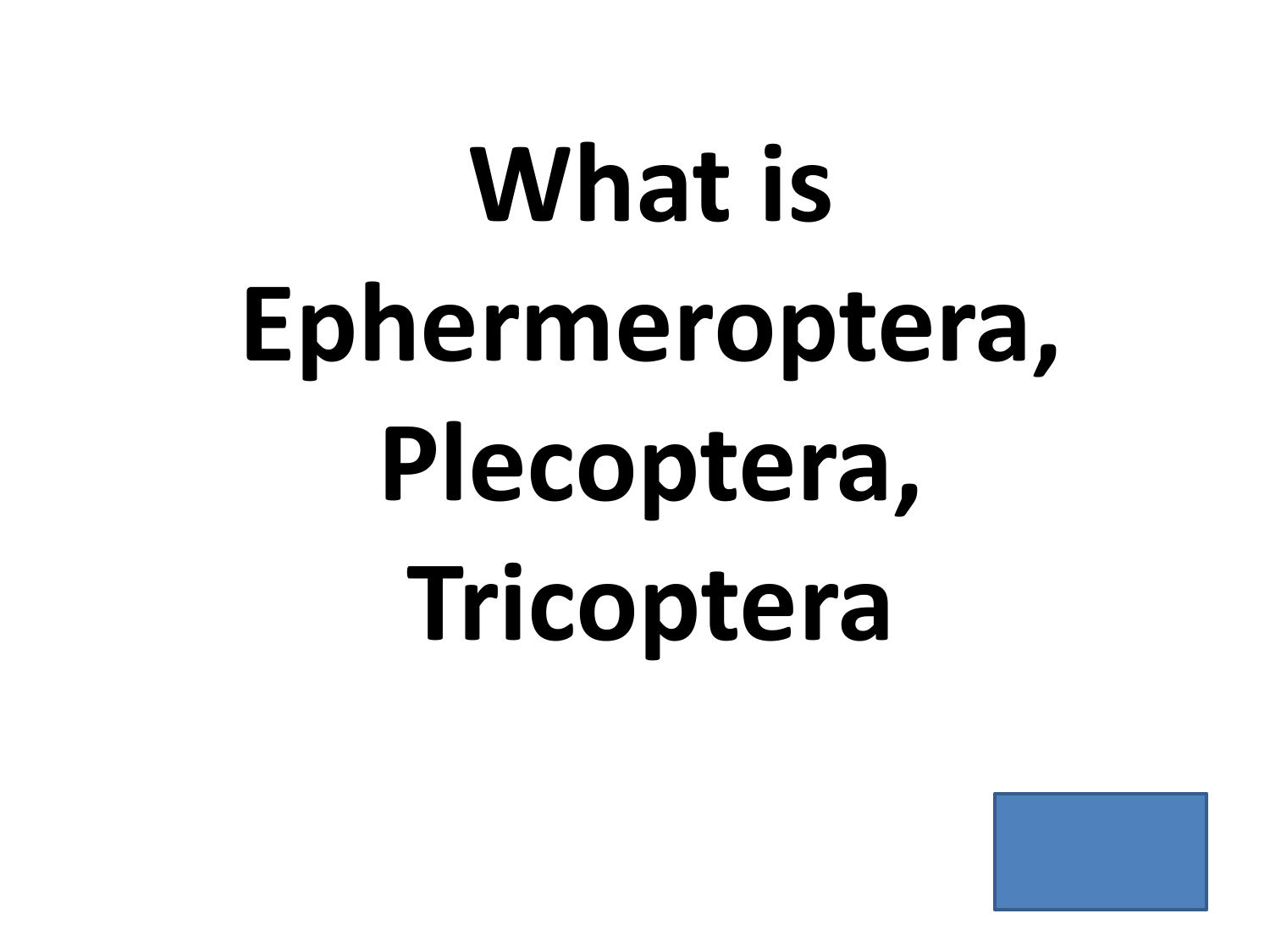### **This 14-letter process**

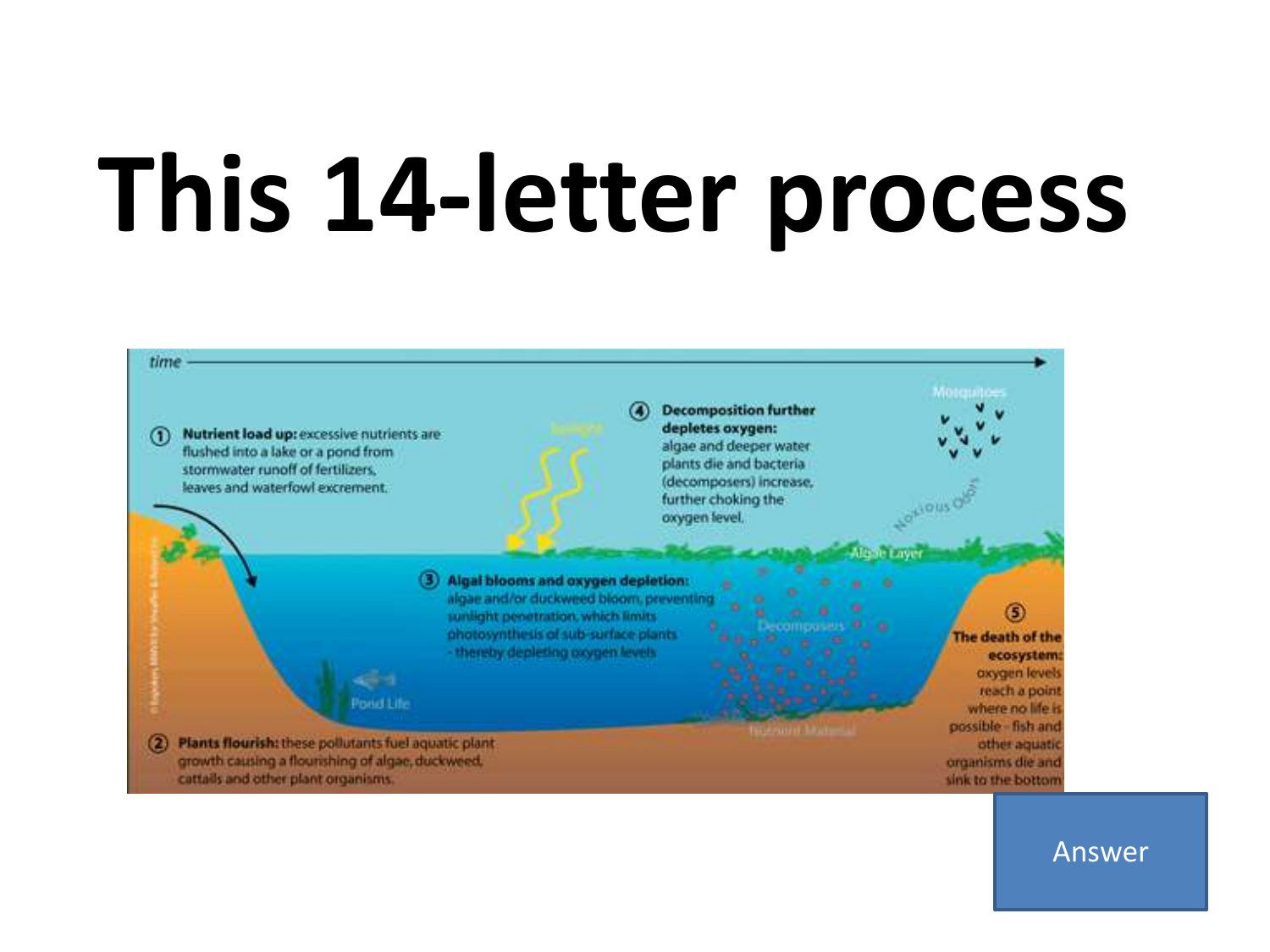### <span id="page-76-0"></span>**What is Eutrophication**

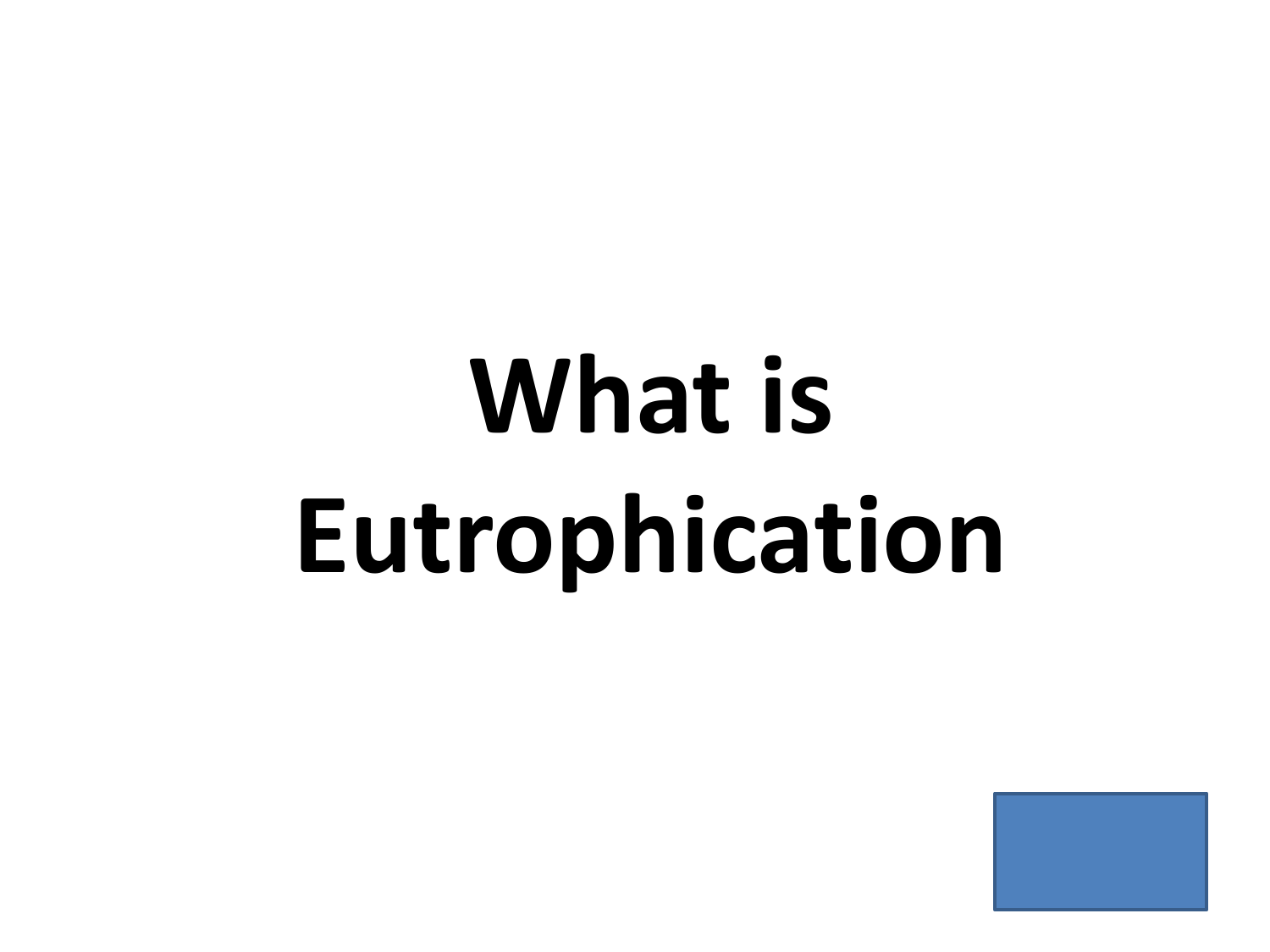# **A type of grazing that provides for a rest period for vegetation regrowth**

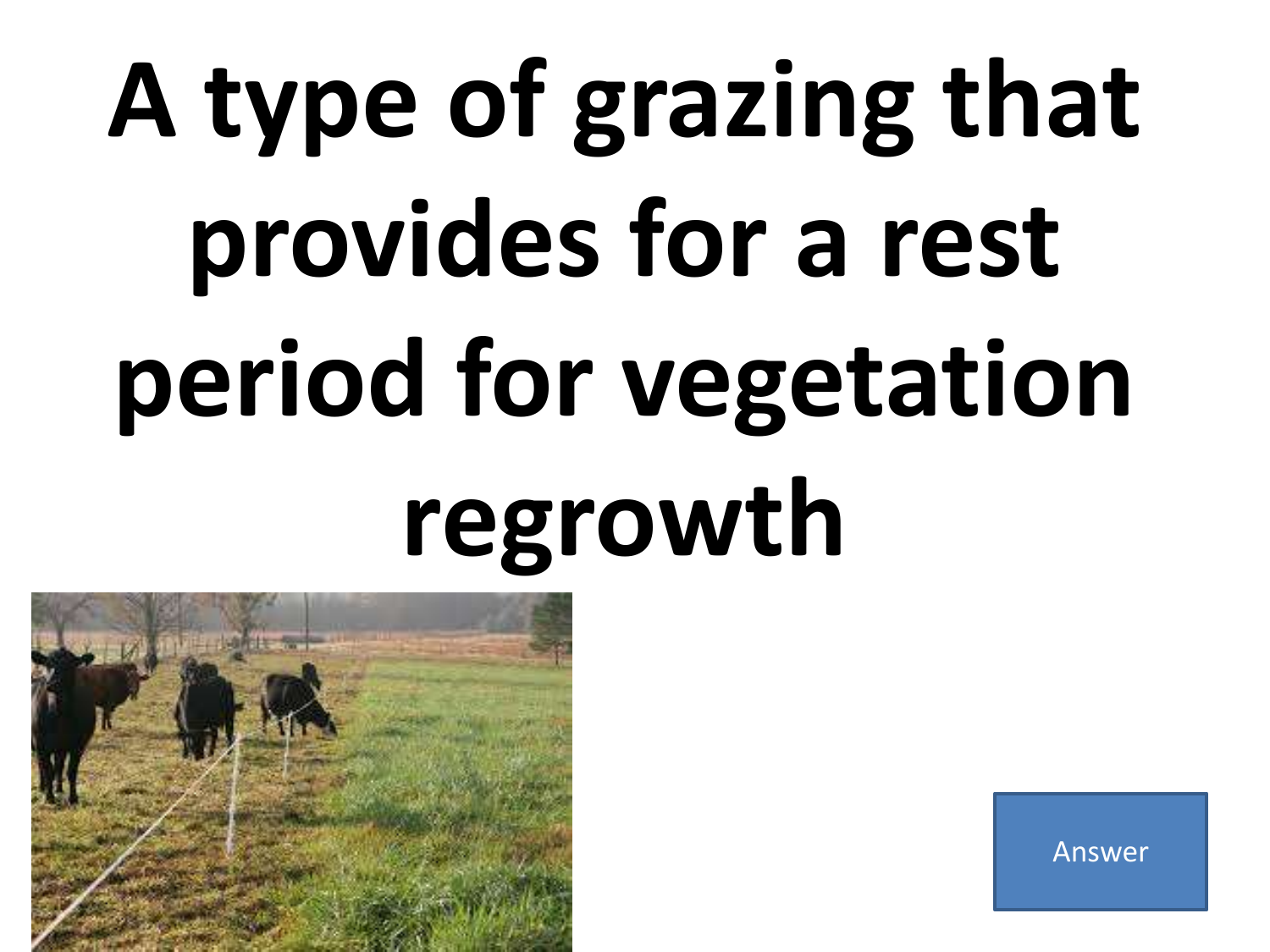## <span id="page-78-0"></span>**What is Voisin or rotational grazing**

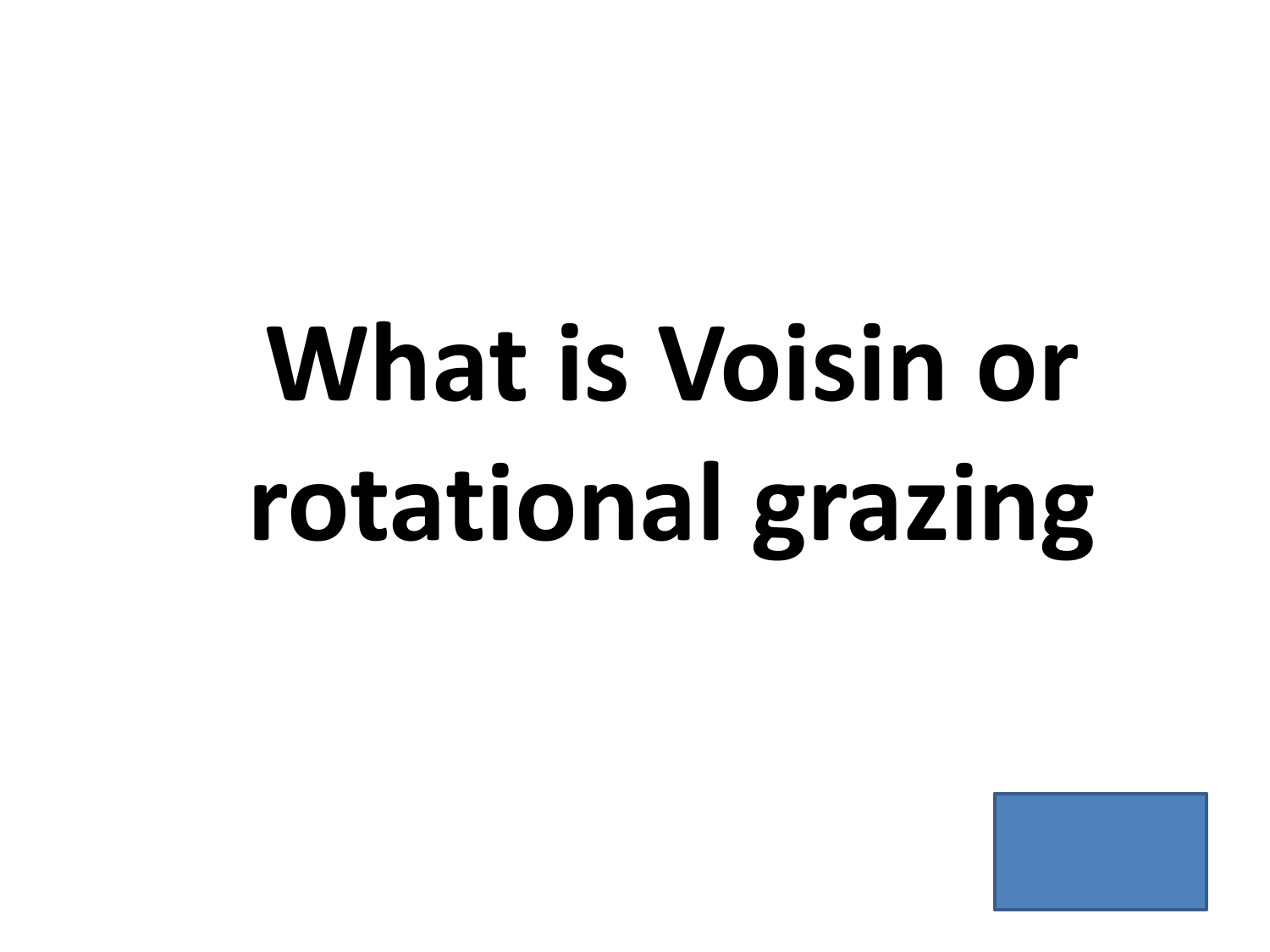**A TMDL is the total amount of pollution a water body can receive and still meet water quality standards. What does it stand for?**